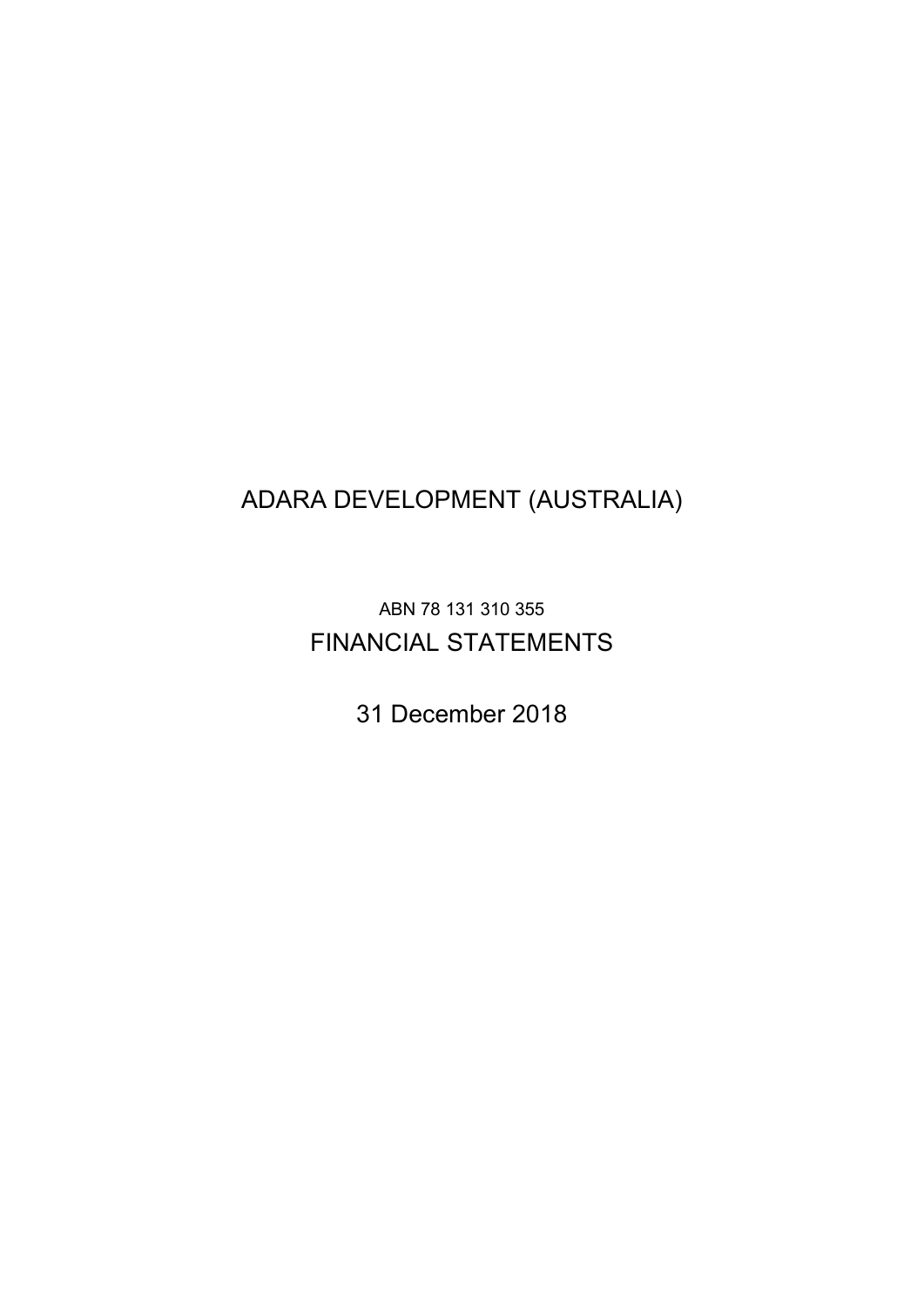# Contents to the financial statements

| Directors' report                                                 | $\overline{c}$ |
|-------------------------------------------------------------------|----------------|
| <b>Directors</b>                                                  | $\overline{2}$ |
| <b>Company Secretary</b>                                          | 4              |
| Officers who were previously partners of the audit firm           | 4              |
| Directors' meetings                                               | 4              |
| Directors' remuneration                                           | 4              |
| Environmental regulation                                          | 4              |
| Principal activities                                              | 4              |
| Short and long-term objectives, strategy and performance measures | 5              |
| Review of operations                                              | 6              |
| <b>Dividends</b>                                                  | 6              |
| Significant changes in the state of affairs                       | 6              |
| Likely developments                                               | 6              |
| Events Subsequent to Reporting Date                               | 6              |
| Insurance and indemnification of directors, trustees and others   | 6              |
| Members' guarantee                                                | 7              |
| Non-audit services                                                | 7              |
| Auditor independence and non-audit services                       | 7              |
| Statement of profit or loss and other comprehensive income        | 9              |
| Statement of financial position                                   | 10             |
| Statement of changes in equity                                    | 11             |
| Statement of cash flows                                           | 12             |
| Notes to the financial statements                                 | 13             |
| Directors' declaration                                            | 29             |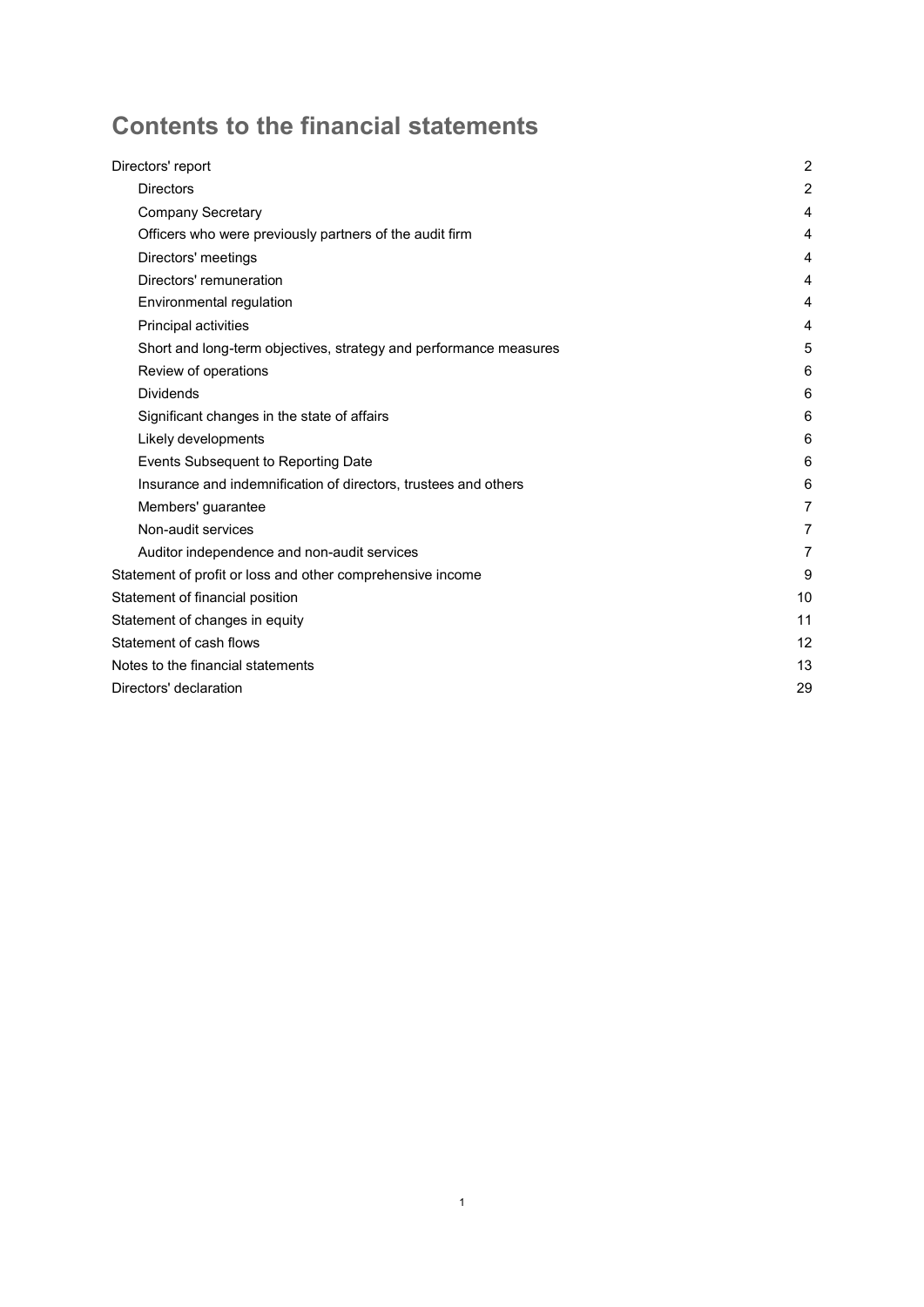### Adara Development (Australia) Directors' report For the year ended 31 December 2018

#### 1. Directors

The directors of the Company at any time during or since the end of the financial year are:

| Name, qualifications and<br>independence status                                                                                                                   | Experience, special responsibilites and other directorships                                                                                                                                                                                                                                                                                                                                                                                                                                                                                                                                                                                                                                                                                                                                                                            |
|-------------------------------------------------------------------------------------------------------------------------------------------------------------------|----------------------------------------------------------------------------------------------------------------------------------------------------------------------------------------------------------------------------------------------------------------------------------------------------------------------------------------------------------------------------------------------------------------------------------------------------------------------------------------------------------------------------------------------------------------------------------------------------------------------------------------------------------------------------------------------------------------------------------------------------------------------------------------------------------------------------------------|
| Audette Evelyn Exel AO<br>BA (Victoria), LLB<br>(Hons)(Melbourne)<br>Chair                                                                                        | Audette is currently the CEO of Adara Advisors Pty Limited and Adara<br>Partners (Australia) Pty. Limited. She is a Non-Executive Director of Suncorp<br>Limited. Previously, she was Managing Director of Bermuda Commercial<br>Bank, the Chairman of the Bermuda Stock Exchange and Vice Chairman of<br>the Board of Steamship Mutual Underwriting Association Trustee (Bermuda).<br>She is trained as a lawyer and specialised in international finance. She is<br>called to the Bars in New South Wales, Australia; England; Wales; and<br>Bermuda. Audette is the Chair of all Adara Development entities globally and<br>is a founder of The Adara Group. Appointed as a director on 27 May 2008.                                                                                                                                |
| <b>Richard Deutsch</b><br><b>Bachelor of Economics</b><br>(Sydney), Fellow of the<br>Institute of Chartered Accountants<br>in Australia<br>Non-Executive Director | Richard is the Chief Executive Officer at Deloitte Australia. Prior to<br>commencing as CEO in September 2018, Richard was Managing Partner of<br>Deloitte's Assurance and Advisory Practice. Richard is also the Chairman of<br>OzHarvest and a Director of the Deloitte Foundation. Richard was the<br>President of the Institute of Chartered Accountants in Australia during 2009<br>and served as a Director on the Institute's board for six years. He held a<br>number of positions in that time including Chairman of the Board Audit<br>Committee for 3 years, Chairman of the Premises Committee, and a<br>member of the Nominations Committee. Appointed as a director on 8<br>December 2010.                                                                                                                               |
| Laini Libermann<br>BA/LLB (Melbourne),<br>Non-Executive Director                                                                                                  | Laini was admitted as a Barrister and Solicitor of the Supreme Court of<br>Victoria in 1997. Laini signed the Bar Roll in 2000 and practised as a criminal<br>barrister until 2006. Appointed as a director on 8 December 2010.                                                                                                                                                                                                                                                                                                                                                                                                                                                                                                                                                                                                        |
| Richard Alan West<br>LLB (Hons)<br>(Melbourne), BAPPSC<br>(Gordon Institute<br>Of Technology)<br>Non-Executive Director                                           | Richard is currently a consultant to the national law firm, Minter Ellison,<br>where he was previously a partner. He is the former national head of Minter<br>Ellison's Human Resources & Industrial Relations Division and has practised<br>in all aspects of employment and industrial relations law for over 25 years.<br>Richard was appointed as a member of the Administrative Appeals Tribunal<br>from 1 July 2017. Appointed as a director on 8 December 2010.                                                                                                                                                                                                                                                                                                                                                                 |
| Susan Burns BA, LLB<br>(Hons) (Sydney)                                                                                                                            | Susan is on the Board of Adara Development (Uganda). She also holds the<br>position of General Counsel of the Adara Group which she does on a pro<br>bono basis. Previously, Susan was a partner in the international law firm<br>Allens, where she specialised in funds management and financial services<br>regulation. She headed the firm's Funds Management, Real Estate and<br>Superannuation practice. Appointed as a director on 12 November 2013.                                                                                                                                                                                                                                                                                                                                                                             |
| Ilana Atlas<br>B. Juris (Hons) and<br>LLB (Hons) (University<br>of Western Australia);<br><b>LLM</b> (The University<br>of Sydney)                                | Ilana has extensive experience in business and has held executive and<br>non-executive roles across many industry sectors. From 2003 to 2010, she<br>held senior executive roles within Westpac Banking Corporation. She<br>practised as a lawyer for 22 years and was the Managing Partner of<br>Mallesons Stephen Jaques. Ilana is the Chair of Coca-Cola Amatil Limited<br>and non-executive director of the Australia and New Zealand Banking Group<br>Limited and OneMarket Limited. She is the Chair of Jawun and is on the<br>boards of the Paul Ramsay Foundation and Jewish Care and is also a Fellow<br>of the Senate of Sydney University. She is also a director of Oakridge Wines<br>Pty Ltd. Ilana is Panel Chair and Panel Member, Adara Partners (Australia)<br>Pty. Limited. Appointed as a director on 1 April 2017. |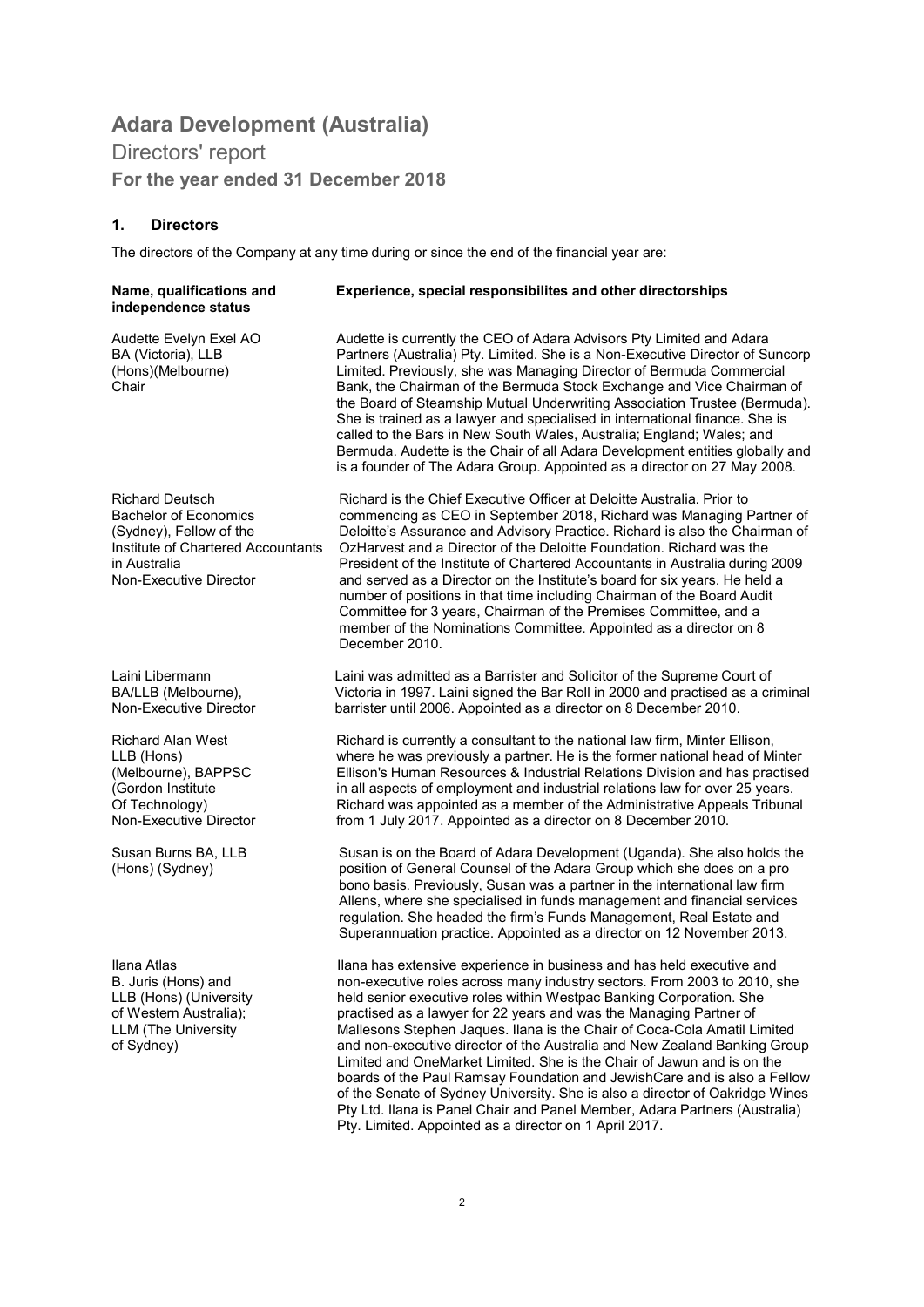Directors' report (continued) For the year ended 31 December 2018

#### 1. Directors (continued)

Name, qualifications and independence status .

#### Experience, special responsibilites and other directorships

Andrea McCormick LLB (Hons) (Leicester) LLM (Edinburgh) member of the Institute of Chartered **Accountants** Scotland, Fellow of the Taxation Institute of Australia

Andrea is a Director of and Senior Advisor to Adara Advisors Pty. Limited and Adara Partners (Australia) Pty Limited. Andrea was the Chief Operating Officer of the Adara Group for 7 years prior to moving to the role of Director. Before joining Adara, Andrea was a Director in the Corporate Tax Group of PwC in Sydney where she advised large companies on their corporate tax affairs, largely focussed on acquisition and divestment work and group re-organisation projects. Andrea originally qualified as a lawyer in England, then as a chartered accountant in Scotland. Andrea is a member of the Institute of Chartered Accountants Scotland and is a Chartered Tax Advisor. Appointed as a director on 31 October 2018.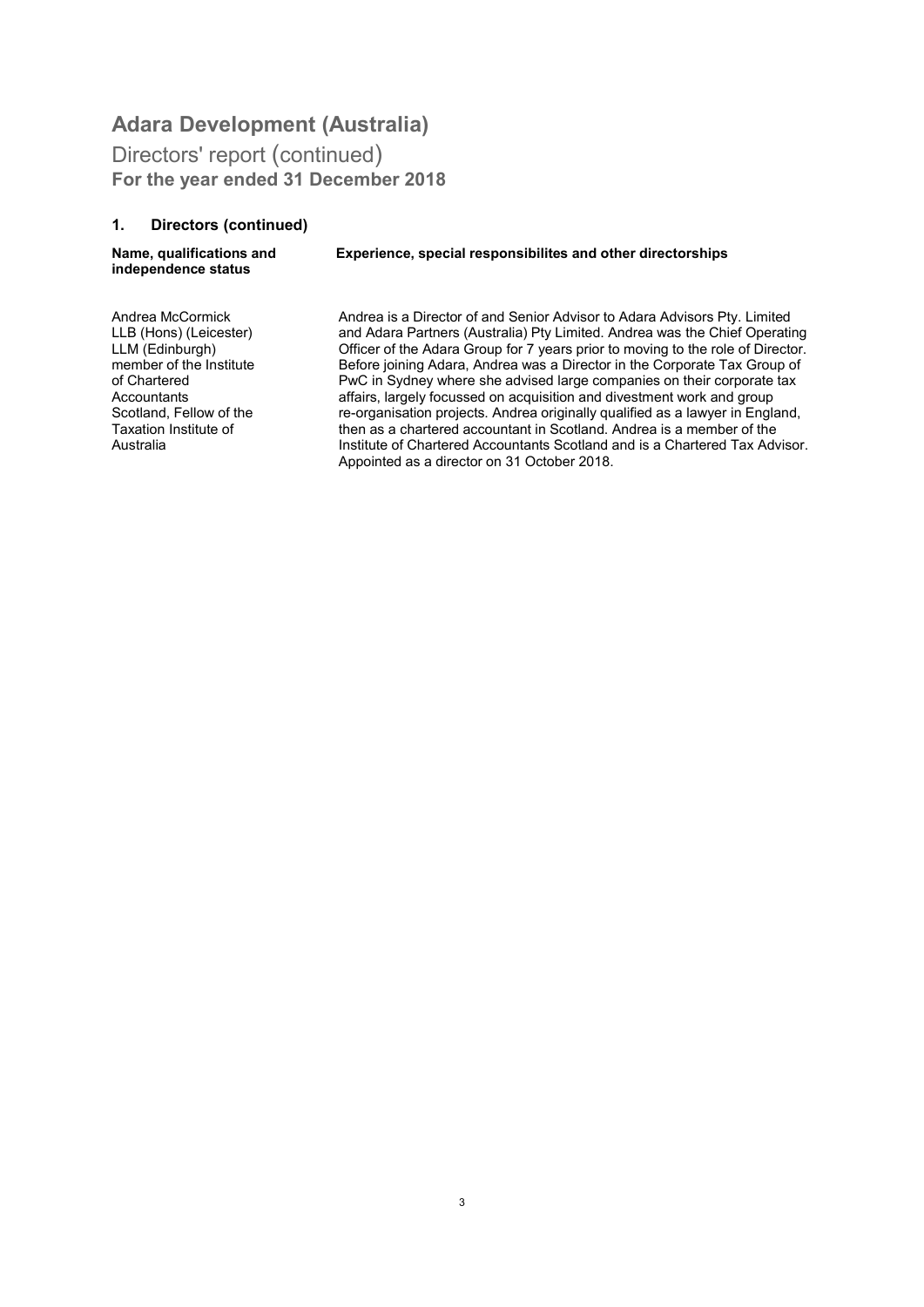Directors' report (continued) For the year ended 31 December 2018

#### 2. Company Secretary

The current company secretary is Maryse Macmurdo who was appointed on 15 August 2012.

#### 3. Officers who were previously partners of the audit firm

No officers of the Company during the financial year were previously partners of the current audit firm, KPMG, at a time when KPMG undertook an audit of the Company.

#### 4. Directors' meetings

| <b>Director</b>          | <b>Position</b>        |                                   | <b>Board Meetings</b>         |  |
|--------------------------|------------------------|-----------------------------------|-------------------------------|--|
|                          |                        | Number of<br>meetings<br>attended | Number of<br>meetings<br>held |  |
| Audette Evelyn Exel AO   | Chair                  | 2                                 | ົ                             |  |
| <b>Richard Deutsch</b>   | Non-Executive Director |                                   | 2                             |  |
| Laini Libermann          | Non-Executive Director | 2                                 |                               |  |
| <b>Richard Alan West</b> | Non-Executive Director | 2                                 | ົ                             |  |
| Susan Burns              | Non-Executive Director | 2                                 | 2                             |  |
| Ilana Atlas              | Non-Executive Director | 2                                 | 2                             |  |
| Andrea McCormick         | Non-Executive Director |                                   |                               |  |

#### 5. Directors' remuneration

Directors do not receive any remuneration from Adara Development (Australia) ("the Company").

#### 6. Environmental regulation

The operations of the Company are not subject to any particular or significant environmental regulations under any law of the Commonwealth or of a State or Territory. Notwithstanding, directors are not aware of any breaches of any environmental regulations.

#### 7. Principal activities

The Company is the global support office for all Adara Development entities globally which include Adara Development (Bermuda), Adara Development (UK), Adara Development (Uganda) and Adara Development (USA). Together, these entities constitute Adara Development. The principal activity of the Company during the financial year was the management and administration of Adara Development's work in international aid and development. Adara has two areas of expertise: Maternal Newborn Child Health and Remote Community Development.

Although Adara Development's work spans many countries, our work in Maternal Newborn Child Health is focused on strengthening services in Central Uganda by supporting holistic programmes that ensure women and children have access to health services across the continuum of care. Together, Adara Development and our partner Kiwoko Hospital provide women with antenatal care, help them deliver their babies safely, help newborn babies needing specialised care in the neonatal intensive care unit, provide community outreach services and health promotion, and train village health workers and clinicians from the local district health system.

Hand in hand with Kiwoko Hospital, we are able to demonstrate the impact of an integrated model of care that encompasses not just training, but also ensures the hospital is equipped with adequate facilities, staffing, equipment and supplies - all the things it needs to provide high-quality care.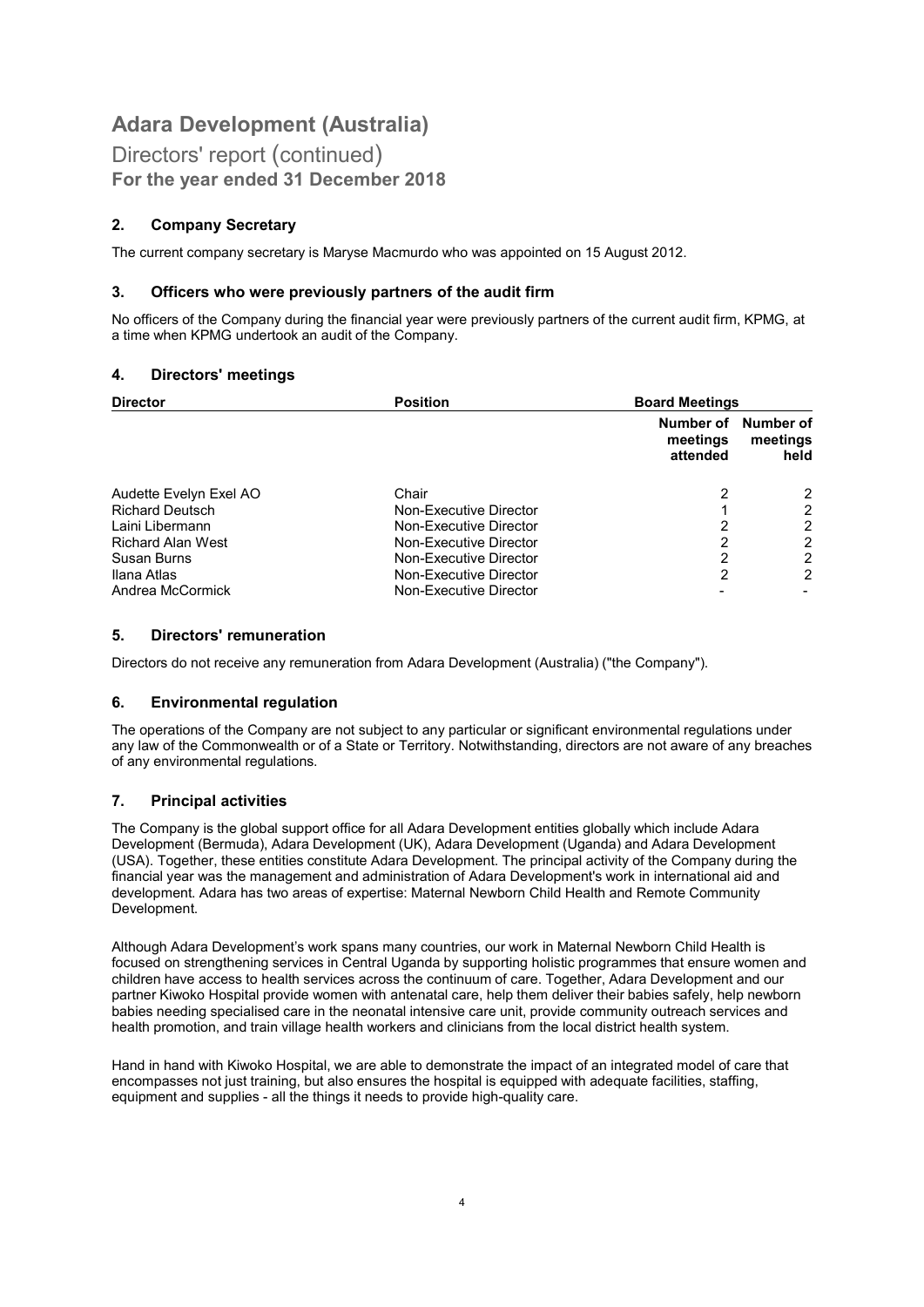#### Directors' report (continued) For the year ended 31 December 2018

#### 7. Principal activities (continued)

Now, Adara Development is working to scale this expertise across Uganda by increasing the capacity of the national health system to care for and protect newborns, working in partnership with local champions of newborn health.

Adara Development is working in partnership with other global health leaders on projects to improve newborn survival. One of these projects is the Safe Newborn Bubble CPAP Project which will address the lack of access in low-resource settings to safe and affordable treatment for respiratory distress syndrome-the most common cause of disease and death for babies born before 34 weeks gestation. We are also working on an Early Intervention Program for newborns at risk of disability. This project will determine whether a community-based early-intervention programme for carers of young children affected by newborn brain injury can improve early brain development and quality of life.

To ensure vulnerable infants receive the support they need once they are discharged from the Kiwoko Hospital NICU, Adara recently launched the "Hospital to Home" (H2H) programme, which aims to develop and pilot a holistic, low-cost, family-centred discharge and follow up package. H2H will focus on strengthening discharge processes and practices inside the Kiwoko Hospital NICU and will also work with a network of highly trained village health teams to follow up and provide ongoing care to families at home for the first six months following discharge. By following up these babies, we will be able to identify any issues and intervene early, giving these infants the opportunity to reach their full potential.

Our work in Remote Community Development is primarily in a remote mountainous region of Nepal called Humla, home to over 50,000 people. Our focus in Humla is on long term sustainable support to improve health and education for the region. Our health initiatives in Humla aim to improve local health services, health awareness, nutrition, hygiene and sanitation. Our education initiatives focus on school teacher employment and training; school infrastructure and materials; after-school activities; and vocational scholarships. By improving education in the district we also aim to eliminate child trafficking.

Adara Development has also become an expert in the care and rehabilitation of trafficked children in Nepal, after rescuing 136 children from inhumane conditions in 2006. Since then, we have cared for these children, ensuring they were educated and healthy as we slowly and carefully repatriated them with their families.

Following the Nepal earthquake in 2015, Adara Development's remote community development work expanded to the district of Ghyangfedi, a small remote community in Nuwakot district, northeast of Kathmandu. Immediately after the earthquake, Adara Development delivered emergency food, medical, and shelter support to this community. Then, using the expertise gained delivering remote education programmes in Humla over 20 years, Adara Development has built a new earthquake-resistant school for over 300 students. The Shree Ghyangfedi School opened in June 2017.

In Nepal, Adara Development also works alongside local partner organisations to assist with the operation of free health clinics, and to help young girls from disadvantaged backgrounds to attend schools.

All the Company's activities as part of Adara Development provided better health and education opportunities for disadvantaged children and their families, which helped meet key objectives of the Company. There were no significant changes in the nature of the activities of the Company during the year.

#### 8. Short and long-term objectives, strategy and performance measures

The Adara Group consists of two contributing elements, Adara Development and two corporate businesses, Adara Partners (Australia) Pty. Limited and Adara Advisors Pty. Limited. Adara Development is the international development wing of the organisation that has expertise in maternal, newborn and child health, and remote community development. Adara Development has been working in Nepal and Uganda for more than 20 years.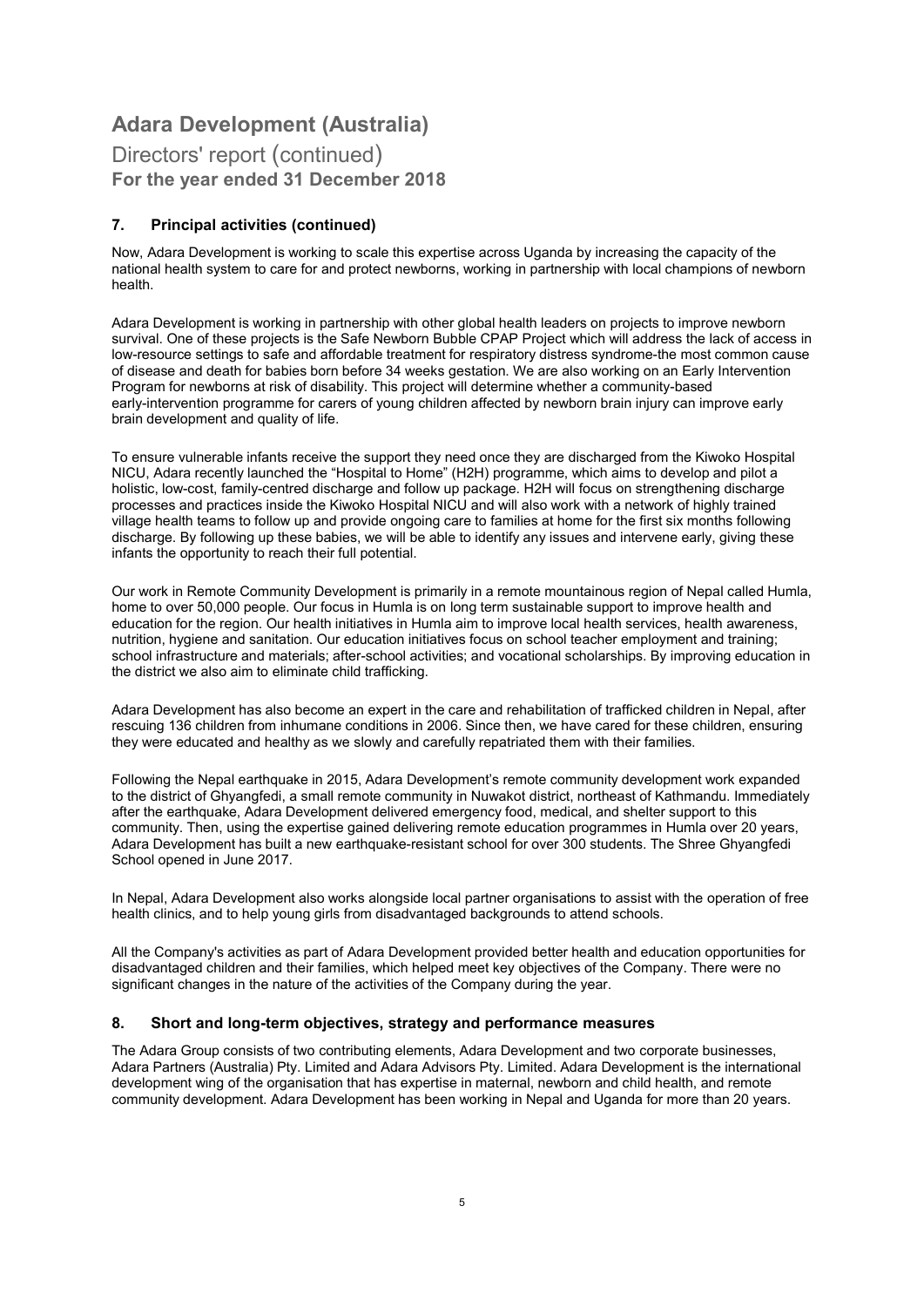#### Directors' report (continued) For the year ended 31 December 2018

#### 8. Short and long-term objectives, strategy and performance measures (continued)

Adara Development has two pillars which are fundamental to our strategy and achieving our goals - best practice service delivery and knowledge sharing. In its service delivery, the Company aims to support the communities it partners with by implementing high quality and holistic projects that are based on research, and improve health and education outcomes.

The Company also shares knowledge locally, nationally and globally with governments and other development agencies in the areas of the Company's expertise.The Company measures performance on project sites by monitoring and evaluating projects and conducting research in key areas of intervention to ensure that activities are aligned with the mission. Each project has its own key performance indicators built into the project plan and they are related to the project outputs.

#### 9. Review of operations

The operating result for the year was a deficit of \$109,557 (2017: deficit of \$183,672). The Company is exempt from income tax.

#### 10. Dividends

The Company's constitution does not permit payment of dividends and therefore no dividends have been recommended or paid for the year.

#### 11. Significant changes in the state of affairs

In the opinion of the directors, there were no significant changes in the state of affairs of the Company that occurred during the financial year under review not otherwise disclosed in this report.

#### 12. Likely developments

The Company will continue to carry on the principal activities to meet the Company's objectives as noted above. This will require further investment in core support and new and established projects which have performed well over recent years and offer sound opportunities for future developments.

#### 13. Events Subsequent to Reporting Date

No matter or circumstances have arisen in the interval between the end of the financial year and the date of this report, which are likely in the opinion of the Directors to significantly affect the operations of the Company, the results of those operations or the state of affairs of the Company in subsequent financial years.

#### 14. Insurance and indemnification of directors, trustees and others

During the financial year, Adara Development (Australia) paid a premium of \$6,691 (2017: \$4,000) to insure the Adara Development entities and the directors, officers, trustees, management committee members and employees (among others) of those entities from losses arising from claims for acts or omissions of those persons while acting in that capacity. Covered losses include awards of damages, settlement amounts and legal costs of the insured and claimant.

Coverage is excluded in the case of fraudulent or wilfully unlawful conduct by an insured and in other specific circumstances depending on the type of claim (such as employment or professional services-related claims). It is not possible to apportion the premium between amounts relating to the insurance against legal costs and those relating to other liabilities.

The Company has not agreed to indemnify the auditor.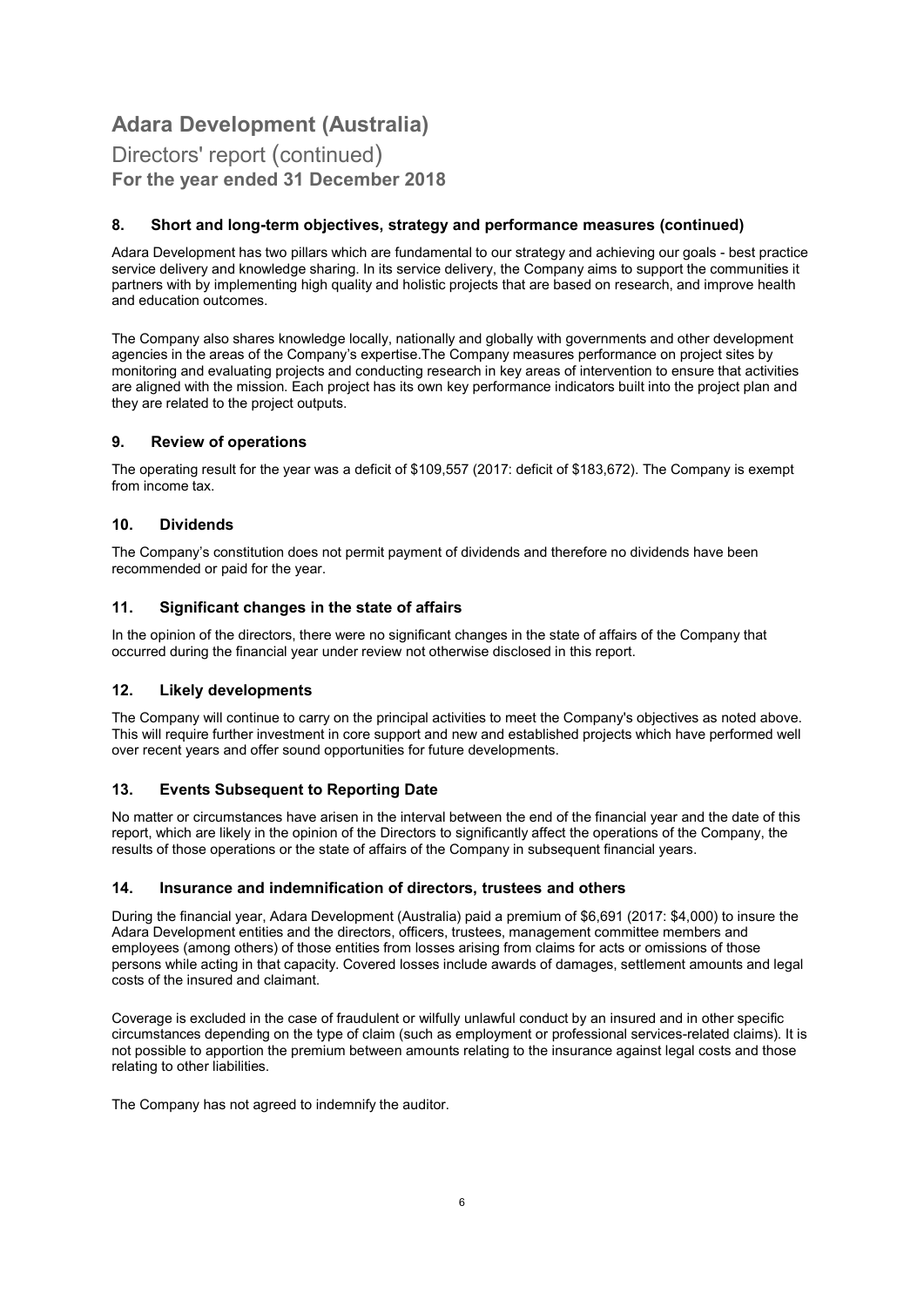Directors' report (continued) For the year ended 31 December 2018

#### 15. Members' guarantee

In accordance with the company's constitution, each member is liable to contribute a maximum of \$20 in the event that the company is wound up. There are 61 members of Adara Development (Australia) (2017: 61).

#### 16. **Non-audit services**

During the year ended 31 December 2018 KPMG, the Company's auditor, has not performed any other services in addition to their statutory duties. No non-audit services were provided by KPMG during the financial year.

#### 17. Auditor independence and non-audit services

A copy of the lead auditor's independence declaration as required under subdivision 60-C section 60-40 of the Australian Charities and Not-for-profits Commission Act 2012 is set out on page and forms part of the directors' report for the financial year ended 31 December 2018.

This report is made in accordance with a resolution of the directors.

ant Eur

Audette-Evelyn Exel AO **Chair** Sydney

30 April 2019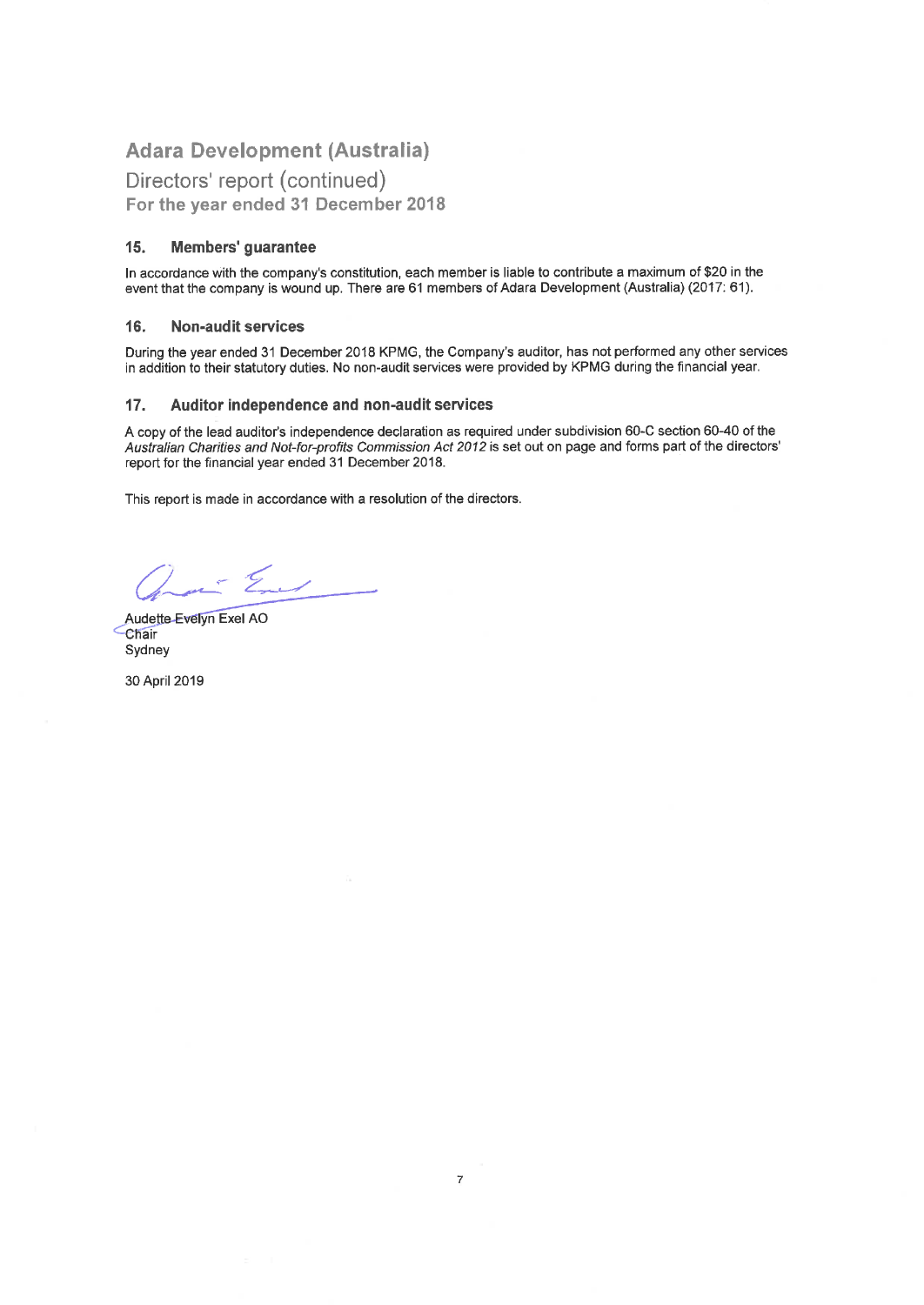

# Auditor's Independence Declaration under subdivision 60-C section 60-40 of Australian Charities and Not-for-profits Commission Act 2012

### To the Directors of Adara Development (Australia)

I declare that, to the best of my knowledge and belief, in relation to the audit of Adara Development (Australia) for the financial year ended 31 December 2018 there have been:

- i. no contraventions of the auditor independence requirements as set out in the *Australian Charities and Not-for-profits Commission Act 2012* in relation to the audit; and
- ii. no contraventions of any applicable code of professional conduct in relation to the audit.

KAIC

Doan:

KPMG Cameron Roan *Partner* Sydney 30 April 2019

> Liability limited by a scheme approved under Professional Standards Legislation.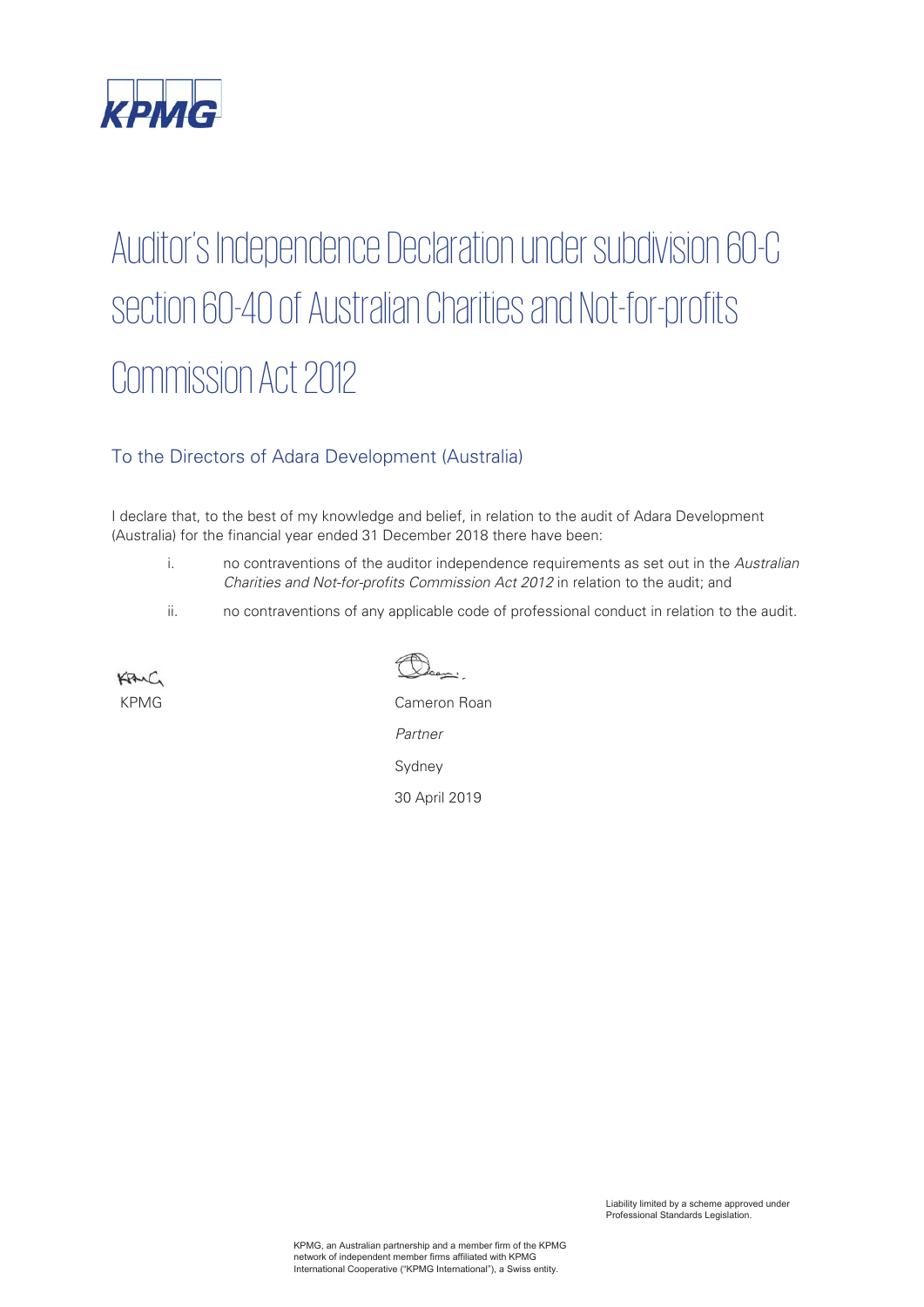Statement of profit or loss and other comprehensive income

### For the year ended 31 December 2018

|                                                                       |              | 2018       | 2017       |
|-----------------------------------------------------------------------|--------------|------------|------------|
| Revenue from continuing operations                                    | <b>Notes</b> | \$         | \$         |
| Donations                                                             |              |            |            |
| Core support                                                          |              | 1,429,392  | 1,547,644  |
| General unrestricted                                                  |              | 389,796    | 633.159    |
| Maternal Newborn Child Health restricted                              |              | 635,190    | 260.304    |
| Remote Community Development restricted                               |              | 534,329    | 119,170    |
| Other income                                                          |              | 35,553     | 2,003      |
| <b>Total revenue</b>                                                  |              | 3,024,260  | 2,562,280  |
| <b>Expenses</b>                                                       |              |            |            |
| Programme costs                                                       |              |            |            |
| Maternal Newborn Child Health                                         | 4            | 617,194    | 225,739    |
| <b>Remote Community Development</b>                                   | 5            | 1,166,559  | 1,213,556  |
| Innovation, Learning & Evaluation                                     |              | 63,175     | 52,997     |
| <b>Total Programme costs</b>                                          |              | 1,846,928  | 1,492,292  |
| Core support                                                          | 6            | 1,150,425  | 1,133,755  |
| <b>Total Expenses</b>                                                 |              | 2,997,353  | 2,626,047  |
| Net transfer of funds between this entity and other Adara Development |              |            |            |
| entities                                                              |              | (136, 464) | (119,905)  |
| Net surplus/(deficit) for the year                                    |              | (109,557)  | (183, 672) |
| Exchange differences on translation of foreign operations             |              | (16)       |            |
| Total comprehensive income/ (loss) for the year                       |              | (109, 573) | (183,672)  |
|                                                                       |              |            |            |

The above statement of profit or loss and other comprehensive income should be read in conjunction with the accompanying notes on pages 13 to 28.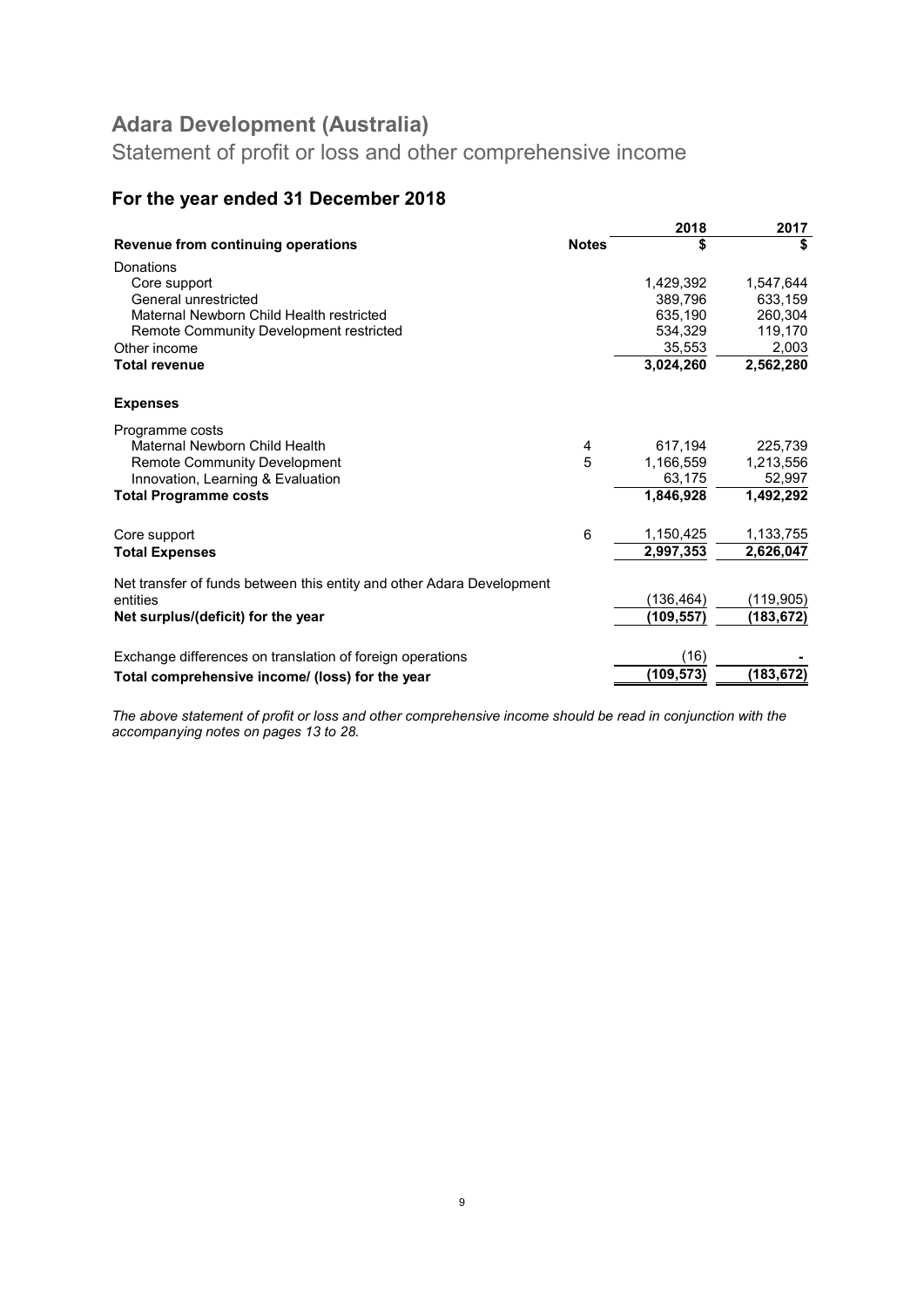Statement of financial position

#### As at 31 December 2018

| \$<br>\$<br><b>Notes</b><br><b>Assets</b><br><b>Current assets</b><br>7<br>371,379<br>Cash and cash equivalents<br>247,060<br>8<br>50,167<br>38,846<br>Trade and other receivables<br>421,546<br>285,906<br><b>Total current assets</b><br><b>Non-current assets</b><br>5,816<br>Property, plant and equipment<br>2,154<br>16,473<br>27,919<br>Intangible assets<br><b>Total non-current assets</b><br>22,289<br>30,073<br>443,835<br>315,979<br><b>Total assets</b><br><b>Liabilities</b><br><b>Current liabilities</b><br>28,814<br>Trade and other payables<br>11<br>75,959<br>12<br>Deferred revenue<br>99,302<br>136,806<br>86,911<br>13<br>Employee benefits<br>312,067<br>115,725<br><b>Total current liabilities</b><br><b>Non-current liabilities</b><br>13<br>15,092<br>Employee benefits<br>8,013<br>15,092<br>8,013<br><b>Total non-current liabilities</b><br>327,159<br>123,738<br><b>Total liabilities</b><br>116,676<br>192,241<br><b>Net Assets</b><br><b>Accumulated funds</b><br>116,676<br>192,241<br>14<br>Retained earnings<br>116,676<br>192,241<br><b>Total accumulated funds</b> |  | 2018 | 2017 |
|-----------------------------------------------------------------------------------------------------------------------------------------------------------------------------------------------------------------------------------------------------------------------------------------------------------------------------------------------------------------------------------------------------------------------------------------------------------------------------------------------------------------------------------------------------------------------------------------------------------------------------------------------------------------------------------------------------------------------------------------------------------------------------------------------------------------------------------------------------------------------------------------------------------------------------------------------------------------------------------------------------------------------------------------------------------------------------------------------------------|--|------|------|
|                                                                                                                                                                                                                                                                                                                                                                                                                                                                                                                                                                                                                                                                                                                                                                                                                                                                                                                                                                                                                                                                                                           |  |      |      |
|                                                                                                                                                                                                                                                                                                                                                                                                                                                                                                                                                                                                                                                                                                                                                                                                                                                                                                                                                                                                                                                                                                           |  |      |      |
|                                                                                                                                                                                                                                                                                                                                                                                                                                                                                                                                                                                                                                                                                                                                                                                                                                                                                                                                                                                                                                                                                                           |  |      |      |
|                                                                                                                                                                                                                                                                                                                                                                                                                                                                                                                                                                                                                                                                                                                                                                                                                                                                                                                                                                                                                                                                                                           |  |      |      |
|                                                                                                                                                                                                                                                                                                                                                                                                                                                                                                                                                                                                                                                                                                                                                                                                                                                                                                                                                                                                                                                                                                           |  |      |      |
|                                                                                                                                                                                                                                                                                                                                                                                                                                                                                                                                                                                                                                                                                                                                                                                                                                                                                                                                                                                                                                                                                                           |  |      |      |
|                                                                                                                                                                                                                                                                                                                                                                                                                                                                                                                                                                                                                                                                                                                                                                                                                                                                                                                                                                                                                                                                                                           |  |      |      |
|                                                                                                                                                                                                                                                                                                                                                                                                                                                                                                                                                                                                                                                                                                                                                                                                                                                                                                                                                                                                                                                                                                           |  |      |      |
|                                                                                                                                                                                                                                                                                                                                                                                                                                                                                                                                                                                                                                                                                                                                                                                                                                                                                                                                                                                                                                                                                                           |  |      |      |
|                                                                                                                                                                                                                                                                                                                                                                                                                                                                                                                                                                                                                                                                                                                                                                                                                                                                                                                                                                                                                                                                                                           |  |      |      |
|                                                                                                                                                                                                                                                                                                                                                                                                                                                                                                                                                                                                                                                                                                                                                                                                                                                                                                                                                                                                                                                                                                           |  |      |      |
|                                                                                                                                                                                                                                                                                                                                                                                                                                                                                                                                                                                                                                                                                                                                                                                                                                                                                                                                                                                                                                                                                                           |  |      |      |
|                                                                                                                                                                                                                                                                                                                                                                                                                                                                                                                                                                                                                                                                                                                                                                                                                                                                                                                                                                                                                                                                                                           |  |      |      |
|                                                                                                                                                                                                                                                                                                                                                                                                                                                                                                                                                                                                                                                                                                                                                                                                                                                                                                                                                                                                                                                                                                           |  |      |      |
|                                                                                                                                                                                                                                                                                                                                                                                                                                                                                                                                                                                                                                                                                                                                                                                                                                                                                                                                                                                                                                                                                                           |  |      |      |
|                                                                                                                                                                                                                                                                                                                                                                                                                                                                                                                                                                                                                                                                                                                                                                                                                                                                                                                                                                                                                                                                                                           |  |      |      |
|                                                                                                                                                                                                                                                                                                                                                                                                                                                                                                                                                                                                                                                                                                                                                                                                                                                                                                                                                                                                                                                                                                           |  |      |      |
|                                                                                                                                                                                                                                                                                                                                                                                                                                                                                                                                                                                                                                                                                                                                                                                                                                                                                                                                                                                                                                                                                                           |  |      |      |
|                                                                                                                                                                                                                                                                                                                                                                                                                                                                                                                                                                                                                                                                                                                                                                                                                                                                                                                                                                                                                                                                                                           |  |      |      |
|                                                                                                                                                                                                                                                                                                                                                                                                                                                                                                                                                                                                                                                                                                                                                                                                                                                                                                                                                                                                                                                                                                           |  |      |      |
|                                                                                                                                                                                                                                                                                                                                                                                                                                                                                                                                                                                                                                                                                                                                                                                                                                                                                                                                                                                                                                                                                                           |  |      |      |
|                                                                                                                                                                                                                                                                                                                                                                                                                                                                                                                                                                                                                                                                                                                                                                                                                                                                                                                                                                                                                                                                                                           |  |      |      |
|                                                                                                                                                                                                                                                                                                                                                                                                                                                                                                                                                                                                                                                                                                                                                                                                                                                                                                                                                                                                                                                                                                           |  |      |      |
|                                                                                                                                                                                                                                                                                                                                                                                                                                                                                                                                                                                                                                                                                                                                                                                                                                                                                                                                                                                                                                                                                                           |  |      |      |
|                                                                                                                                                                                                                                                                                                                                                                                                                                                                                                                                                                                                                                                                                                                                                                                                                                                                                                                                                                                                                                                                                                           |  |      |      |
|                                                                                                                                                                                                                                                                                                                                                                                                                                                                                                                                                                                                                                                                                                                                                                                                                                                                                                                                                                                                                                                                                                           |  |      |      |

The above statement of financial position should be read in conjunction with the accompanying notes on pages 13 to 28.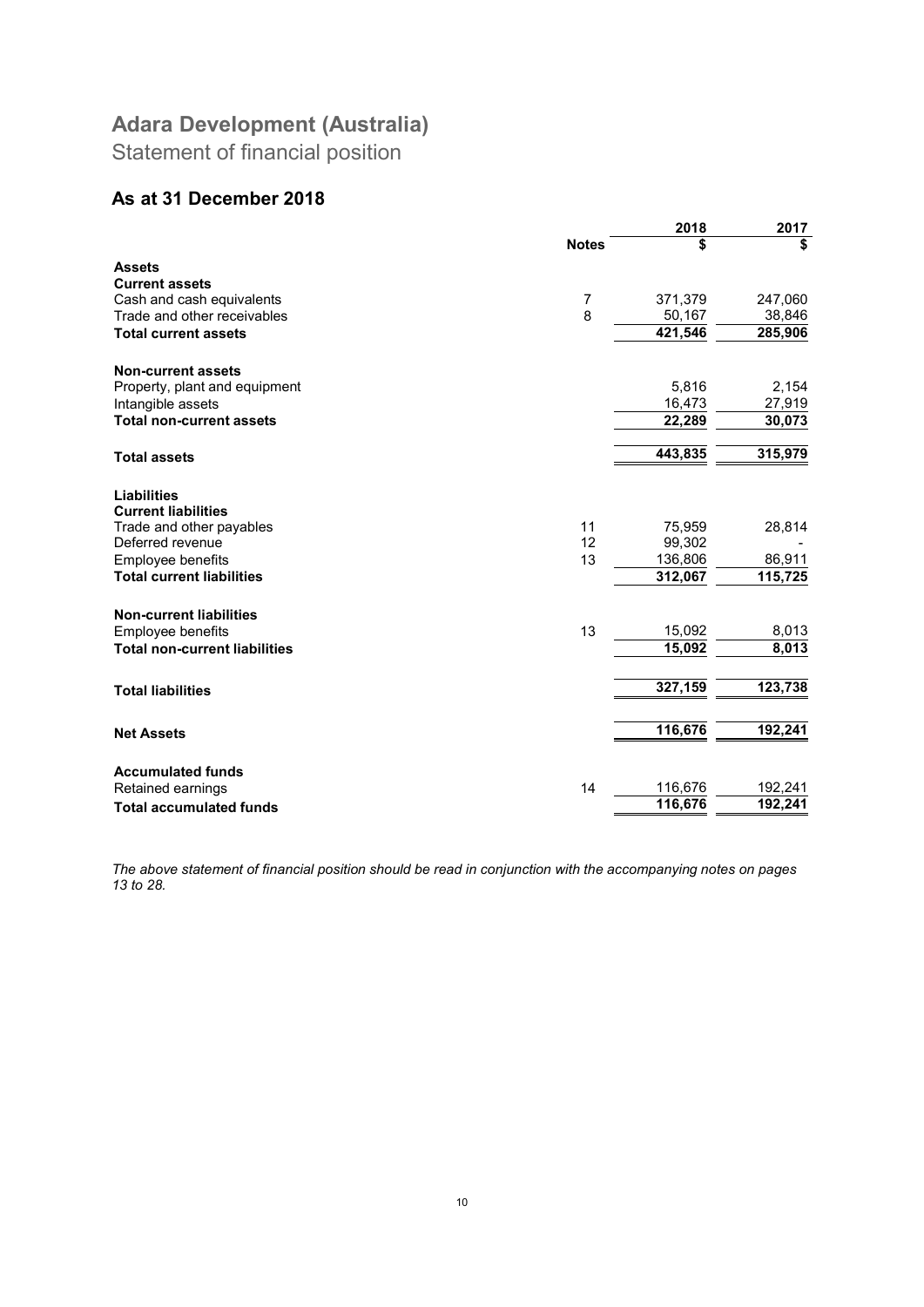Statement of changes in equity

### For the year ended 31 December 2018

|                                                                                                                                                        | Accumulated           | Accumulated          |
|--------------------------------------------------------------------------------------------------------------------------------------------------------|-----------------------|----------------------|
|                                                                                                                                                        | surplus               | funds                |
|                                                                                                                                                        |                       |                      |
| <b>Balance at 1 January 2017</b>                                                                                                                       | 375,913               | 375,913              |
| Net deficit for the period                                                                                                                             | (183,672)             | (183,672)            |
| Total comprehensive surplus/(deficit) for the year                                                                                                     | (183,672)             | (183,672)            |
| <b>Balance at 31 December 2017</b>                                                                                                                     | 192,241               | 192,241              |
| <b>Balance at 1 January 2018</b><br>Net surplus/deficit for the period<br>Accummulated funds from Adara Development (Australia)'s foreign operation in | 192.241<br>(109, 573) | 192.241<br>(109,573) |
| Nepal                                                                                                                                                  | 34.008                | 34,008               |
| Total comprehensive surplus/(deficit) for the year                                                                                                     | (75, 565)             | (75, 565)            |
| <b>Balance at 31 December 2018</b>                                                                                                                     | 116,676               | 116,676              |

The above statement of changes in equity should be read in conjunction with the accompanying notes on pages 13 to 28.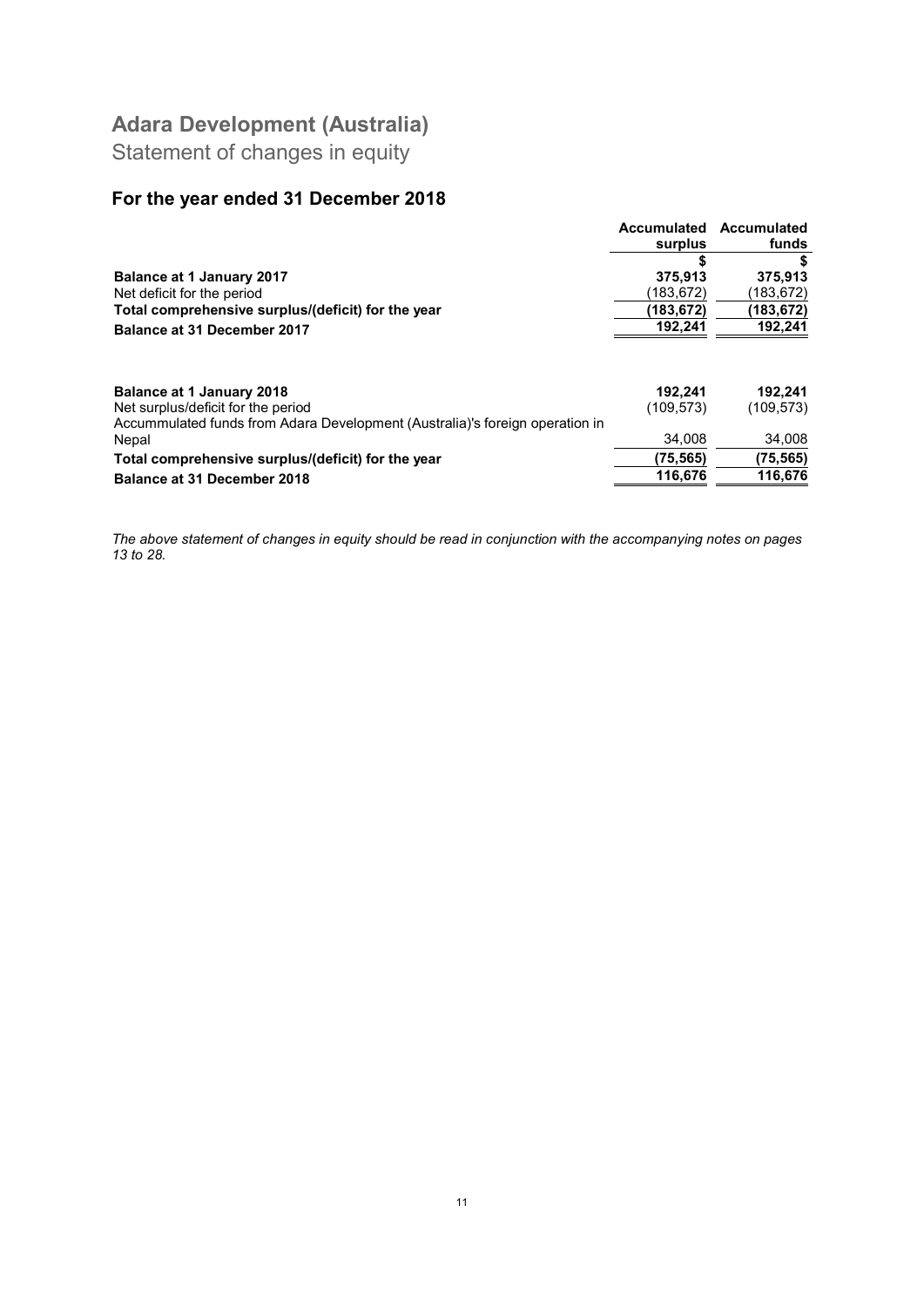Statement of cash flows

### For the year ended 31 December 2018

|                                                                |              | 2018          | 2017        |
|----------------------------------------------------------------|--------------|---------------|-------------|
|                                                                | <b>Notes</b> | \$            | \$          |
| Cash flows from operating activities                           |              |               |             |
| Cash received for Maternal Newborn Child Health programmes     |              | 635,190       | 260,304     |
| Cash received for Remote Community Development programmes      |              | 640.954       | 119,170     |
| Cash received for general programme support                    |              | 403,746       | 628,763     |
| Cash received for core support expenses                        |              | 1,288,712     | 1,475,381   |
| Other income received                                          |              | 35.553        | 804         |
| Cash paid for Maternal Newborn Child Health programme expenses |              | (564, 318)    | (258, 354)  |
| Cash paid for Remote Community Development programme expenses  |              | (1, 197, 592) | (1,231,780) |
| Cash paid for Innovation, Learning & Evaluation                |              | (22, 513)     | (51,097)    |
| Cash paid for core support expenses                            |              | (946, 367)    | (1,064,412) |
| Cash paid to other Adara Development entities                  |              | (136,464)     | (119,905)   |
| Net cash from/(used in) operating activities                   |              | 136,901       | (241,126)   |
| Cash flows from investing activities                           |              |               |             |
| Payment for property, plant and equipment                      |              | (6, 369)      |             |
| Payment for intangible assets                                  |              | (6,324)       | (1,240)     |
| Net cash used in investing activities                          |              | (12,693)      | (1,240)     |
|                                                                |              |               |             |
| Net increase/(decrease) in cash and cash equivalents           |              | 124,208       | (242,366)   |
| Foreign exchange differences                                   |              | 111           | 2,308       |
|                                                                |              | 247,060       | 487,118     |
| Cash and cash equivalents at the beginning of the year         |              |               |             |
| Cash and cash equivalents at end of year                       | 7            | 371,379       | 247,060     |

The above statement of cash flows should be read in conjunction with the accompanying notes on pages 13 to 28.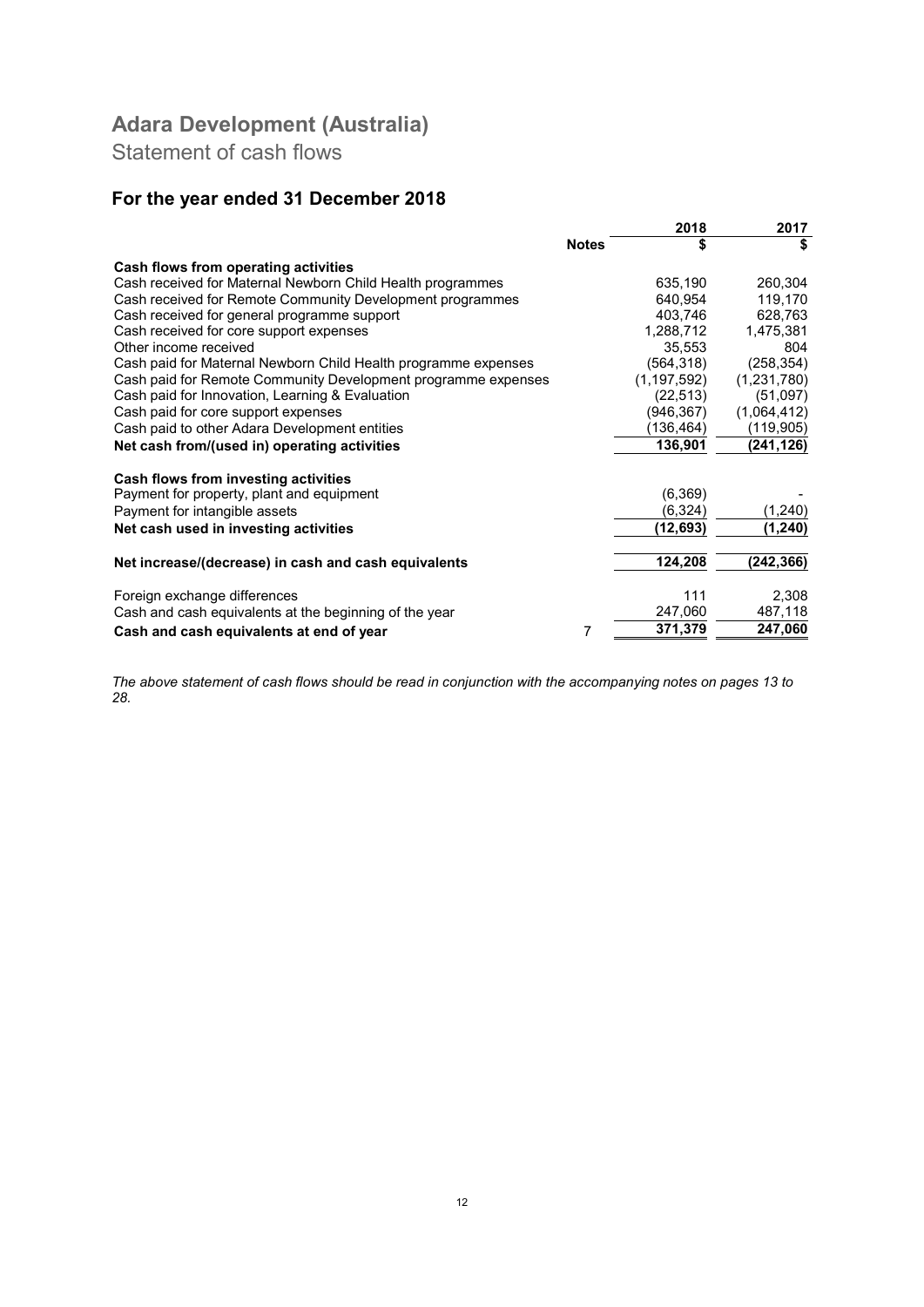#### For the year ended 31 December 2018

#### 1. Reporting entity

The Company is a not for profit company limited by guarantee and domiciled in Australia. The Company is registered under the Australian Charities and Not-for-profits Commission Act 2012, Australia.

The financial statements of the Company for the period ended 31 December 2018 are representative of a single entity.

The long term objective and purpose of the Company as part of Adara Development is to bridge the worlds of business and the world of people in extreme poverty, and to support vulnerable communities with health, education and other essential services.

Information on the principal activities, operations and strategy of the Company is set out on pages 4-5 of the Directors' Report.

The financial statements were approved by the Board of Directors on 30 April 2019.

#### 2. Basis of preparation

The principal accounting policies adopted in the preparation of these financial statements are set out below. These policies have been consistently applied to all the years presented, unless otherwise stated.

#### a) Statement of preparation

These general purpose financial statements have been prepared in accordance with Australian Accounting Standards - Reduced Disclosure Requirements, the Australian Charities and Not-for profits Commission Act 2012, Urgent Issues Group Interpretations and the Corporations Act 2001.

#### Compliance with Australian Accounting Standards - Reduced Disclosure Requirements

The financial statements of the Company comply with Australian Accounting Standards - Reduced Disclosure Requirements as issued by the Australian Accounting Standards Board (AASB).

#### b) Basis of measurement

These financial statements have been prepared on a going concern basis and are based on historical cost.

Adara Development (the "Group") represents collectively a group of legal entities which are not held by a separate parent entity. The legal entities - Adara Development (Australia), Adara Development (Bermuda), Adara Development (UK), Adara Development (Uganda) and Adara Development (USA) - are under the decisions of their respective directors or trustees that have mutually agreed to operate under a common Memorandum of Understanding (MOU). The MOU supports the transfer of funds between Adara Development entities in order to meet the programme and administration costs.

#### c) Use of accounting estimates and judgements

The preparation of a financial report requires management to make judgements, estimates and assumptions that affect the application of policies and reported amounts of assets and liabilities, income and expenses. Actual results may differ from these estimates. The estimates and underlying assumptions are reviewed on an ongoing basis. Revisions to accounting estimates are recognised in the period in which the estimate is revised if the revision affects only that period and future periods.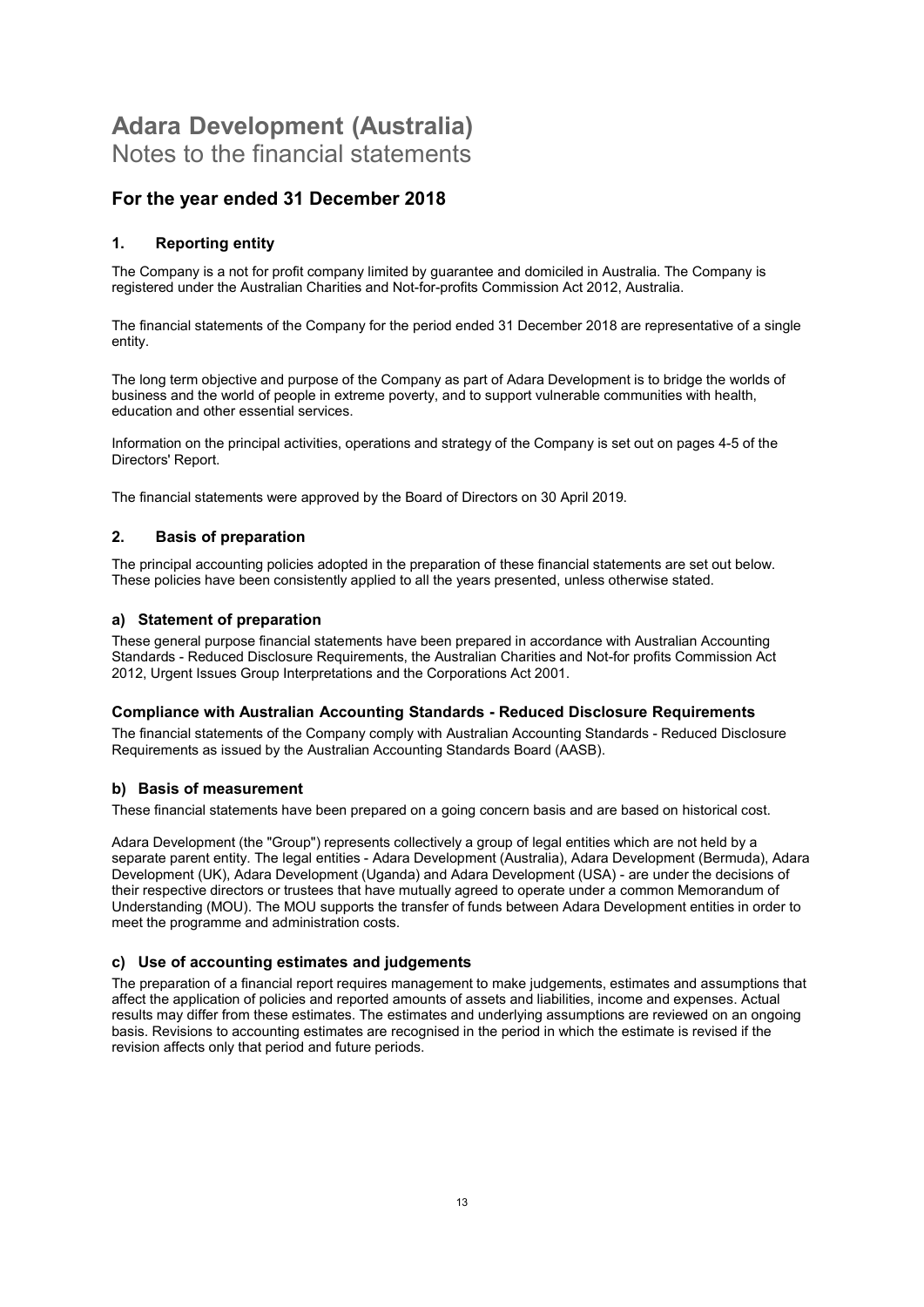#### For the year ended 31 December 2018

#### 2. Basis of preparation (continued)

#### d) Functional and presentation currency

These financial statements are presented in Australian dollars. The functional currency of the Company is also Australian dollars.

#### 3. Significant accounting policies

#### a) Revenue recognition - From 1 January 2017 to 31 December 2017

Revenue is recognised to the extent that it is probable that the economic benefits will flow to the Company and the revenue can be reliably measured. The Company receives the majority of its income from donations which are recognised when received directly by the Company.

#### b) Deferred revenue

The liability for deferred revenue is the unutilised amounts of grants received on the condition that specified services are delivered or conditions are fulfilled. The services are usually provided or the conditions usually fulfilled within 12 months of receipt of the grant.

#### c) Donated goods and services - From 1 January 2017 to 31 December 2017

Amounts relating to goods and services donated are included in the financial statements when the Company gains control, economic benefits are probable and the amount of the donation can be reliably measured.

The Company also received pro-bono professional goods and services, as well as support from skilled volunteers during the financial year, which include legal and compliance support, audit services, medical equipment, volunteer services for events coordination, administration support and medical advisory. The value of these services was not recognised in the statement of profit or loss and other comprehensive income as it cannot be reliably measured.

#### d) Expenses

Expenses are presented by nature in the statement of profit or loss and other comprehensive income.

#### e) Income tax

No income tax is payable as the Company is exempt under Australian taxation legislation.

#### f) Non-derivative financial assets - From 1 January 2017 to 31 December 2017

The Company has the following non-derivative financial assets: cash and cash equivalents and other current assets.

#### (i) Cash and cash equivalents

The Company considers all deposits with financial institutions that can be withdrawn without prior notice or penalty, and all term deposits with an original maturity of 90 days or less, as equivalent to cash.

#### (ii) Other current assets

Other current assets are initially recognised on the date that they are originated at fair value. Subsequent to initial recognition they are carried at amortised cost while prepayments are measured at cost. These amounts are non-interest bearing and unsecured.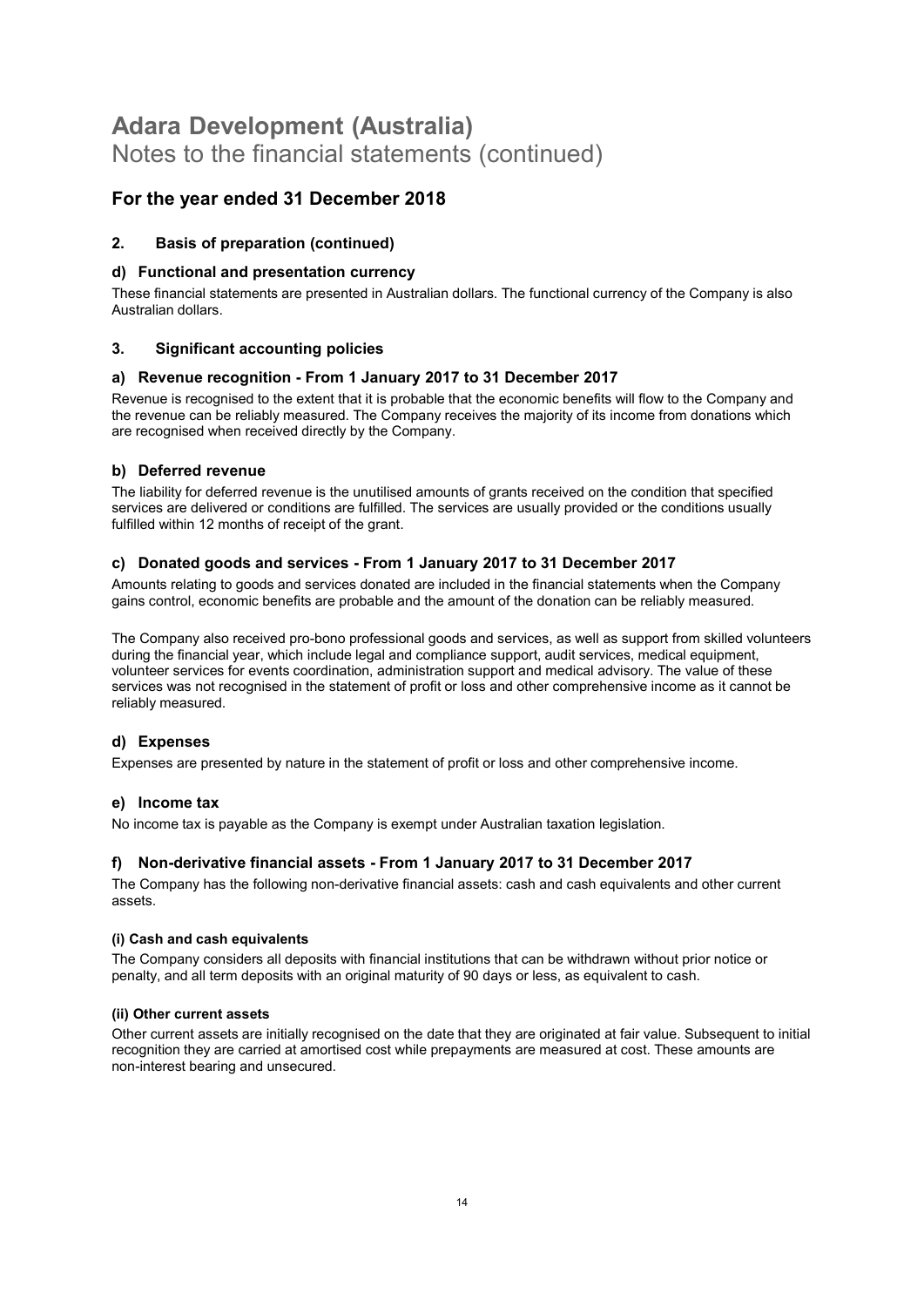#### For the year ended 31 December 2018

#### 3. Significant accounting policies (continued)

#### g) Property, plant and equipment

Property, plant and equipment is stated at historical cost less depreciation. Historical cost includes expenditure that is directly attributable to the acquisition of the items. Subsequent costs are included in the asset's carrying amount or recognised as a separate asset, as appropriate, only when it is probable that future economic benefits associated with the item will flow to the Company and the cost of the item can be measured reliably.

The carrying amount of any component accounted for as a separate asset is derecognised when replaced. All other repairs and maintenance are charged to profit or loss during the reporting period in which they are incurred. Depreciation on the assets is calculated using the straight-line method to allocate their cost or revalued amounts, net of their residual values, over their estimated useful lives as follows for the current and prior year:

#### Office equipment 3 to 5 years

The assets' residual values and useful lives are reviewed, and adjusted if appropriate, at the end of each reporting period. An asset's carrying amount is written down immediately to its recoverable amount if the asset's carrying amount is greater than its estimated recoverable amount.

#### h) Intangible assets

Intangible assets include website development and software. The costs incurred in developing the website and the costs to enable the use of software, that will contribute to future period financial benefits through revenue generation and/or cost reduction, are capitalised to intangible assets. Costs capitalised include only external direct costs of materials and services.

Website development costs include only those costs directly attributable to the development phase. Software costs include only those costs directly attributable to the purchase of the software and costs directly attributable to the implementation and ongoing use of the software.

Intangible assets are only recognised following completion of technical feasibility and where there is an intention and ability to use the asset.

Amortisation of website development and software is calculated on a straight line basis over the period of 4 years, commencing once the asset is in use, for the current and comparative period.

#### i) Non-derivative financial liabilities - From 1 January 2017 to 31 December 2017

Financial liabilities measured at amortised cost comprise trade and other payables and borrowings. The Company has the following non-derivative financial liabilities: financial liabilities measured at amortised cost.

#### (i) Trade and other payables

Trade and other payables represent liabilities for goods and services provided to the Company to the end of the financial year that are unpaid. These amounts are unsecured and are usually settled within 30 days of recognition.

#### (ii) Borrowings

Borrowings represent debt securities recognised on the trade date at which the Company becomes a party to the contractual provisions of the instrument. Such financial liabilities are recognised initially as fair value less any directly attributable transaction costs. Subsequent to initial recognition, these financial liabilities are measured at amortised costs using the effective interest rate method.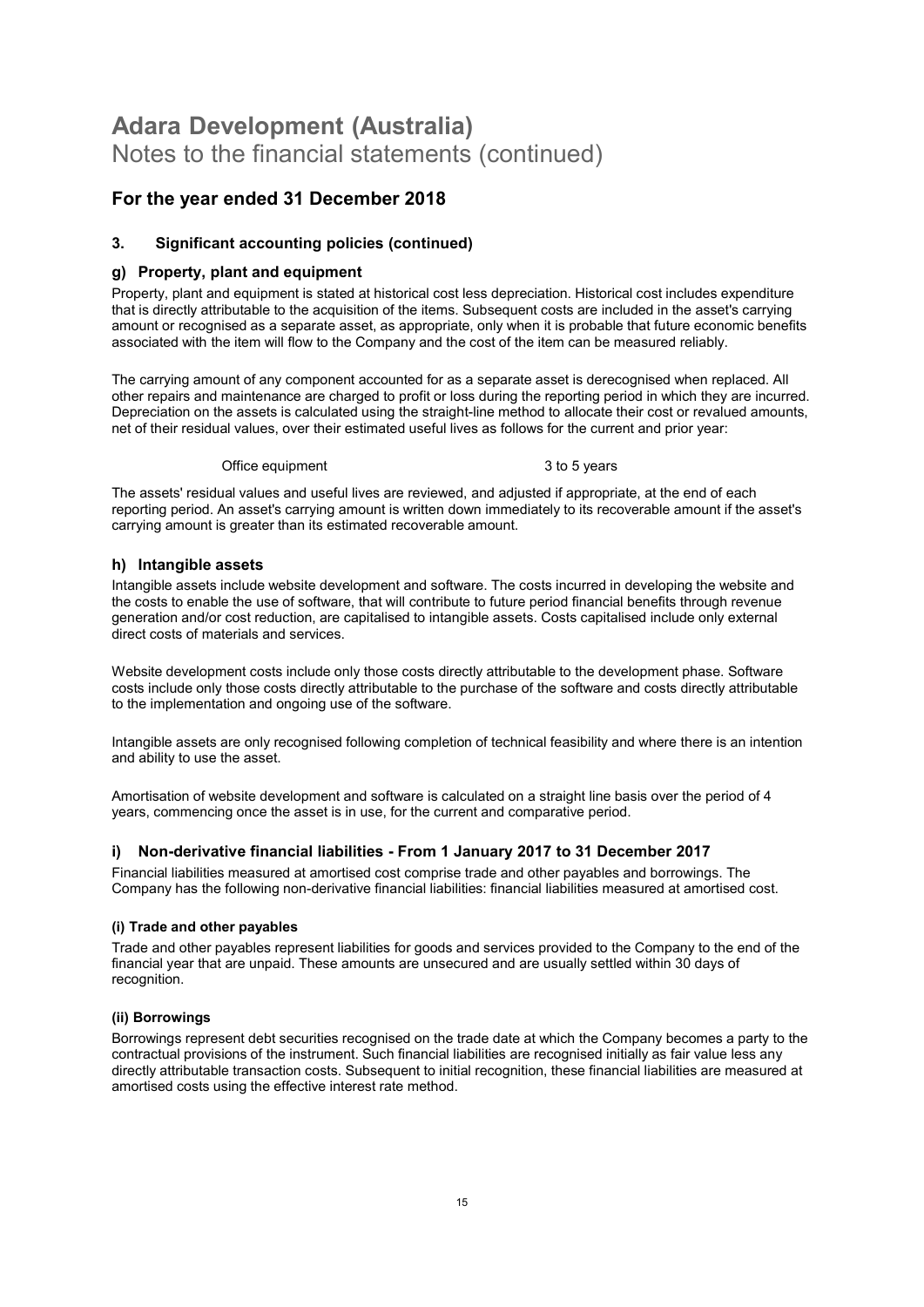#### For the year ended 31 December 2018

#### 3. Significant accounting policies (continued)

#### j) Employee benefits

#### (i) Short-term employee benefit obligations

Short-term employee benefit obligations are the liabilities for salaries and wages, including non-monetary benefits and annual leave, expected to be settled within 12 months after the end of the period. The liabilities are recognised in respect of employees' services up to the end of the reporting period. The amounts are measured at the undiscounted amounts expected to be paid when the liabilities are settled.

#### (ii) Other long-term employee benefit obligations

The liability for long service leave and annual leave which is not expected to be settled within 12 months after the end of the period in which the employees render the related service is recognised in the provision for employee benefits and measured as the present value of expected future payments to be made in respect of services provided by employees up to the end of the reporting period. Consideration is given to expected future salary and wage levels, experience of employee departures and periods of service. Expected future payments are discounted using market yields at the end of the reporting period on national government bonds with terms to maturity and currency that match, as closely as possible, the estimated future cash outflows.

#### k) Goods and Services Tax (GST)

Revenues, expenses and assets are recognised net of the amount of associated GST, unless the GST incurred is not recoverable from the taxation authority. In this case it is recognised as part of the cost of acquisition of the asset or as part of the expense. Receivables and payables are stated inclusive of the amount of GST receivable or payable. The net amount of GST recoverable from, or payable to, the taxation authority is included within other receivables or payables in the statement of financial position. Cash flows are presented on a gross basis. The GST components of cash flows arising from investing or financing activities which are recoverable from or payable to the taxation authority are presented as operating cash flow.

#### l) Foreign currency translation

Foreign currency transactions are translated into the functional currency using the exchange rates prevailing at the date of the transaction. Foreign exchange gains and losses resulting from the settlement of such transactions are recognised in the statement of profit or loss and other comprehensive income under foreign exchange gains/losses. The results and financial position of operations that have a functional currency different from the presentation currency are translated into the presentation currency as follows:

- assets and liabilities are translated at the closing rate at balance date,
- income and expenses and the statement of profit or loss and other comprehensive income are translated at average exchange rates, and
- all resulting exchange differences are recognised in other comprehensive income.

Non-monetary items that are measured in terms of historical cost in a foreign currency are translated using the exchange rate as at the date of the initial transaction. Non-monetary items measured at fair value in the foreign currency are translated using the exchange rates at the date when the fair value is determined.

#### m) New and revised accounting standards and interpretations

#### AASB 9 Financial Instruments - For periods beginning 1 January 2018

#### (i) Recognition and derecognition

Financial assets and financial liabilities are recognised when Adara Development (Australia) becomes a party to the contractual provisions of a financial instrument.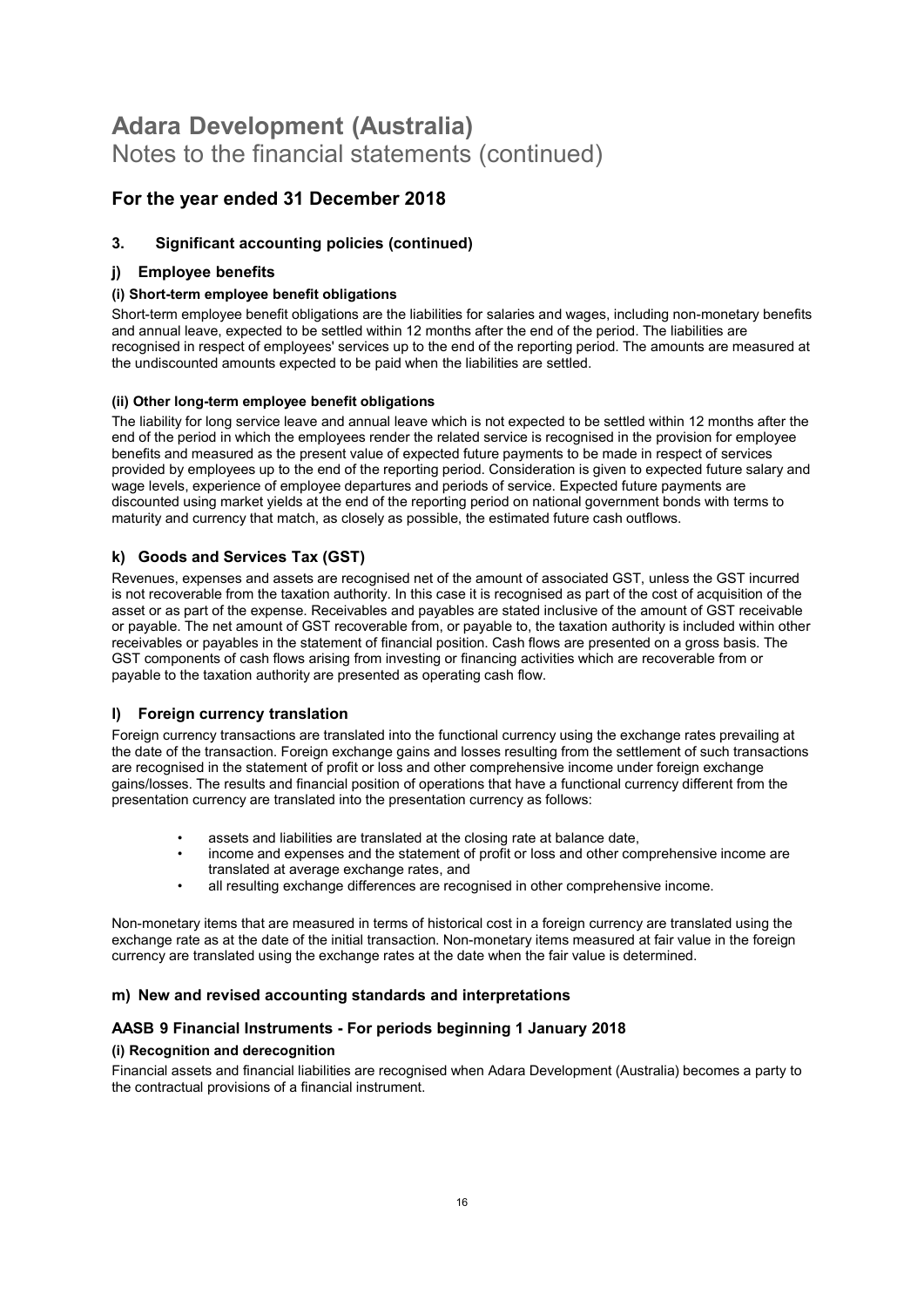#### For the year ended 31 December 2018

#### 3. Significant accounting policies (continued)

#### m) New and revised accounting standards and interpretations (continued)

Financial assets are derecognised when the contractual rights to the cash flows from the financial asset expire, or when the financial asset and substantially all the risks and rewards are transferred.

A financial liability is derecognised when it is extinguished, discharged, cancelled or expires.

#### (ii) Classification and measurement of financial assets and financial liabilities

AASB 9 contains three principal classification categories for financial assets: measured at amortised cost, Fair Value through Other Comprehensive Income (FVOCI) and Fair Value Through the Statement of Profit or Loss (FVTPL). The classification of financial assets under AASB 9 is generally based on the business model in which a financial asset is managed and its contractual cash flow characteristics. AASB 9 eliminates the previous AASB 139 categories of held to maturity, loans and receivables and available for sale. Under AASB 9, derivatives embedded in contracts where the host is a financial asset in the scope of the standard are never separated. Instead, the hybrid financial instrument as a whole is assessed for classification.

AASB 9 largely retains the existing requirements in AASB 139 for the classification and measurement of financial liabilities. The adoption of AASB 9 has not had a significant effect on Adara Development (Australia)'s accounting policies related to financial liabilities.

The following table and the accompanying notes below explain the original measurement categories under AASB 139 and the new measurement categories under AASB 9 for each class of Adara Development (Australia)'s financial assets and financial liabilities as at 1 January 2018.

The effect of adopting AASB 9 on the carrying amounts of financial assets at 1 January 2018 is not material as a result of the new impairment requirements.

| In dollars                         | <b>Original classification</b><br>under AASB 139 | New classification<br>under AASB 9 | Original carrying amount<br>under AASB 139 | New carrying amount<br>under AASB 9 |
|------------------------------------|--------------------------------------------------|------------------------------------|--------------------------------------------|-------------------------------------|
|                                    |                                                  |                                    |                                            |                                     |
| <b>Financial assets</b>            |                                                  |                                    |                                            |                                     |
| Cash and cash                      |                                                  |                                    |                                            |                                     |
| equivalents                        | Loans and receivables                            | <b>Amortised Cost</b>              | \$247.060                                  | \$247.060                           |
| Trade and other                    |                                                  |                                    |                                            |                                     |
| receivables                        | Loans and receivables                            | <b>Amortised Cost</b>              | \$25,712                                   | \$25,712                            |
| <b>Total financial assets</b>      |                                                  |                                    | \$272,772                                  | \$272,772                           |
| <b>Financial liabilities</b>       |                                                  |                                    |                                            |                                     |
| Trade and other                    |                                                  |                                    |                                            |                                     |
| payables                           | Other financial liabilities Amortised Cost       |                                    | \$28,814                                   | \$28,814                            |
| <b>Total financial liabilities</b> |                                                  |                                    | \$28,814                                   | \$28,814                            |

Trade and other receivables that were classified as loans and receivables under AASB 139 are now classified at amortised cost. The allowance for impairment over these receivables was not material to require an adjustment to be recognised in opening retained earnings at 1 January 2018 on transition to AASB 9.

#### (iii) Impairment of financial assets

AASB 9 replaces the 'incurred loss' model in AASB 139 with an 'expected credit loss' (ECL) model. The new impairment model applies to financial assets measured at amortised cost, contract assets and debt investments at FVOCI, but not to investments in equity instruments. Under AASB 9, credit losses are recognised earlier than under AASB 139.

For assets in the scope of the AASB 9 impairment model, impairment losses are generally expected to increase and become more volatile. Adara Development (Australia) has determined that the application of AASB's impairment requirements at 1 January 2018 has not resulted in an additional allowance for impairment.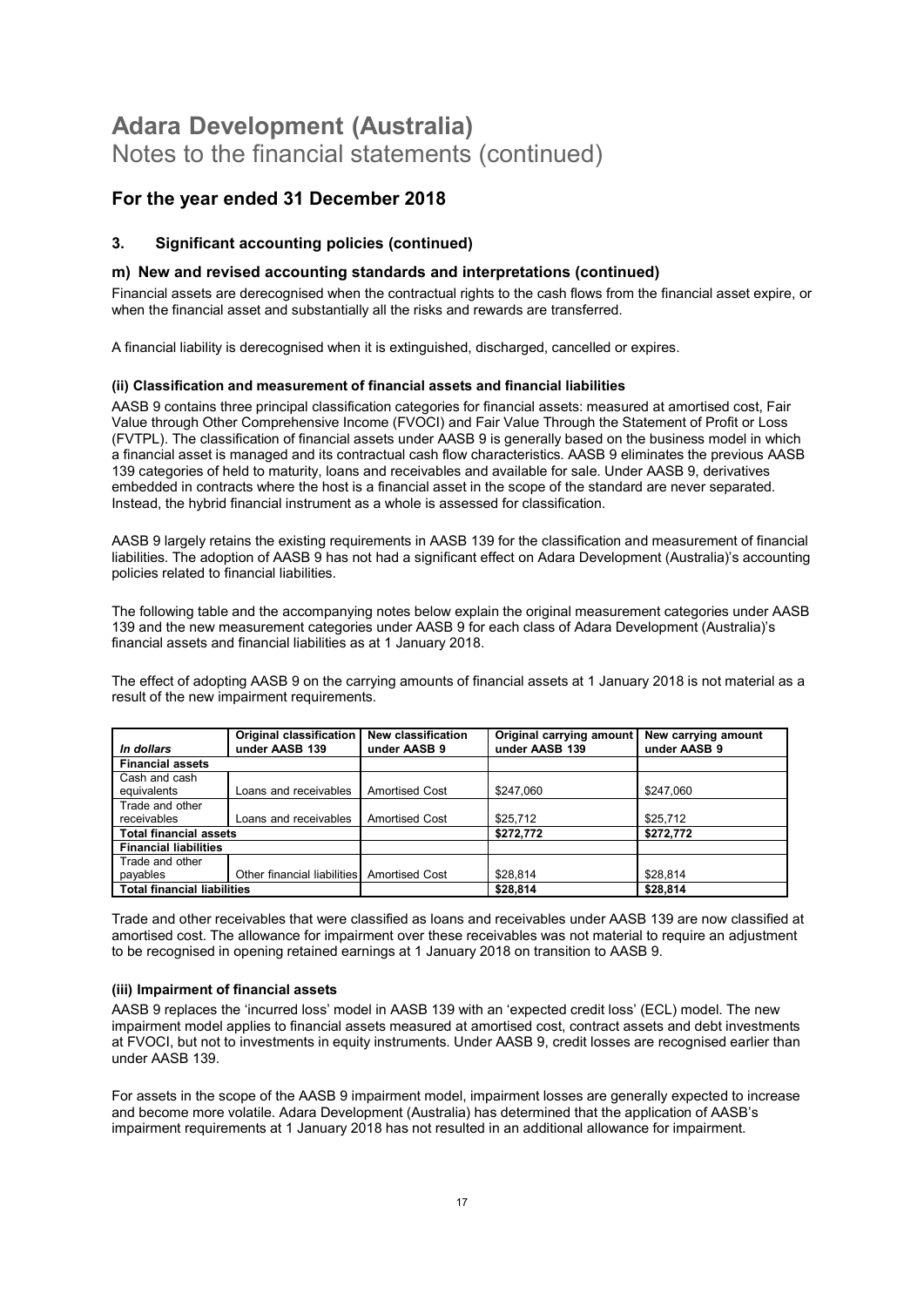#### For the year ended 31 December 2018

#### 3. Significant accounting policies (continued)

#### m) New and revised accounting standards and interpretations (continued)

#### AASB 15 Revenue from contracts with customers - For periods beginning 1 January 2018

This standard replaces IAS 11 Construction Contracts, IAS 18 Revenue, IFRIC 13 Customer Loyalty Programmes, IFRIC 15 Agreements for the Construction of Real Estate, IFRIC 18 Transfer of Assets from Customers and SIC-31 Revenue - Barter of Transactions Involving Advertising Service.

The standard contains a single model that applies to contracts with customers and two approaches to recognising revenue: at a point in time or over time. The model features a contract-based five-step analysis of transactions to determine whether, how much and when revenue is recognised.

As per AASB1058 to be in the scope of AASB15, the contract must be:

a) enforceable b) contain performance obligations that are sufficiently specific to enable determination of when the obligation has been satisfied and; c) not result in goods and services specified being retained by the entity.

Should these conditions be met the donation is assessed under AASB15 and is recognised when performance obligations are satisfied.

Adara Development (Australia) has initially applied AASB 15, including any consequential amendments to other standards, from 1 January 2018.

The adoption of these standards did not have a significant impact on the entity's financial statements.

#### AASB 1058 Income of Not-for-Profit Entities

The new standards will be effective from 1 July 2019, however the Directors have determined to early adopt the new standards effective 1 January 2018.

AASB1058 states that revenue can be recognised when the entity obtains control of the resource. i.e. the donation is obtained

AASB 1058 clarifies and simplifies the income recognition requirements that apply to not-for-profit (NFP) entities, in conjunction with AASB 15. These Standards supersede the NFP income recognition requirements previously in AASB 1004 Contributions (with the exception of certain matters relating to public sector NFP entities) as well as current revenue recognition guidance including AASB 118 Revenue, AASB 111 Construction Contracts and the related interpretations when they become effective.

This Standard applies when a NFP entity enters into other transactions where the consideration to acquire an asset is significantly less than the fair value of the asset principally to enable the entity to further its objectives.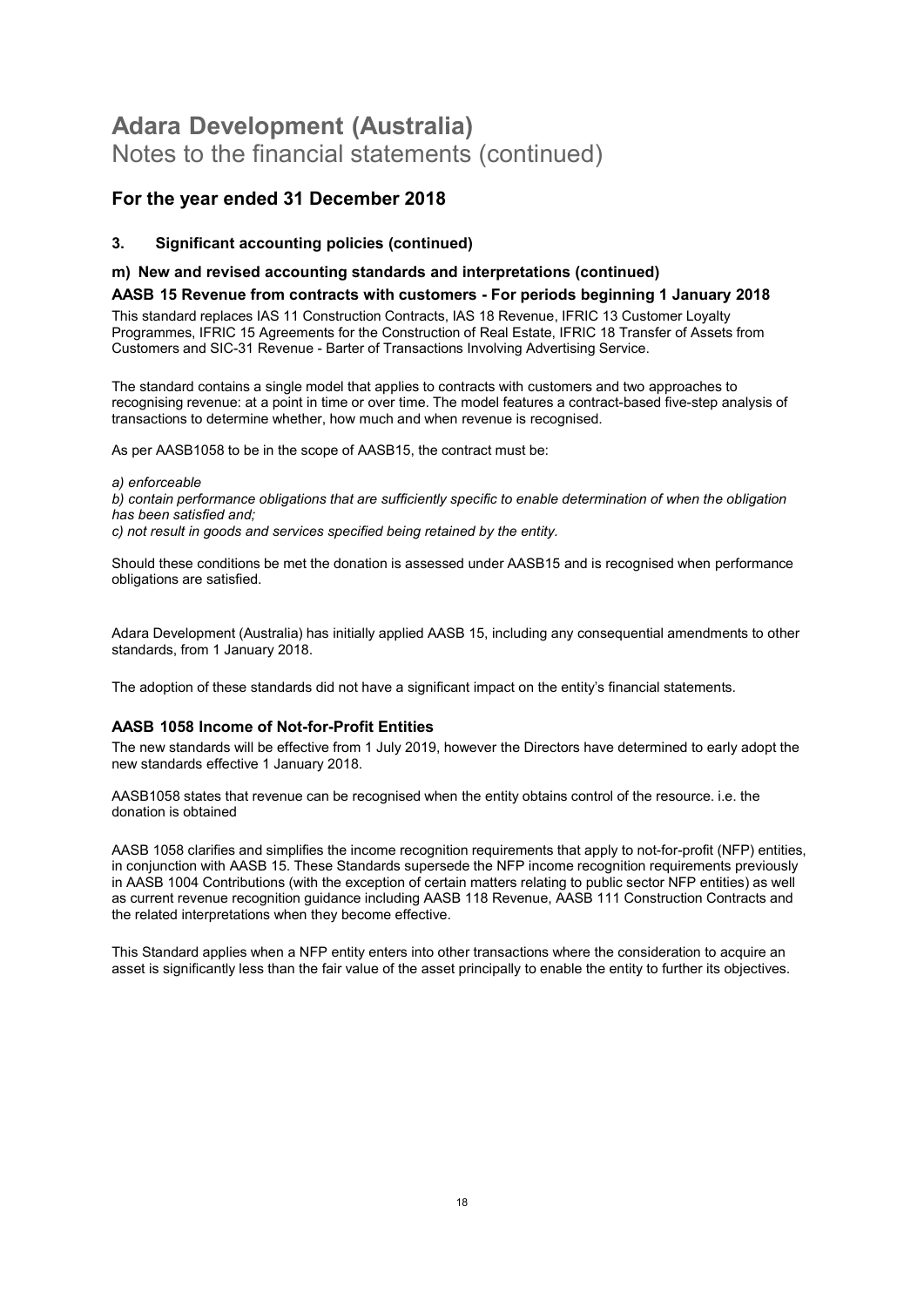#### For the year ended 31 December 2018

#### 4. Maternal Newborn Child Health programme costs

|                   | 2018    | 2017    |
|-------------------|---------|---------|
|                   |         |         |
| Kiwoko Hospital   | 556,715 | 225,739 |
| Programme support | 60,479  | -       |
|                   | 617,194 | 225,739 |

#### 5. Remote Community Development programme costs

|                                                         | 2018      | 2017      |
|---------------------------------------------------------|-----------|-----------|
|                                                         | \$        | S         |
| Adara Development Nepal - Adara Kids                    | 160.817   | 231.316   |
| Adara Development Nepal - Humla                         | 396.927   | 404.700   |
| Adara Development Nepal - Tibetan Medicine Practitioner | 30,678    | 28,062    |
| Ebenezer Boys                                           |           | 1.342     |
| Emergency response - Nepal earthquake                   | 109.624   | 222.327   |
| Hands in Outreach                                       | 11.900    | 5.549     |
| Himalayan Childrens Society                             | 162.197   | 111.288   |
| Himalayan Medical Foundation                            | 54.544    | 56.268    |
| Programme support                                       | 190.420   | 114.755   |
| The Himalayan Innovative Society                        | 38.233    | 30,789    |
| The Womens Foundation                                   | 11,219    | 7,160     |
|                                                         | 1,166,559 | 1.213.556 |

#### 6. Core support expenses

|                                              | 2018      | 2017      |
|----------------------------------------------|-----------|-----------|
|                                              |           |           |
| Depreciation and amortisation                | 44.412    | 31,948    |
| Employee related expenses                    | 731,320   | 768,605   |
| Finance, governance and compliance           | 46.229    | 41.224    |
| Foreign exchange gains and losses            | 84        | (2, 189)  |
| IT and telecommunications                    | 135,870   | 78.241    |
| Occupancy                                    | 83.265    | 79,325    |
| Office and other operating costs             | 26,279    | 12,662    |
| Partnerships, development and communications | 48.846    | 47,968    |
| Travel                                       | 34,120    | 75,971    |
|                                              | 1,150,425 | 1,133,755 |

Core support expenses, including administration expenses, are funded by Adara Advisors Pty. Limited, Adara Partners (Australia) Pty. Limited and a small number of other Core Support Partners. This ensures that donations received from other donors are used for Adara programmes in Maternal Newborn Child Health, Remote Community Development, partner organisations, staff on the ground and other programme support including innovation, learning and evaluation activities.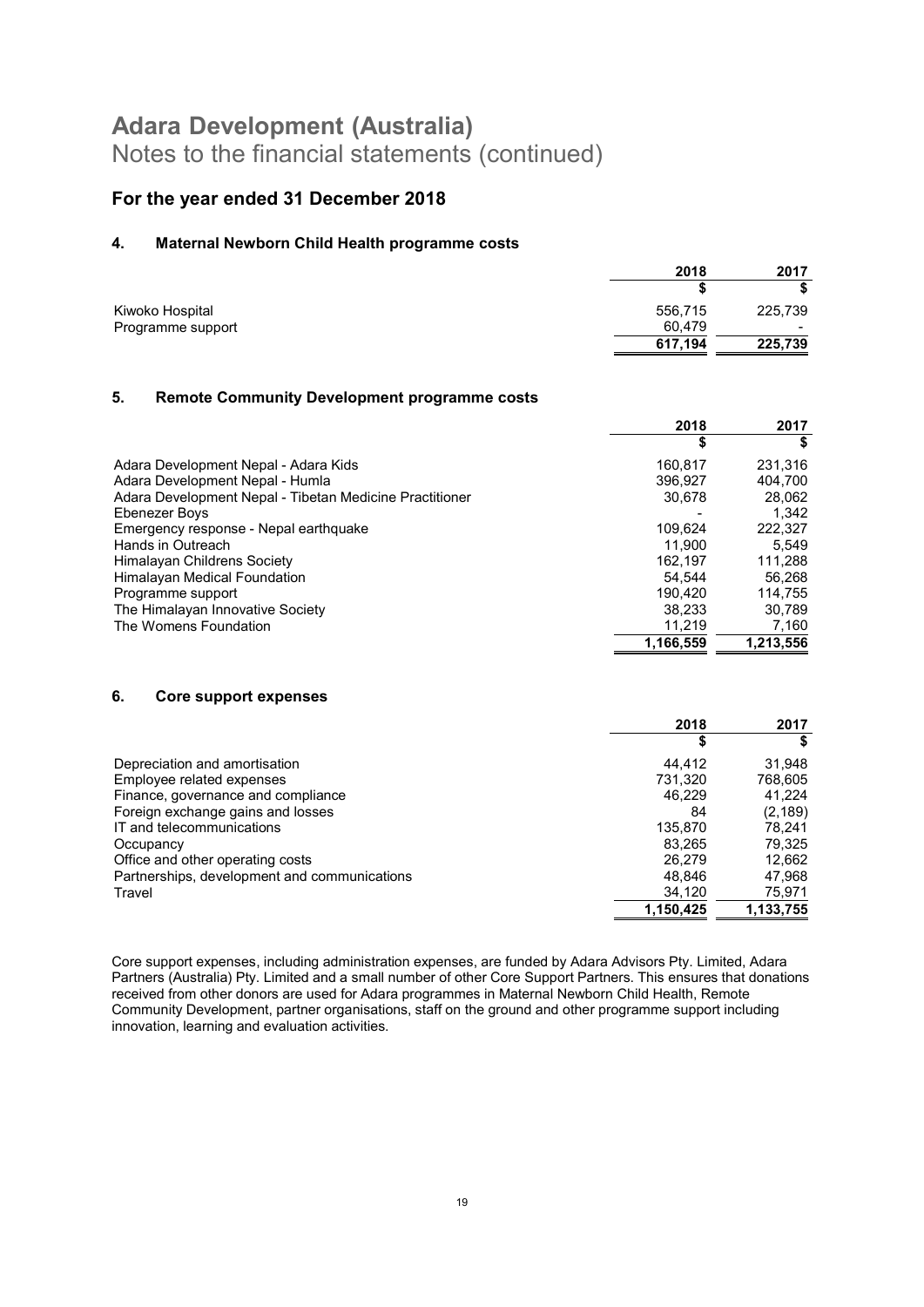### For the year ended 31 December 2018

#### 7. Cash and cash equivalents

#### a) Cash and cash equivalents

|                                                | 2018    | 2017    |
|------------------------------------------------|---------|---------|
|                                                |         |         |
| <b>Cash at bank and on hand:</b>               |         |         |
| Core Support                                   | 67.850  | 35.785  |
| <b>General Restricted</b>                      | 7.433   | 2.709   |
| Maternal Newborn Child Health Restricted       | 103,323 | 158,548 |
| <b>Remote Community Development Restricted</b> | 192.773 | 50.018  |
|                                                | 371,379 | 247.060 |

#### b) Reconciliation of net surplus / (deficit) to net cash flows from operating activities

|                                                    | 2018       | 2017       |
|----------------------------------------------------|------------|------------|
|                                                    |            |            |
| Net Deficit before tax                             | (109, 557) | (183,672)  |
| Adjustments for non-cash income and expense items: |            |            |
| Depreciation and amortisation expense              | 20.213     | 22.772     |
| Deferred revenue                                   | 99.302     |            |
| (Increase) / decrease in other current assets      | 22.269     | (15, 613)  |
| Increase / (decrease) in trade creditors           | 47.145     | (51,677)   |
| Increase / (decrease) in employee benefits         | 56.974     | (10,625)   |
| Increase / (decrease) in other non-cash expenses   | 555        | (2,311)    |
| Net cash from/(used by) operating activities       | 136,901    | (241, 126) |

#### 8. Trade and other receivables

|                   | 2018   | 2017   |
|-------------------|--------|--------|
|                   |        |        |
| Other receivables | 34.213 | 5,292  |
| Prepayments       | 15,824 | 13,134 |
| Trade receivables | 130    | 20,420 |
|                   | 50,167 | 38,846 |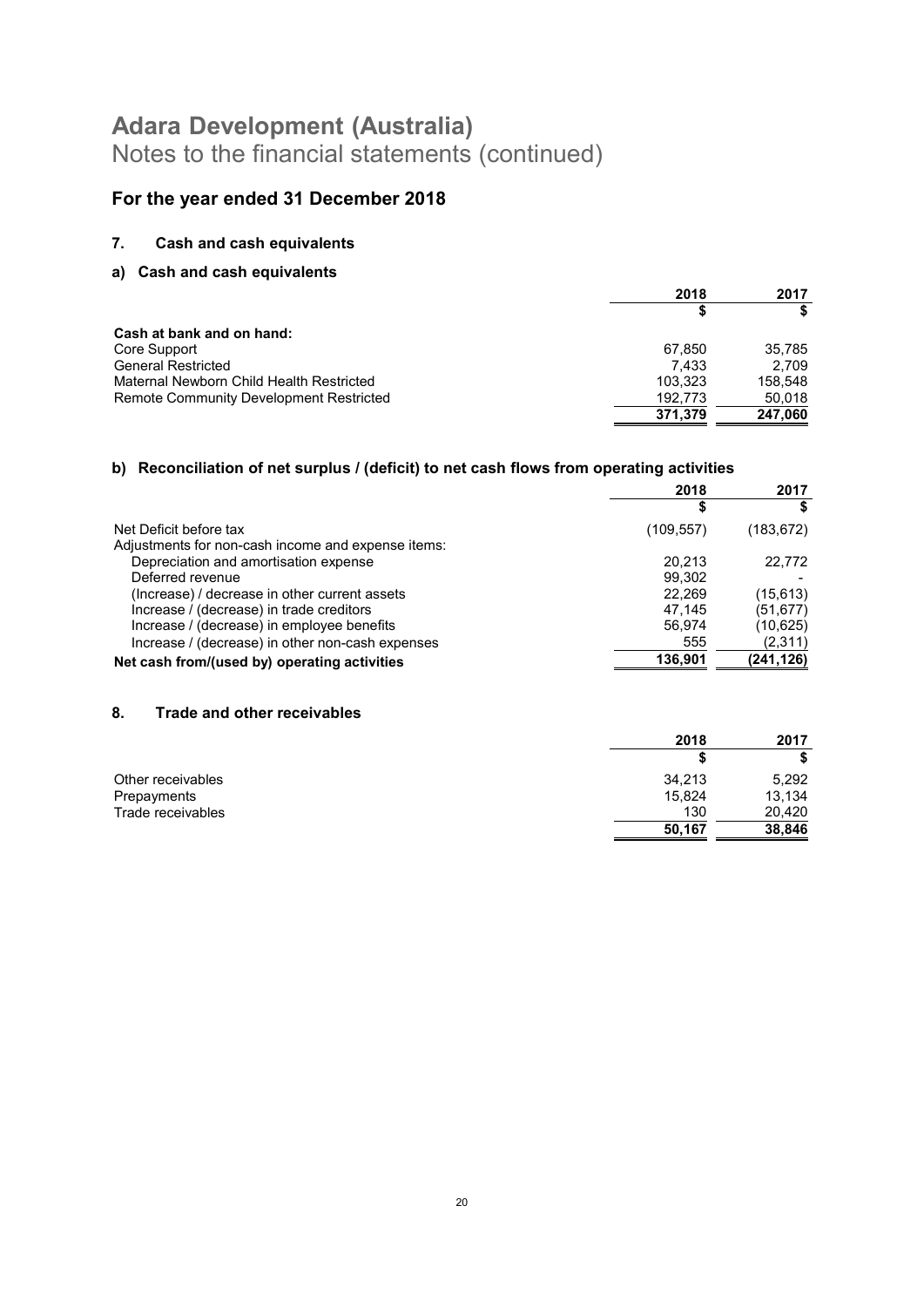### For the year ended 31 December 2018

### 9. Property, plant and equipment

|                                                                           | 2018     | 2017   |
|---------------------------------------------------------------------------|----------|--------|
| <b>Office equipment</b>                                                   |          | \$     |
| Cost                                                                      |          |        |
| At the beginning of the financial year                                    | 12,154   | 12,154 |
| Additions                                                                 | 6,369    |        |
| <b>Disposals</b>                                                          | (3, 912) |        |
| At the end of the financial year                                          | 14,611   | 12,154 |
|                                                                           |          |        |
| <b>Accumulated Depreciation</b><br>At the beginning of the financial year | 10,000   | 7.099  |
| Depreciation charge for the year                                          | 2,443    | 2,901  |
| Disposals                                                                 | (3,648)  |        |
|                                                                           | 8,795    | 10,000 |
| At the end of the financial year                                          |          |        |
| Net book value at the end of the financial year                           | 5,816    | 2,154  |
|                                                                           |          |        |
| Total net book value at the end of the financial year                     | 5,816    | 2,154  |
| 10.<br>Intangible assets                                                  |          |        |
|                                                                           | 2018     | 2017   |
| Website                                                                   | \$       | \$     |
|                                                                           |          |        |
| Cost                                                                      |          |        |
| At the beginning of the financial year                                    | 28,149   | 26,909 |
| Additions                                                                 |          | 1,240  |
| At the end of the financial year                                          | 28,149   | 28,149 |
| <b>Accumulated Amortisation</b>                                           |          |        |
| At the beginning of the financial year                                    | 27,101   | 24,307 |
| Amortisation for the year                                                 | 350      | 2,794  |
| At the end of the financial year                                          | 27,451   | 27,101 |
| Net book value at the end of the year                                     | 698      | 1,048  |
|                                                                           |          |        |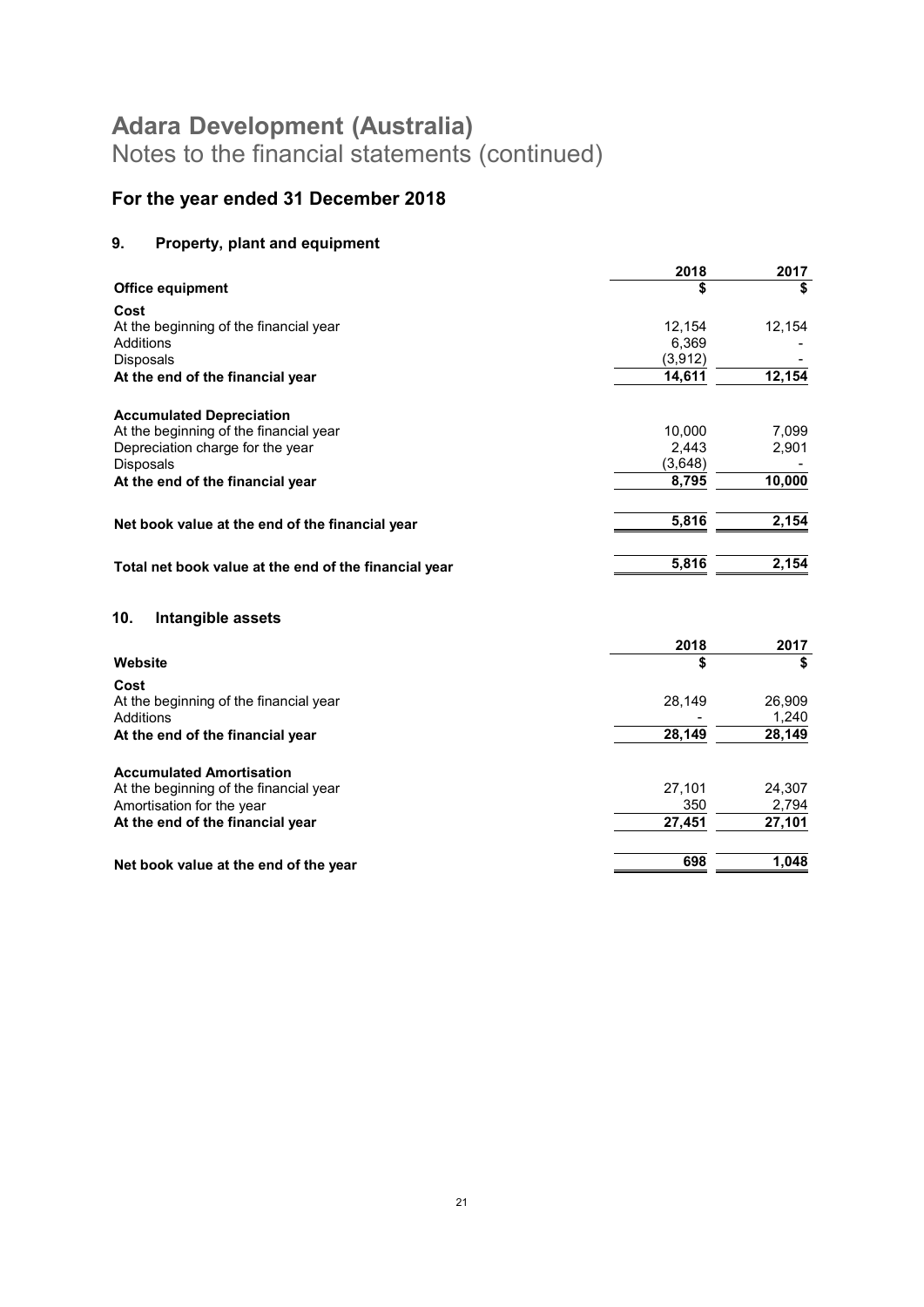### For the year ended 31 December 2018

### 10. Intangible assets (continued)

|                 |                                                       | 2018    | 2017   |
|-----------------|-------------------------------------------------------|---------|--------|
| <b>Software</b> |                                                       | \$      | \$     |
| Cost            |                                                       |         |        |
|                 | At the beginning of the financial year                | 66,772  | 66,772 |
| Additions       |                                                       | 6,324   |        |
|                 | At the end of the financial year                      | 73,096  | 66,772 |
|                 | <b>Accumulated Amortisation</b>                       |         |        |
|                 | At the beginning of the financial year                | 39,901  | 22,824 |
|                 | Amortisation for the year                             | 17,420  | 17,077 |
|                 | At the end of the financial year                      | 57,321  | 39,901 |
|                 | Net book value at the end of the financial year       | 15,775  | 26,871 |
|                 | Total net book value at the end of the financial year | 16,473  | 27,919 |
|                 |                                                       |         |        |
| 11.             | <b>Trade and other payables</b>                       |         |        |
|                 |                                                       | 2018    | 2017   |
|                 |                                                       | S       | \$     |
|                 | Trade payables                                        | 48,786  | 9,311  |
|                 | Accrued expenses                                      | 19,895  | 15,246 |
|                 | Other payables                                        | 7,278   | 4,257  |
|                 |                                                       | 75,959  | 28,814 |
| 12.             | <b>Deferred revenue</b>                               |         |        |
|                 |                                                       | 2018    | 2017   |
|                 |                                                       | \$      | \$     |
|                 | Remote community development                          | 99,302  |        |
|                 |                                                       | 99,302  |        |
|                 |                                                       |         |        |
| 13.             | <b>Employee benefits</b>                              |         |        |
|                 |                                                       | 2018    | 2017   |
|                 |                                                       | \$      | \$     |
| <b>Current</b>  | Annual leave                                          | 49,657  | 29,008 |
|                 | Other employee accruals                               | 65,697  | 45,973 |
| <b>PAYG</b>     |                                                       | 9,687   | 7,440  |
|                 | Superannuation                                        | 6,820   | 4,490  |
|                 | Sick Leave - Foreign operation in Nepal               | 4,945   |        |
|                 |                                                       | 136,806 | 86,911 |
|                 |                                                       |         |        |
|                 |                                                       |         |        |

|                    | 15.092 | 8.013 |
|--------------------|--------|-------|
| Long service leave | 15.092 | 8.013 |
| Non-current        |        |       |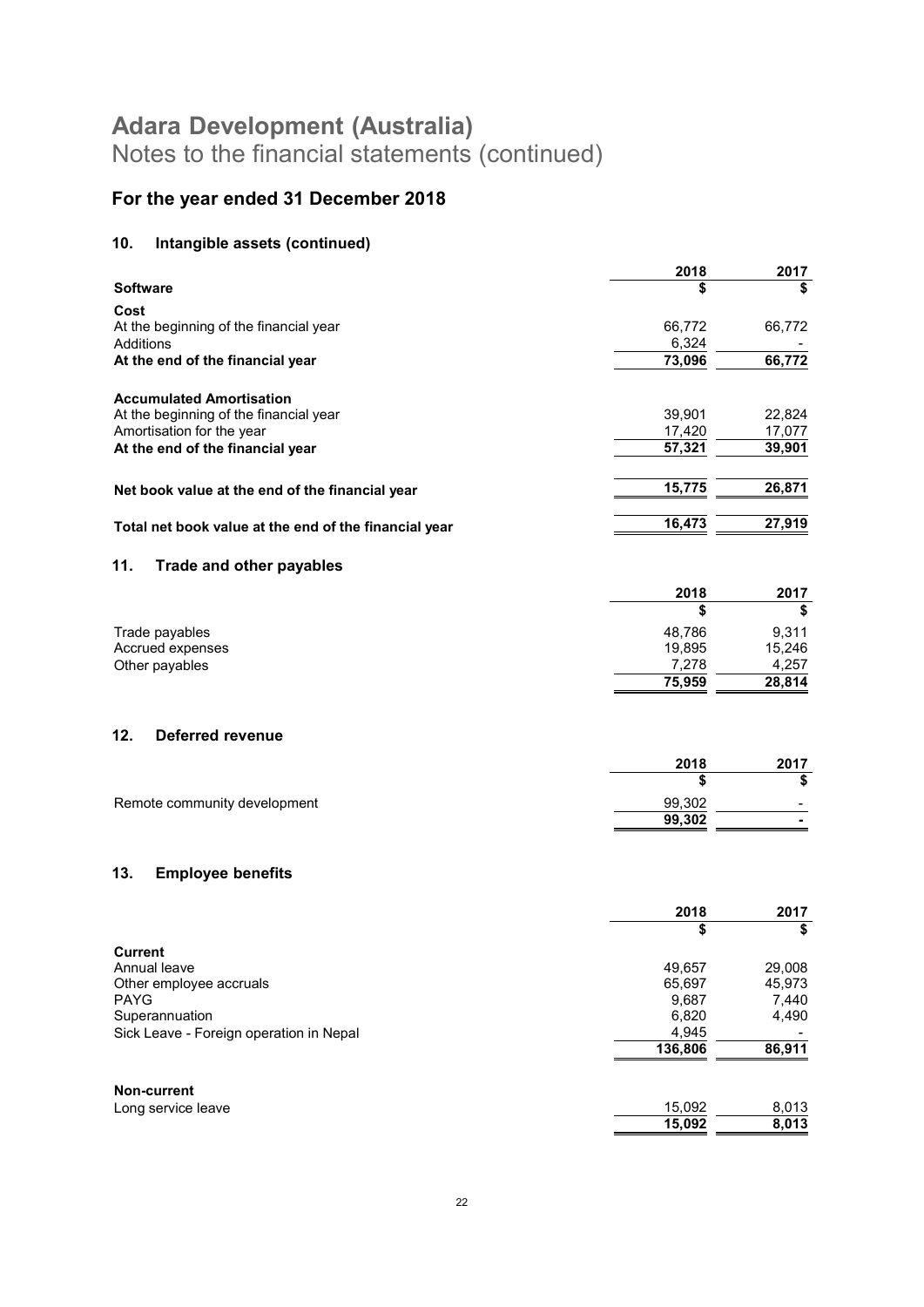#### For the year ended 31 December 2018

#### 14. Accumulated funds

#### a) Movement in funds 2018

|                                                                 | 1 January 2018 | <b>Income</b> |               | <b>Expenditure 31 December 2018</b> |
|-----------------------------------------------------------------|----------------|---------------|---------------|-------------------------------------|
|                                                                 | \$             | \$            | \$            |                                     |
| Core Support                                                    | (35, 348)      | 1,452,024     | (1,397,990)   | 18,686                              |
| <b>Designated Funds:</b>                                        |                |               |               |                                     |
| General restricted                                              | 9.455          | 389.796       | (405,112)     | (5,861)                             |
| Maternal Newborn Child restricted                               | 140.827        | 635.190       | (715,232)     | 60,785                              |
| <b>Remote Community Development</b>                             |                |               |               |                                     |
| restricted                                                      | 77,307         | 534.329       | (602,157)     | 9,479                               |
|                                                                 | 192.241        | 3.011.339     | (3, 120, 491) | 83,089                              |
| Accumulated funds from Adara<br>Development (Australia) foreign |                |               |               |                                     |
| operation in Nepal                                              | 34,008         | 12,921        | (13, 342)     | 33,587                              |
| <b>Total</b>                                                    | 226,249        | 3,024,260     | (3, 133, 833) | 116,676                             |

#### b) Source of funds

#### Core support

The core support funds support day to day operations of the Company in managing and administering the operations of Adara Development, as well as programme expenses.

Adara Advisors Pty. Limited, Adara Partners (Australia) Pty. Limited and a small number of core support partners cover 100% of core support expenditure.

#### General funds

General funds support international programmes in Remote Community Development and Maternal Newborn Child Health, as well as Innovation, Learning and Evaluation activities and are not specific to project or jurisdiction.

#### Maternal Newborn Child Health and Remote Community Development programmes

Maternal Newborn Child Health and Remote Community Development funds support programme expenses as well as salaries, office costs and partner support.

#### 15. Related party transactions

#### a) Directors' compensation

The directors act in a voluntary capacity and receive no compensation for their services.

#### b) Transactions with director-related entities

Adara Development (Australia), Adara Development (Bermuda), Adara Development (UK), Adara Development (Uganda) and Adara Development (USA) together constitute Adara Development.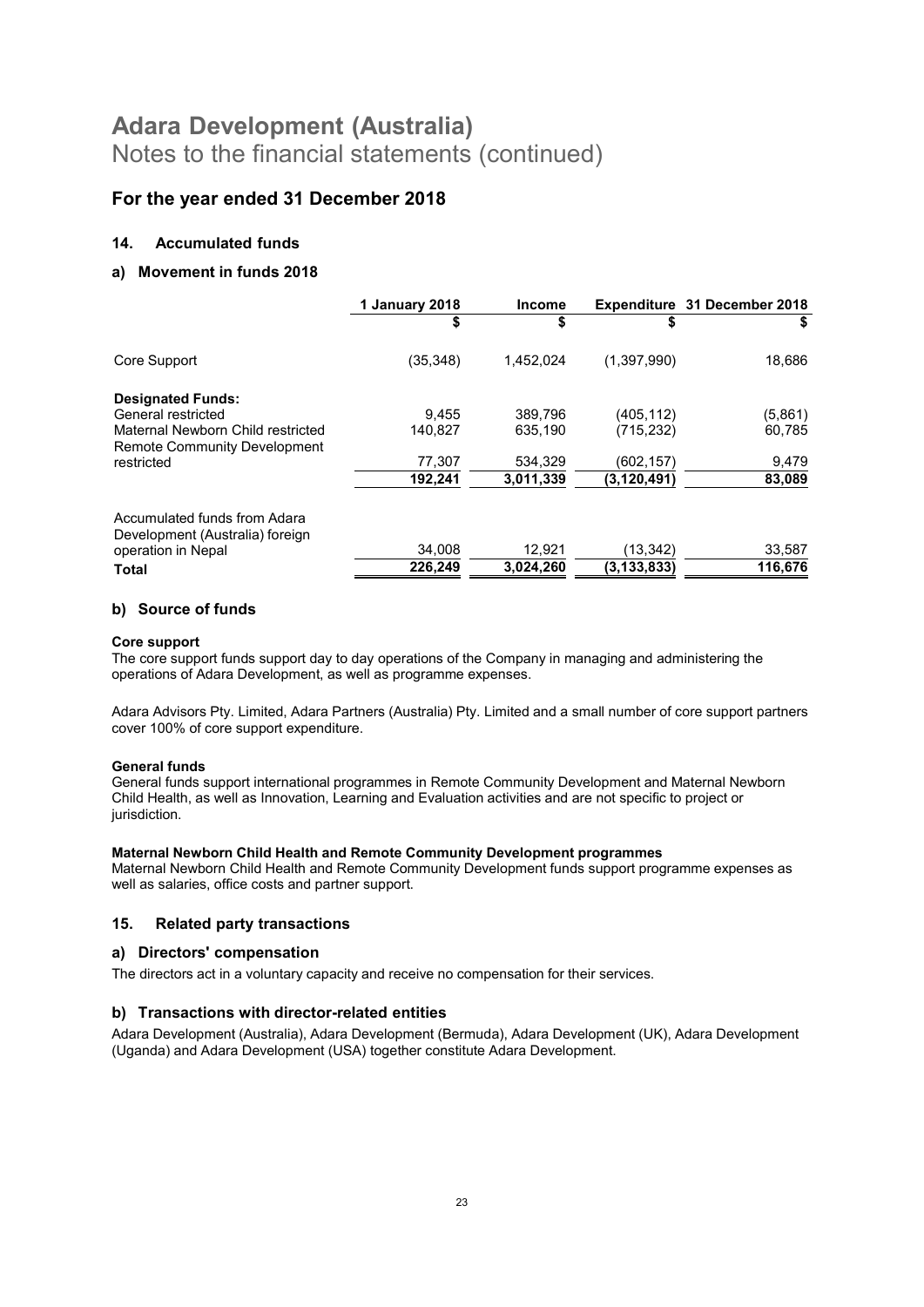#### For the year ended 31 December 2018

#### 15. Related party transactions (continued)

#### b) Transactions with director-related entities (continued)

Adara Development is managed and administered by Adara Development (Australia). Adara Development (Australia) in its capacity as manager and administrator determines the projects in respect of which Adara Development is involved and is responsible for general management and operational decision-making in relation to all in-country programmes (including recruiting and managing global staff).

The Company received donations from the following related parties:

|                                                        | 2018      | 2017      |
|--------------------------------------------------------|-----------|-----------|
|                                                        |           |           |
| Adara Advisors Pty. Limited cash and in-kind donations | 141.754   | 74.676    |
| Adara Partners (Australia) Pty. Limited cash donations | 1.287.638 | 1.372.967 |
|                                                        | 1.429.392 | 1.447.643 |

Adara Advisors Pty. Limited and Adara Partners (Australia) Pty. Limited are financial services businesses established to be the principal providers of direct and indirect funding to Adara Development for core support costs and emergency project costs.

In addition to the donations from Adara Advisors Pty. Limited disclosed above, during the year donations of \$58,064 (2017: \$100,250) were received by the Company from other director related entities.

The following aggregated amounts were included in the determination of transfers to and from Adara Development related entities:

|                                                 | 2018       | 2017      |
|-------------------------------------------------|------------|-----------|
|                                                 |            |           |
| Transfers from/(to) Adara Development (USA)     | (358, 981) | (95, 372) |
| Transfers from/(to) Adara Development (UK)      | 15.142     | 10.884    |
| Transfers from/(to) Adara Development (Bermuda) | (29.440)   | 36,565    |
| Transfers from/(to) Adara Development (Uganda)  | (78.869)   | 71,982)   |
|                                                 | (452, 148) | (119,905) |

Additionally, Adara Development (USA), Adara Development (UK) and Adara Development (Bermuda) all support Adara Development (Australia)'s foreign operation in Nepal (INGO). In 2018, the INGO received \$315,684 from other Adara entities. In 2017, the INGO received \$311,706.

Adara Development (Australia) provides in-kind services to Adara Development (Bermuda), Adara Development (UK), Adara Development (Uganda) and Adara Development (USA) in the form of finance, accounting and administrative support. The value of these services has not been recognised in the statement of profit or loss and other comprehensive income.

There were no other transactions between the Company and key management personnel.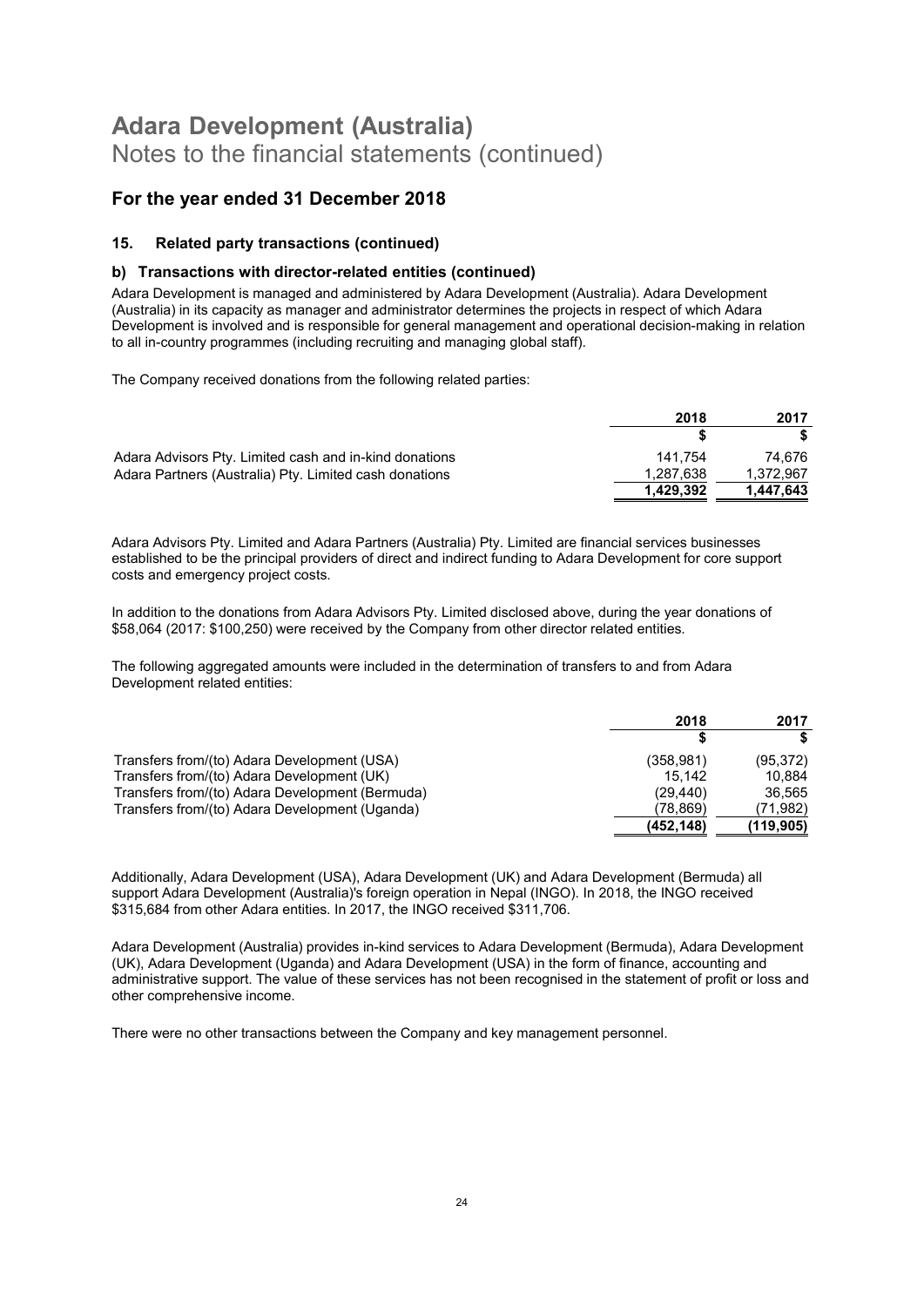#### For the year ended 31 December 2018

#### 16. Key management personnel compensation

The key management personnel of the Company are its directors:

- Audette Evelyn Exel AO
- **Richard Deutsch**
- Laini Libermann
- Richard Alan West
- Susan Burns
- Ilana Atlas
- Andrea McCormick

The directors receive no compensation for their services.

#### 17. Commitments

#### a) Commitments to Non-Government Organisations

During the year Adara Development (Australia), Adara Development (USA), Adara Development (UK), Adara Development (Bermuda) and Adara Development (Uganda) entered into, or were obligated by, agreements with the following Non Government Organisations ("NGOs") and Partners.

The amounts committed to by Adara Development are as follows:

|                                  | <b>Funding committed</b><br>December 2019 | for January - Agreement period<br>from | <b>Agreement period</b><br>ending              |
|----------------------------------|-------------------------------------------|----------------------------------------|------------------------------------------------|
|                                  | <b>USD</b>                                |                                        |                                                |
| Adara Development Nepal          |                                           |                                        | 565,918 25 November 2014 Completion of project |
| The Himalayan Innovative Society | 29.129                                    |                                        | 1 January 2018 31 December 2020                |

Adara Development reserves the right to refuse funding should any organisation fail to meet all terms and conditions as specified in the related agreements.

Funding commitments for subsequent periods are reviewed and updated on an annual basis.

Commitments will be met by current funds available and restricted donations received during the year.

#### 18. Contingencies

As at 31 December 2018, the Company had no material contingent assets or liabilities.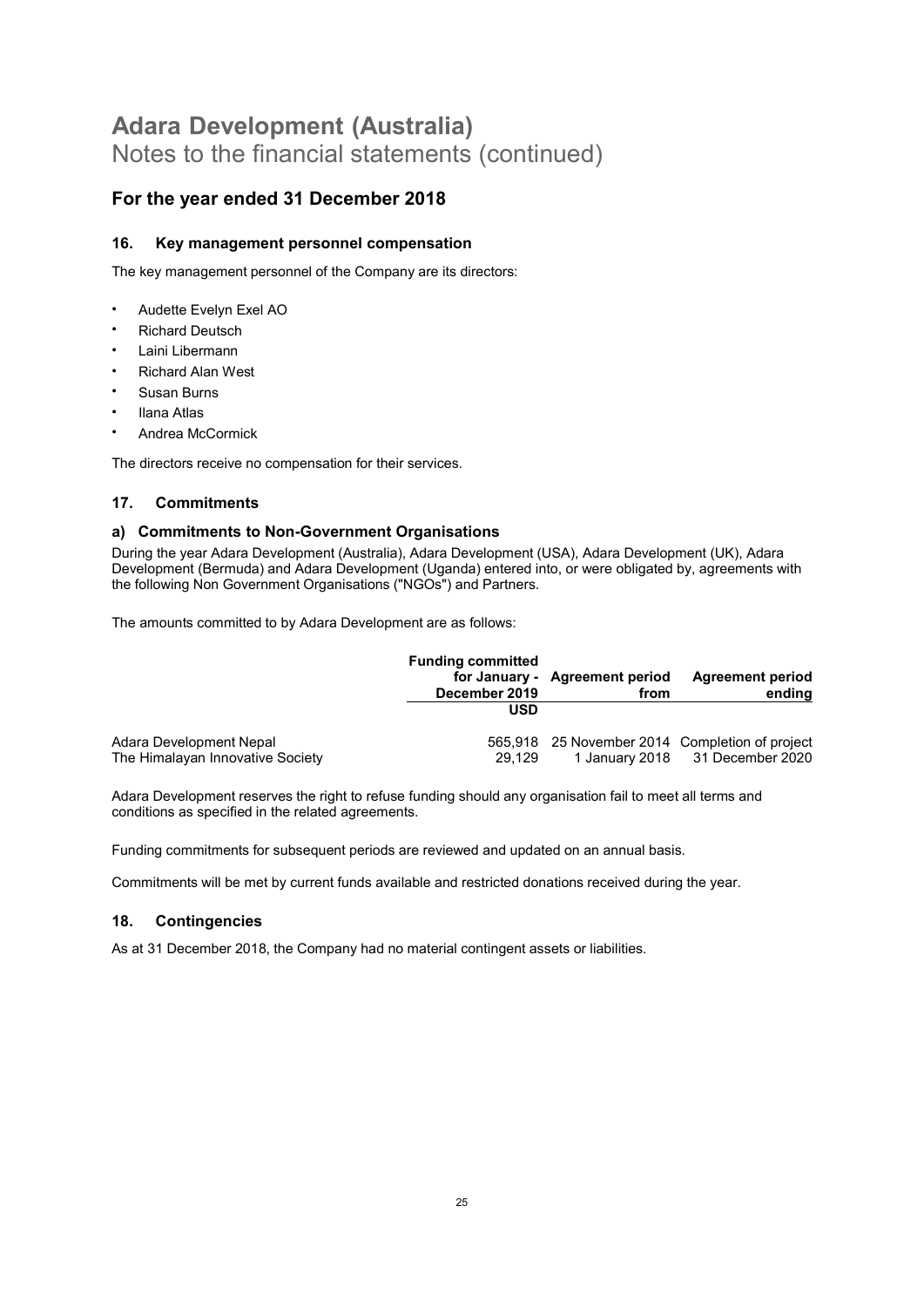#### For the year ended 31 December 2018

#### 19. Auditors' remuneration

The audit service for the Company is provided without charge by the auditors, KPMG. The Company however recognises an expense and accrual of \$16,039 in the financial report for the purpose of paying KPMG for the audit service of Adara Development Group.

|                                                 | 2018   | 2017   |
|-------------------------------------------------|--------|--------|
|                                                 |        |        |
| <b>Audit services</b><br><b>KPMG Australia:</b> |        |        |
| Audit and review of financial reports*          | 16,039 | 15,573 |
|                                                 | 16,039 | 15,573 |

\*KPMG provides pro-bono professional audit services of Adara Development (Australia) and Adara Development (Bermuda), while an audit fee is charged for Adara Development (USA) and Adara Development.

#### 20. Events after the balance sheet date

In the interval between the end of the financial year and the date of this report, no transaction or event of a material or unusual nature likely to significantly affect the operations of the Company or the state of affairs of the Company in future years occurred.

#### 21. Financial instruments

The Company's financial instruments comprise cash and cash equivalents, other receivables and trade and other payables.

The Company's activities expose it to the following risks from its use of financial instruments:

- market risk
- credit risk
- liquidity risk.

The nature and extent of the financial instruments employed by the Company are discussed below. This note presents information about the Company's exposure to each of the above risks and the Company's objectives, policies and processes for measuring and managing risk. The Board has overall responsibility for the establishment and oversight of the Company's risk management framework.

#### a) Market risk

Market risk is the risk that changes in market prices will affect the Company's income or the value of its holdings of financial instruments.

#### (i) Price risk

As at 31 December 2018 the Company held only cash and cash equivalents and as a result there is no exposure to price risk.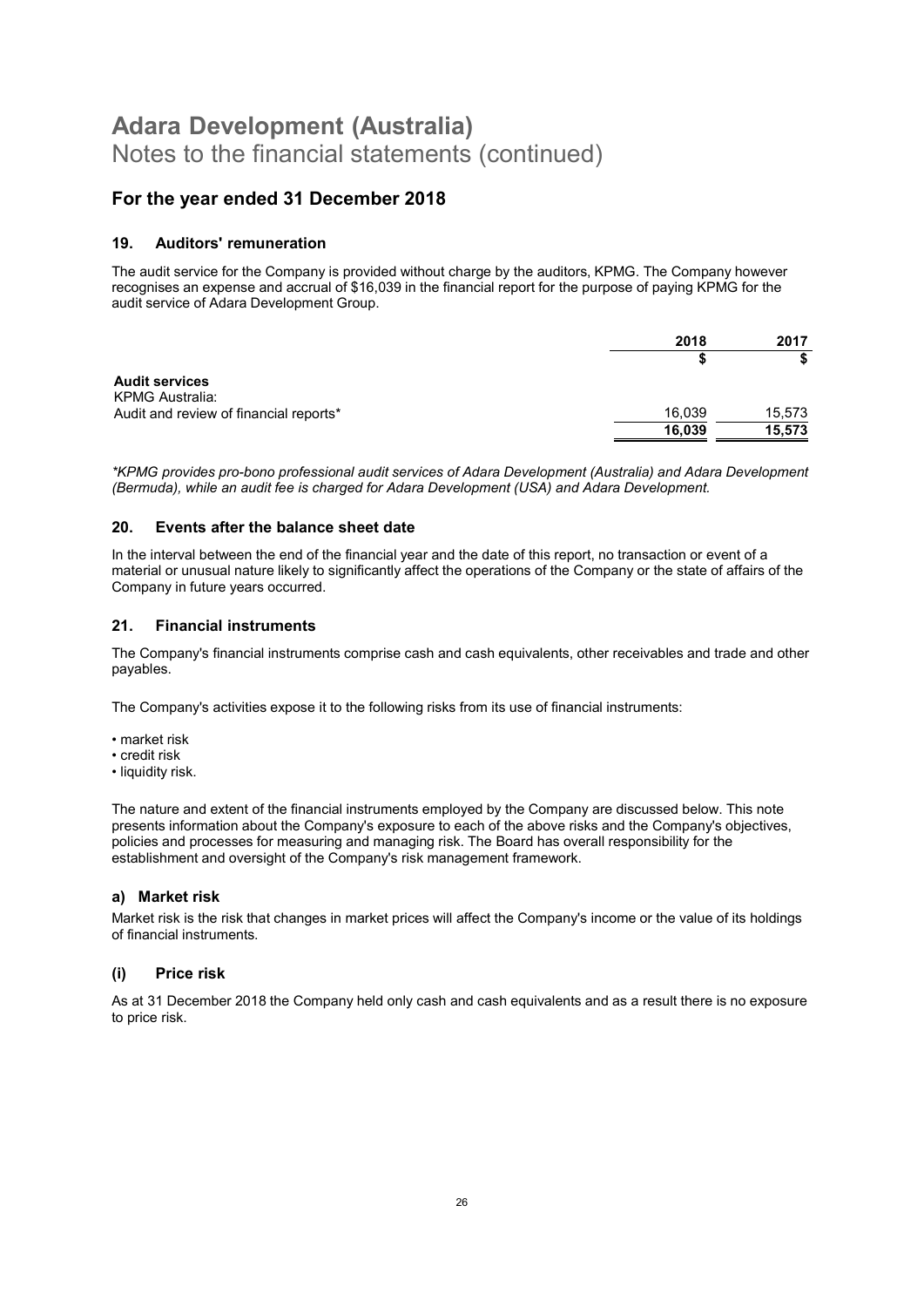#### For the year ended 31 December 2018

#### 21. Financial instruments (continued)

#### a) Market risk (continued)

#### (ii) Interest rate risk

The Company's main interest rate risk arises from the cash and cash equivalents with variable interest rates, held in the Company's Commonwealth Bank of Australia savings account. The remainder of cash and equivalents do not earn interest. As at 31 December 2018 if interest rates had changed by + / - 2 basis points from year end rates with all other variables held constant, profit would have been \$55 higher or lower (2017: \$37).

The table below outlines the weighted average interest rate and the cash balances subject to interest rate risk:

|                           |                                         | 2018           |                                         | 2017           |
|---------------------------|-----------------------------------------|----------------|-----------------------------------------|----------------|
|                           | Weighted<br>average<br>interest<br>rate | <b>Balance</b> | Weighted<br>average<br>interest<br>rate | <b>Balance</b> |
|                           |                                         |                |                                         |                |
| Cash and cash equivalents | 0.52%                                   | 274.135        | 0.69%                                   | 190,378        |

#### (iii) Foreign exchange risk

The Company operates in a global environment and therefore many of its expenses are denominated in foreign currencies, principally the Nepalese Rupee and the Ugandan Shilling. As a result, the Company is exposed to market price risk through fluctuations in foreign currency. At the statement of financial position date, the Company did not have any exposure to the Ugandan Shilling or Nepalese Rupee.

#### b) Credit risk

Credit risk is the risk of financial loss to the Company if a donor or counterparty to a financial instrument fails to meet its contractual obligations. At 31 December 2018, the Company's assets exposed to credit risk amounted to the following:

|                             | 2018    | 2017    |
|-----------------------------|---------|---------|
|                             |         |         |
| Cash and cash equivalents   | 371.379 | 247,060 |
| Trade and other receivables | 34.343  | 25,712  |
|                             | 405.722 | 272.772 |

#### c) Liquidity risk

Liquidity risk is the risk that the Company will not be able to meet its financial obligations as they fall due. The Company's approach to managing liquidity is to ensure, as far as possible, that it will always have sufficient liquidity to meet its liabilities when due under both normal and stressed conditions. The Company monitors liquidity risk by monitoring forecasted cash flows.

The table below categorises the Company's financial liabilities into relevant maturity groups based on the remaining period at the date of the statement of financial position to the contractual maturity date. The carrying amounts in the table are equal to the contractual undiscounted cash flows.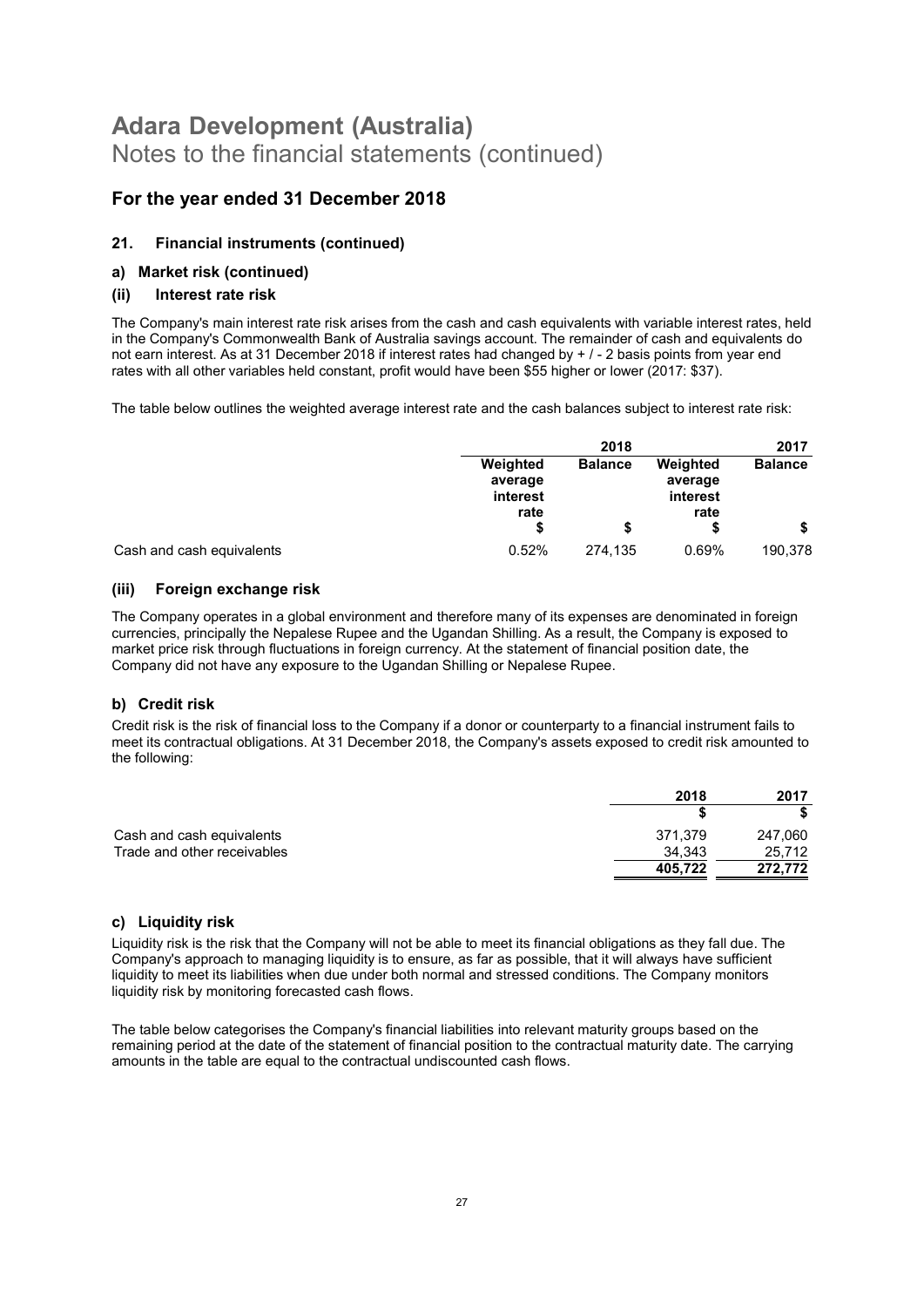#### For the year ended 31 December 2018

#### 21. Financial instruments (continued)

#### c) Liquidity risk (continued)

| Year ended 31 December 2018 | Carrying<br>value | $0 - 12$<br>months | <b>Greater than</b><br>1 year |
|-----------------------------|-------------------|--------------------|-------------------------------|
|                             | S                 | S                  |                               |
| Trade and other payables    | 75.959            | 75.959             |                               |
| Deferred Revenue            | 99.302            | 99.302             |                               |
| Employee benefits           | 151,898           | 136,806            | 15,092                        |
|                             | 327,159           | 312,067            | 15,092                        |
| Year ended 31 December 2017 | Carrying<br>value | $0 - 12$<br>months | <b>Greater than</b><br>1 year |
|                             | S                 | \$                 |                               |
| Trade and other payables    | 28.814            | 28.814             |                               |
| Employee benefits           | 94,924            | 86,911             | 8,013                         |
|                             | 123,737           | 115,724            | 8,013                         |

#### d) Capital management

The Company defines capital, for its own purposes, as restricted and unrestricted fund balances. During the year the Company's's objective when managing capital, which was unchanged from previous years, was to hold sufficient unrestricted funds to enable it to withstand negative unexpected financial events and continue as a going concern and to generate sufficient contributions to meet on-going project costs and commitments. The Company seeks to achieve this objective by holding sufficient cash and cash equivalents to maintain liquidity and enable it to meet its obligations as they become due.

#### 22. Fundraising appeals conducted during the year

No fundraising appeals have been undertaken during the year.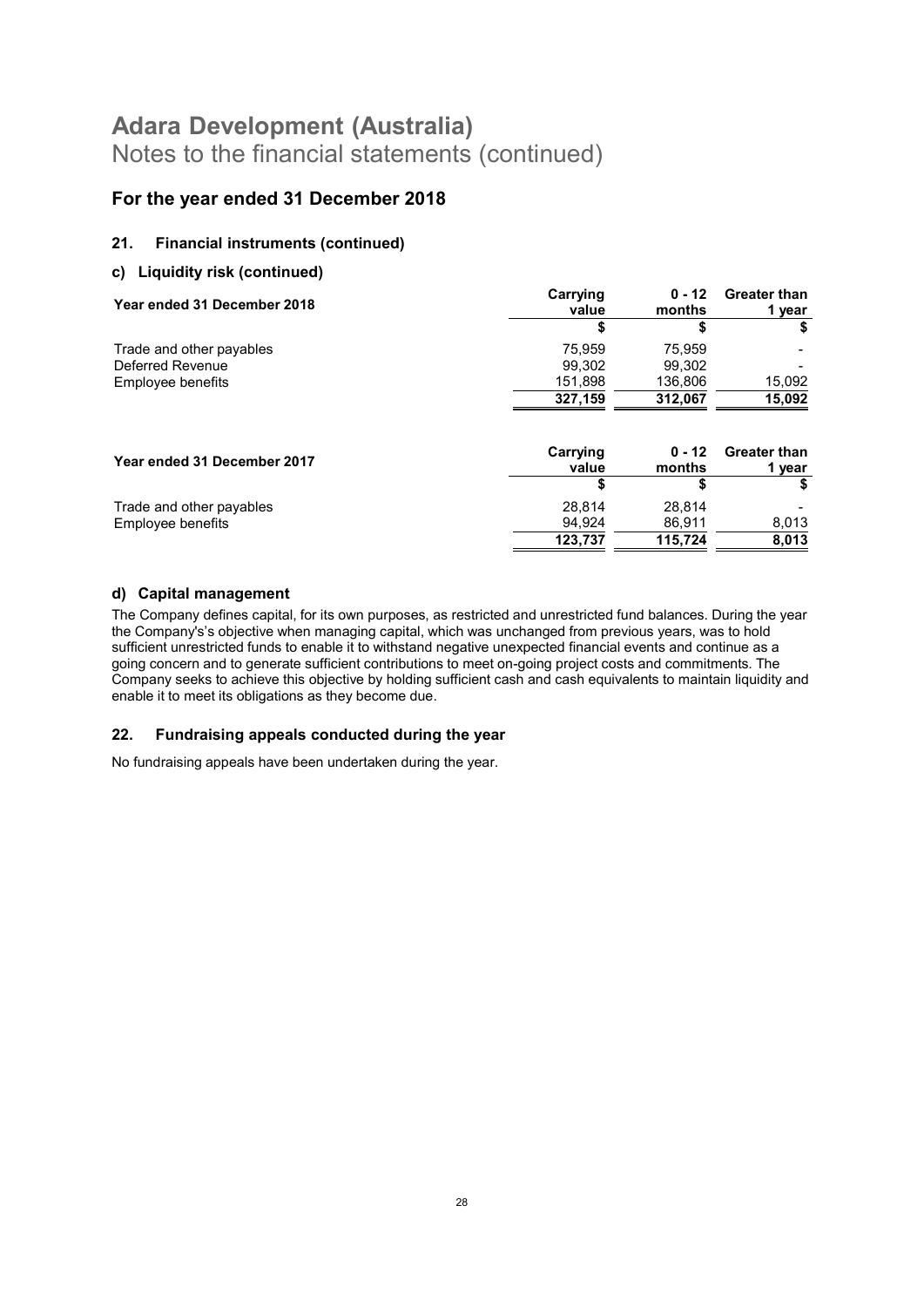### **Adara Development (Australia)** Directors' declaration

In the opinion of the directors of the Company:

- (a) the Company is not publicly accountable;
- (b) the financial statements and notes set out on pages 13 to 28, are in accordance with the Australian Charities and Not-for-profits Commission Act 2012 and the ACFID financial statements comply with the ACFID code of conduct, including:
	- giving a true and fair view of the Company's financial position as at 31 December 2018 and of  $(i)$ its performance for the financial year ended on that date; and
	- complying with Australian Accounting Standards Reduced Disclosure Requirements and the  $(ii)$ Australian Charities and Not-for-profits Commission Regulation 2013;
- (c) the ACFID financial statements on pages 31 to 34 are in accordance with the ACFID Code of Conduct and presents fairly in material respects the Company's financial position as at 31 December 2018 and of its performance for the financial year ended on that date; and
- (d) there are reasonable grounds to believe that the Company will be able to pay its debts as and when they become due and payable.

This declaration is made in accordance with a resolution of the directors.

Audette Evelyn Exel AO Chair Sydney 30 April 2019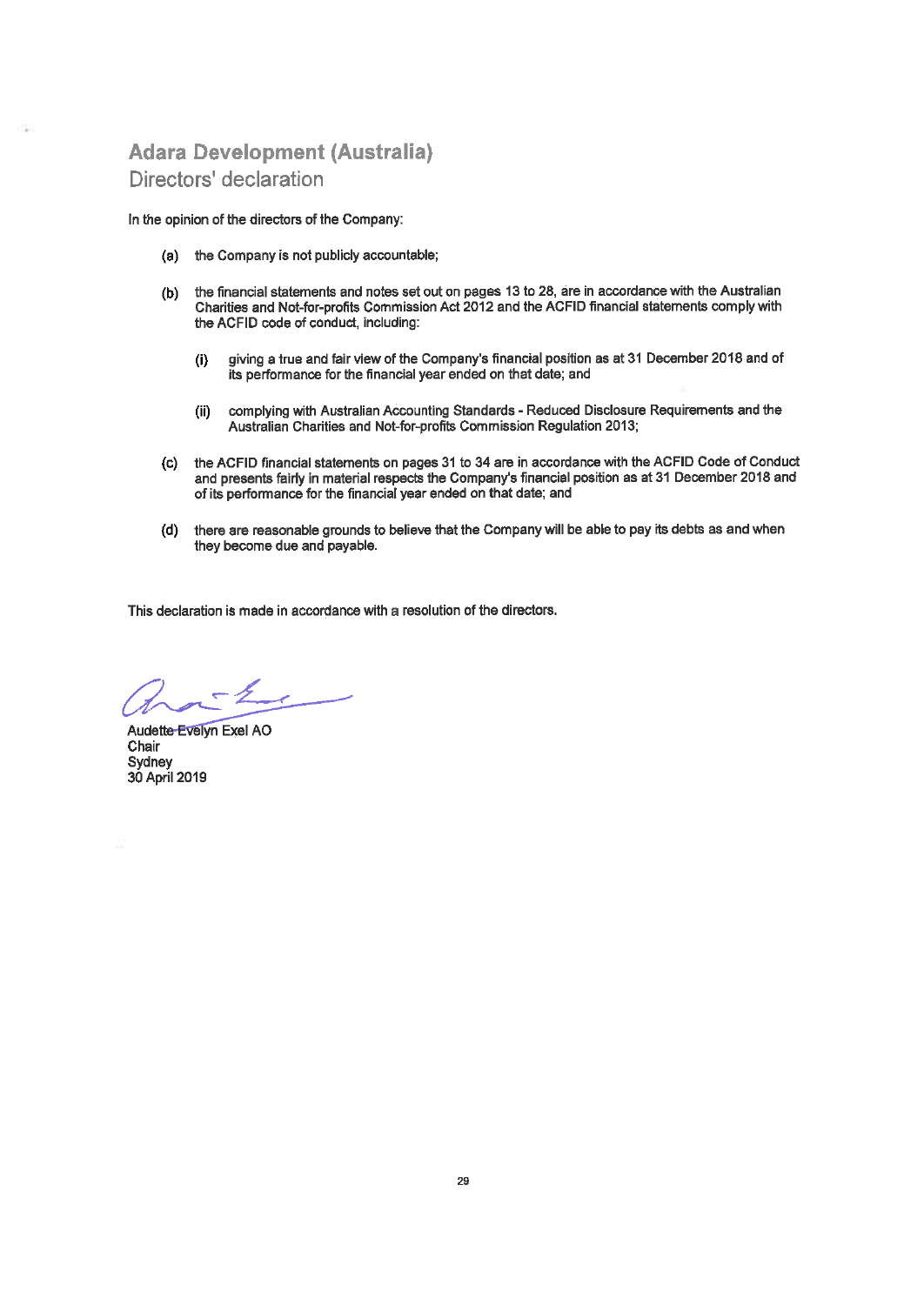### **Adara Development (Australia) Declaration by Chief Executive Officer**

I. Audette Evelyn Exel AO, Chief Executive Officer of Adara Development (Australia) ("the Company"), declare in my opinion:

- '(a) the financial report gives a true and fair view of all income and expenditure of the Company with respect to fundraising appeal activities for the financial year ended 31 December 2018;
- (b) the statement of financial position gives a true and fair view of the state of affairs with respect to fundraising appeal activities as at 31 December 2018;
- (c) the provisions of the Charitable Fundraising Act 1991 and Regulations and the conditions attached to the authority have been complied with for the financial year ended 31 December 2018; and
- (d) the internal controls exercised by the Company are appropriate and effective in accounting for all income received and applied from any fundraising appeals.

This declaration is made in accordance with a resolution of the directors.

 $-51$ 

Audette Evelyn Exel AO Chair Sydney 30 April 2019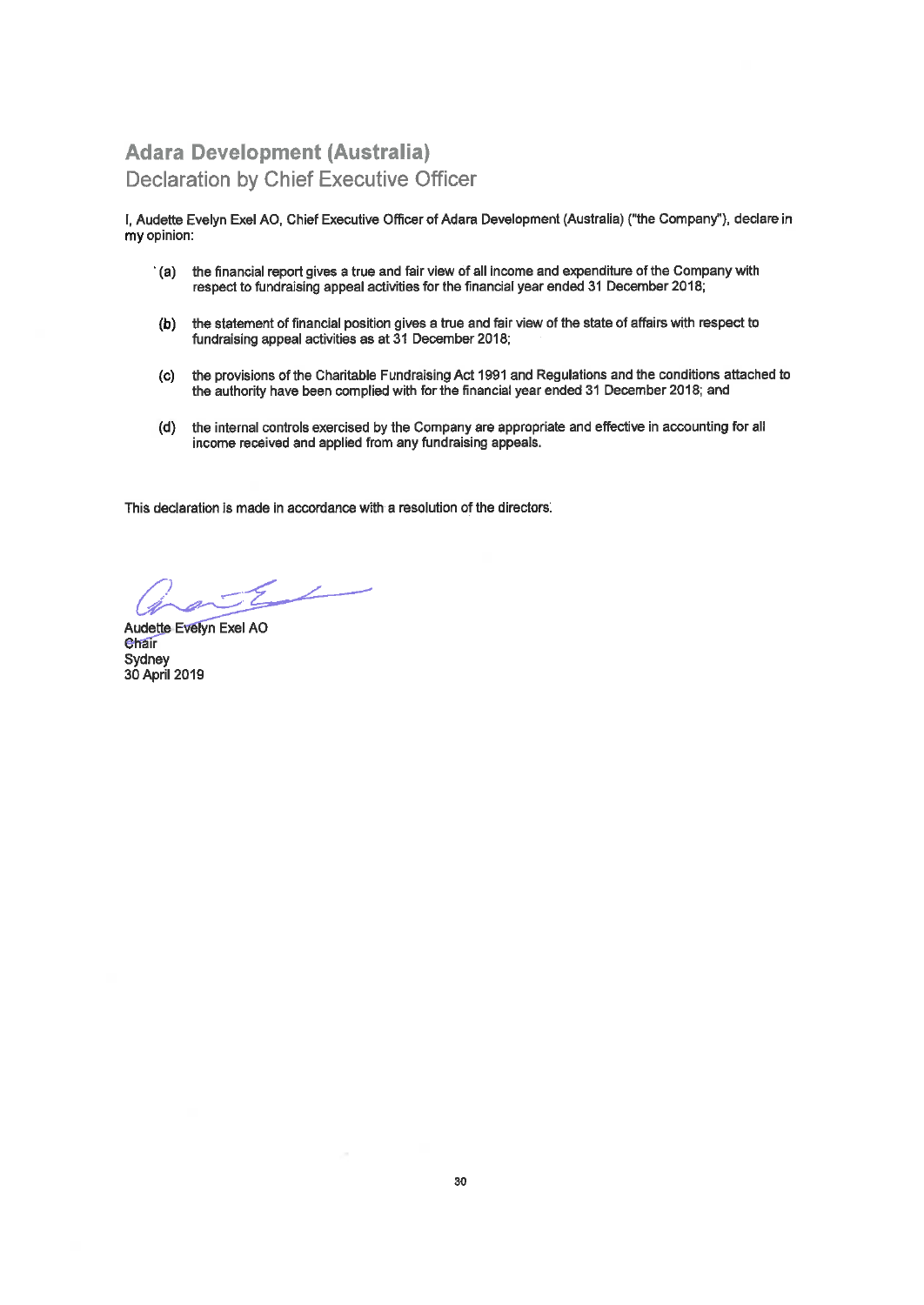### ACFID Compliance



Adara Development is a signatory to the Australian Council for International Aid and Development (ACFID) Code of Conduct and is committed to full adherence to its requirements. The Code aims to improve international development outcomes and increase stakeholder trust by enhancing the transparency and accountability of signatory obligations.

### Adara Development (Australia)

Income Statement

### For the year ended 31 December 2018

|                                                               | 2018       | 2017      |
|---------------------------------------------------------------|------------|-----------|
|                                                               | \$         | \$        |
| <b>Revenue</b>                                                |            |           |
| <b>Donations and gifts</b>                                    |            |           |
| Monetary                                                      | 2,777,870  | 2,324,106 |
| Non-Monetary                                                  | 140,680    | 73,463    |
| Grants                                                        | 70,157     | 162,708   |
| Other income                                                  | 35,553     | 2,003     |
| <b>Total revenue</b>                                          | 3,024,260  | 2,562,280 |
| <b>Expenditure</b>                                            |            |           |
| <b>International Aid and Development Programs Expenditure</b> |            |           |
| Maternal Newborn Child Health                                 | 904,719    | 300,216   |
| <b>Remote Community Development</b>                           | 801,852    | 901,850   |
| International programs - Program support costs                | 419,823    | 548,077   |
| <b>Fundraising costs</b>                                      |            |           |
| Private                                                       | 245,493    | 128,983   |
| Public                                                        |            |           |
| <b>Accountability and Administration costs</b>                | 621,266    | 793,362   |
| <b>Non Monetary expenses</b>                                  | 140,680    | 73,464    |
| <b>Total expenditure</b>                                      | 3,133,833  | 2,745,952 |
| Net deficit for the year                                      | (109, 573) | (183,672) |
|                                                               |            |           |
| Total comprehensive loss for the year                         | (109, 573) | (183,672) |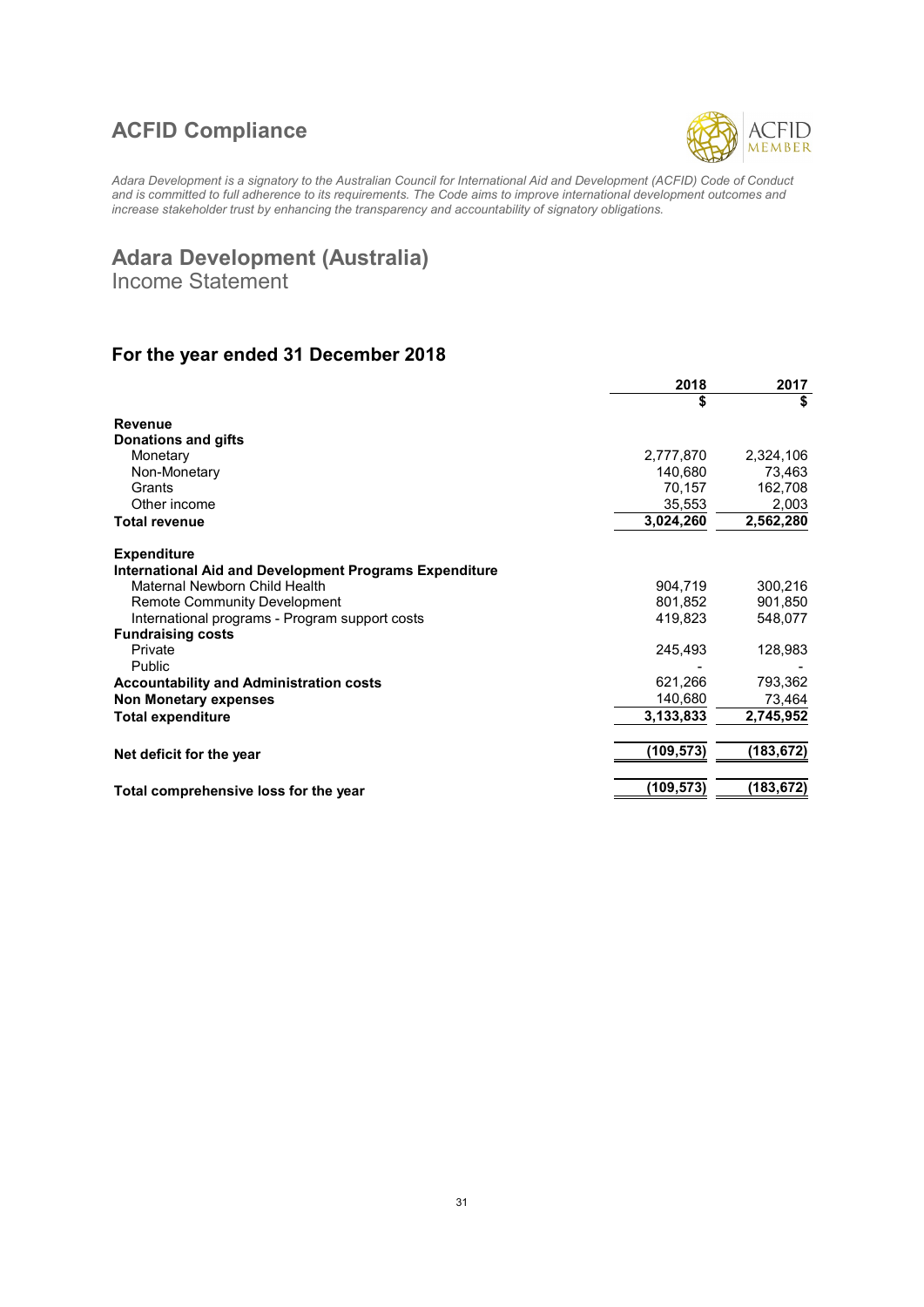### ACFID Compliance



Adara Development is a signatory to the Australian Council for International Aid and Development (ACFID) Code of Conduct and is committed to full adherence to its requirements. The Code aims to improve international development outcomes and increase stakeholder trust by enhancing the transparency and accountability of signatory obligations.

### Adara Development (Australia)

Income Statement (continued)

#### For the year ended 31 December 2018

Note(i): Based on ACFID Code of Conduct classification, for the year ended 31 December 2018 Adara Development (Australia) had no transactions in the following categories for Revenue: Bequests and Legacies, Grants - Dept of Foreign Affairs and Trade, Grants - Other overseas, Investment income, Revenue for International Political or Religious Adherence Promotion Programs

Note (ii): Based on ACFID Code of Conduct classification, for the year ended 31 December 2018, Adara Development (Australia) had no transactions in the following categories for Expenditure: Community Education, International Political or Religious Adherence Promotion Programs, Domestic Programs.

Note (iii): Adara Development (Australia) receives donations to fund: International Programmes, Programme Support Costs, Fundraising Costs and Accountability and Administration Costs of related Adara Development entities (Adara Development) and its project partners. Adara Development (Australia) transfers funds to other Adara Development entities so they too can fund the aforementioned expense categories. These transfers, whilst shown separately in the statutory Financial Statements, are allocated to the expense category to which the funds are used by the other Adara Development entity.

Note (iv): Core support expenses, including administration expenses, are funded by Adara Advisors Pty. Limited (""Adara Advisors""), Adara Partners (Australia) Pty. Limited (""Adara Partners"") and a small number of other Core Support Partners. This ensures that donations received from other donors are used for Adara programmes in Maternal Newborn Child Health, Remote Community Development, partner organisations, staff on the ground and other programme support including innovation, learning and evaluation.

Note (v): Fundraising costs include both international and domestic programs. There have been no costs incurred for public fundraising.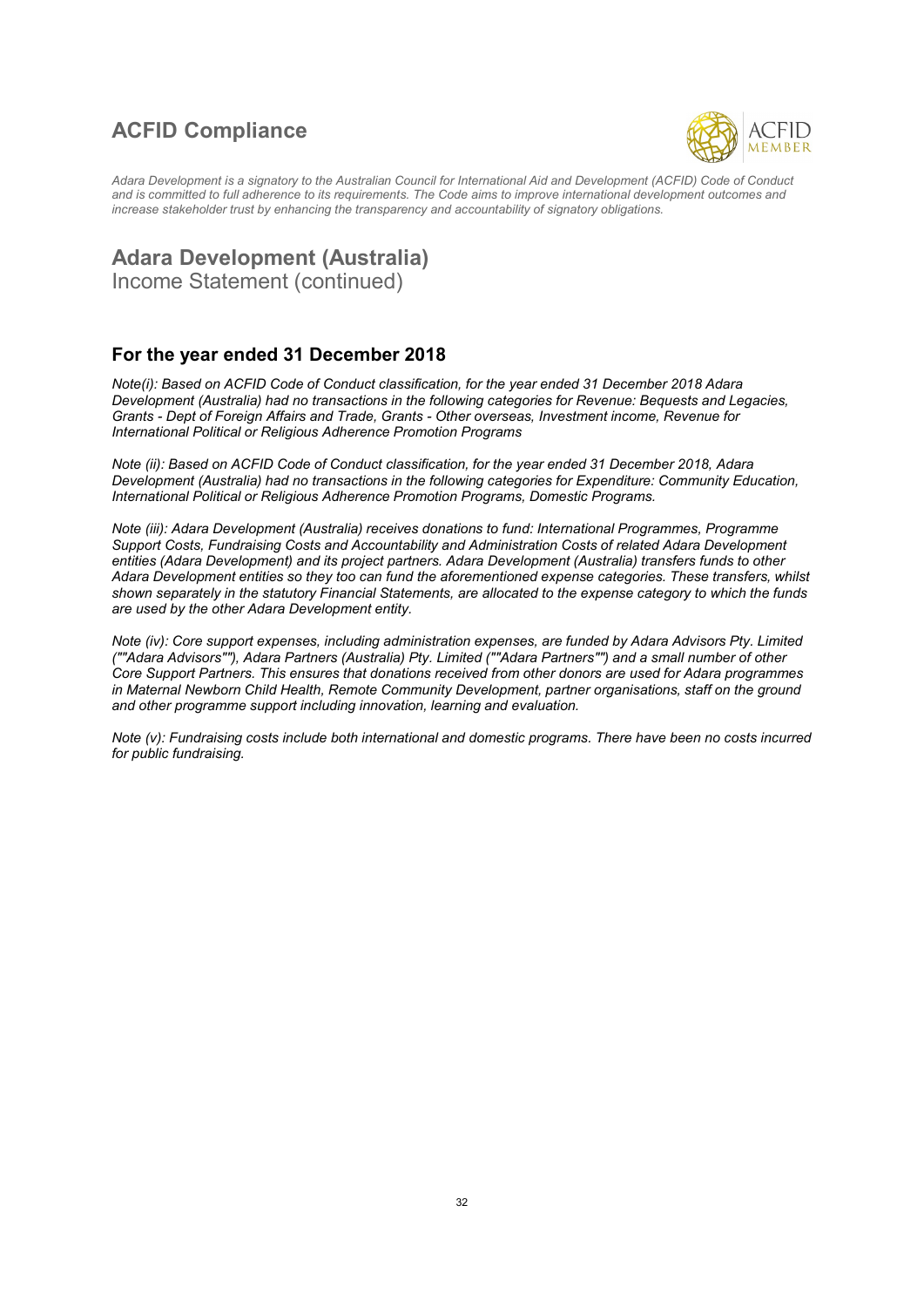Statement of financial position



#### As at 31 December 2018

|                                      |              | 2018    | 2017    |
|--------------------------------------|--------------|---------|---------|
|                                      | <b>Notes</b> | S       | \$      |
| <b>Assets</b>                        |              |         |         |
| <b>Current assets</b>                |              |         |         |
| Cash and cash equivalents            | 7            | 371,379 | 247,060 |
| Trade and other receivables          | 8            | 50,167  | 38,846  |
| <b>Total current assets</b>          |              | 421,546 | 285,906 |
| <b>Non-current assets</b>            |              |         |         |
| Property, plant and equipment        |              | 5,816   | 2,154   |
| Intangible assets                    |              | 16,473  | 27,919  |
| <b>Total non-current assets</b>      |              | 22,289  | 30,073  |
|                                      |              |         |         |
| <b>Total assets</b>                  |              | 443,835 | 315,979 |
| <b>Liabilities</b>                   |              |         |         |
| <b>Current liabilities</b>           |              |         |         |
| Trade and other payables             | 11           | 75,959  | 28,814  |
| Deferred revenue                     | 12           | 99,302  |         |
| Employee benefits                    | 13           | 136,806 | 86,911  |
| <b>Total current liabilities</b>     |              | 312,067 | 115,725 |
| <b>Non-current liabilities</b>       |              |         |         |
| Employee benefits                    | 13           | 15,092  | 8,013   |
| <b>Total non-current liabilities</b> |              | 15,092  | 8,013   |
|                                      |              |         |         |
| <b>Total liabilities</b>             |              | 327,159 | 123,738 |
|                                      |              |         |         |
| <b>Net Assets</b>                    |              | 116,676 | 192,241 |
| <b>Accumulated funds</b>             |              |         |         |
| Retained earnings                    | 14           | 116,676 | 192,241 |
| <b>Total accumulated funds</b>       |              | 116,676 | 192,241 |
|                                      |              |         |         |

The above statement of financial position should be read in conjunction with the accompanying notes on pages 13 to 28.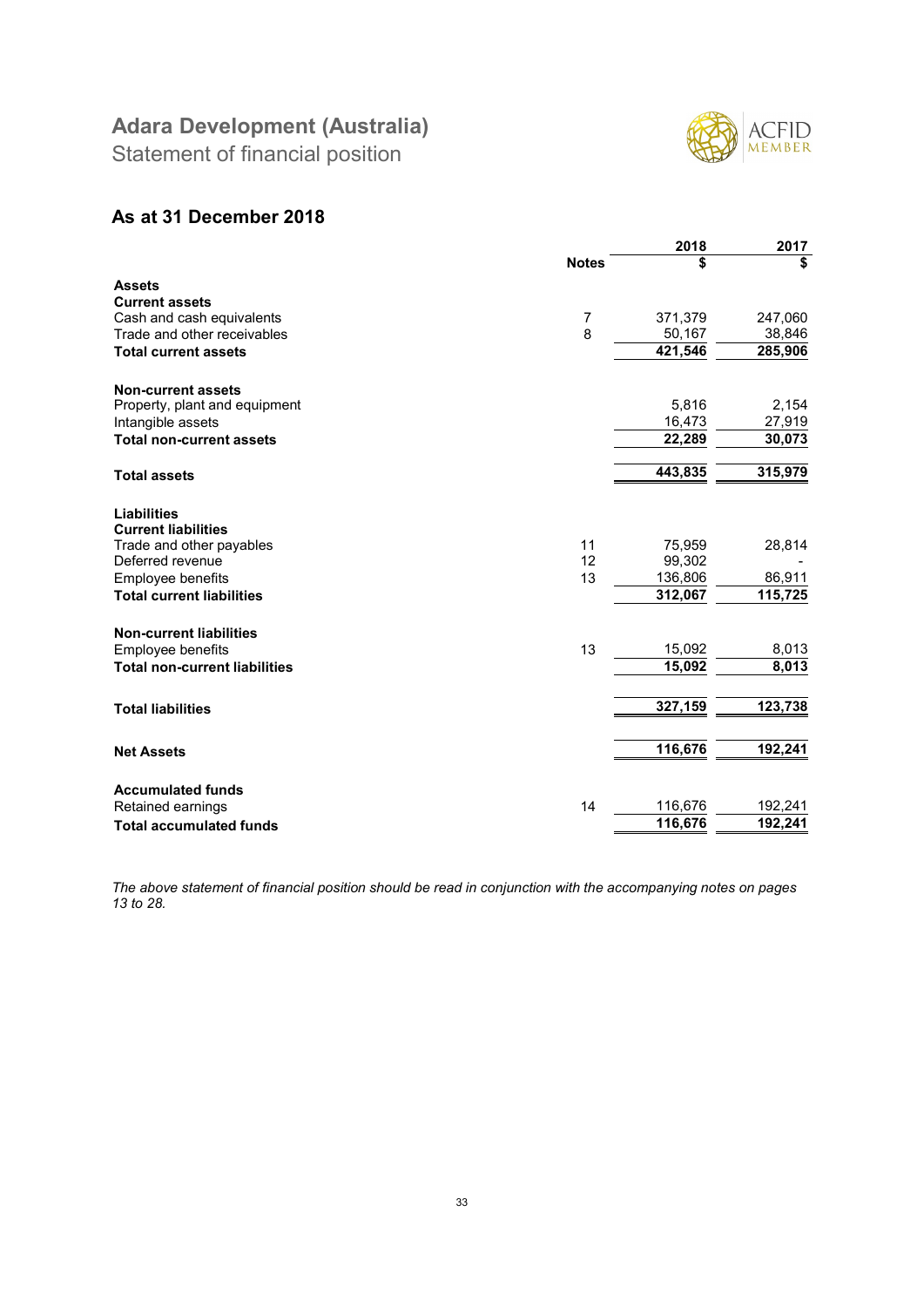

Statement of changes in equity

### For the year ended 31 December 2018

|                                                                                                     | <b>Accumulated</b><br>surplus | Accumulated<br>funds |
|-----------------------------------------------------------------------------------------------------|-------------------------------|----------------------|
|                                                                                                     | \$                            |                      |
| <b>Balance at 1 January 2017</b>                                                                    | 375,913                       | 375,913              |
| Net deficit for the period                                                                          | (183, 672)                    | (183,672)            |
| Total comprehensive loss for the year                                                               | (183,672)                     | (183,672)            |
| Balance at 31 December 2017                                                                         | 192,241                       | 192,241              |
| <b>Balance at 1 January 2018</b>                                                                    | 192,241                       | 192,241              |
| Loss for the period<br>Accummulated funds from Adara Development (Australia)'s foreign operation in | (109, 573)                    | (109, 573)           |
| Nepal                                                                                               | 34.008                        | 34,008               |
| Total comprehensive income                                                                          | (75,565)                      | (75, 565)            |
| <b>Balance at 31 December 2018</b>                                                                  | 116,676                       | 116,676              |

The above statement of changes in equity should be read in conjunction with the accompanying notes on pages 13 to 28.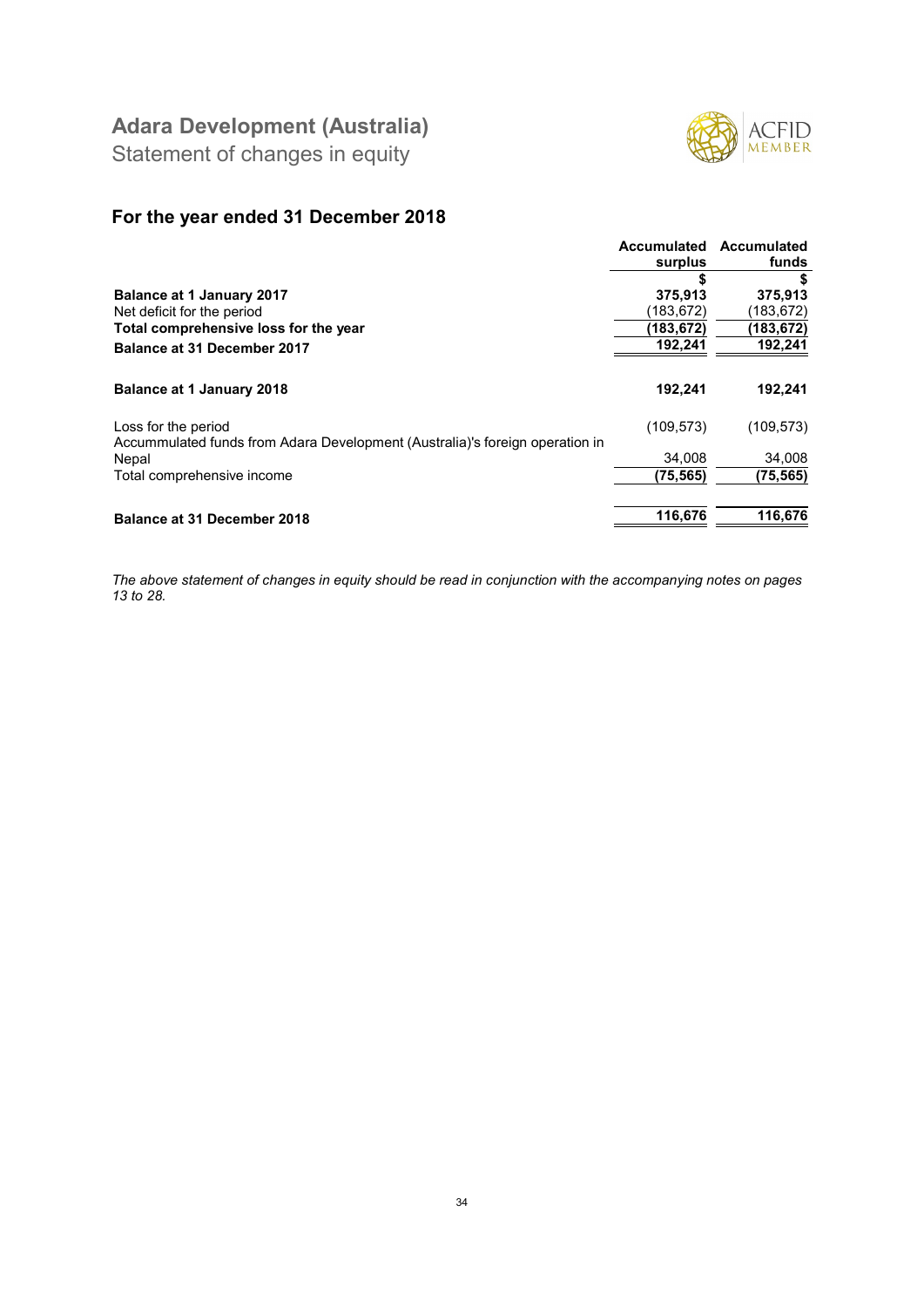

# Independent Auditor's Report

To the members of Adara Development (Australia)

#### **Report on the audit of the Financial Report**

#### **Opinion**

We have audited the *Financial Report and Australian Council for International Development Financial Statements (ACFID Financial Statements),* of Adara

Development (Australia) (the Company).

In our opinion, the accompanying *Financial*  **Report** of the Company is in accordance with *Australian Charities and Not-for-profits Commission (ACNC) Act 2012* including:

- i. giving a true and fair view of the Company's financial position as at 31 December 2018, and of its financial performance and its cash flows for the year ended on that date; and
- ii. complying with *Australian* Accounting Standards - Reduced Disclosure Requirements and the *Australian Charities and Not-forprofits Commission Regulation 2013*.

The *Financial Report* comprises:

- i. Statement of financial position as at 31 December 2018;
- ii. Statement of profit or loss and other comprehensive income, Statement of changes in equity, and Statement of cash flows for the year then ended;
- iii. Notes including a summary of significant accounting policies;
- iv. Directors' declaration of the Company; and
- v. Declaration by the Chief Executive Officer in respect of fundraising appeals of the Company.

#### The *ACFID Financial Statements*

comprises:

- vi. ACFID statement of financial position as at 31 December 2018;
- vii. ACFID income statement and ACFID statement of changes in equity; and,
- viii. Notes including summary of significant accounting policies.

35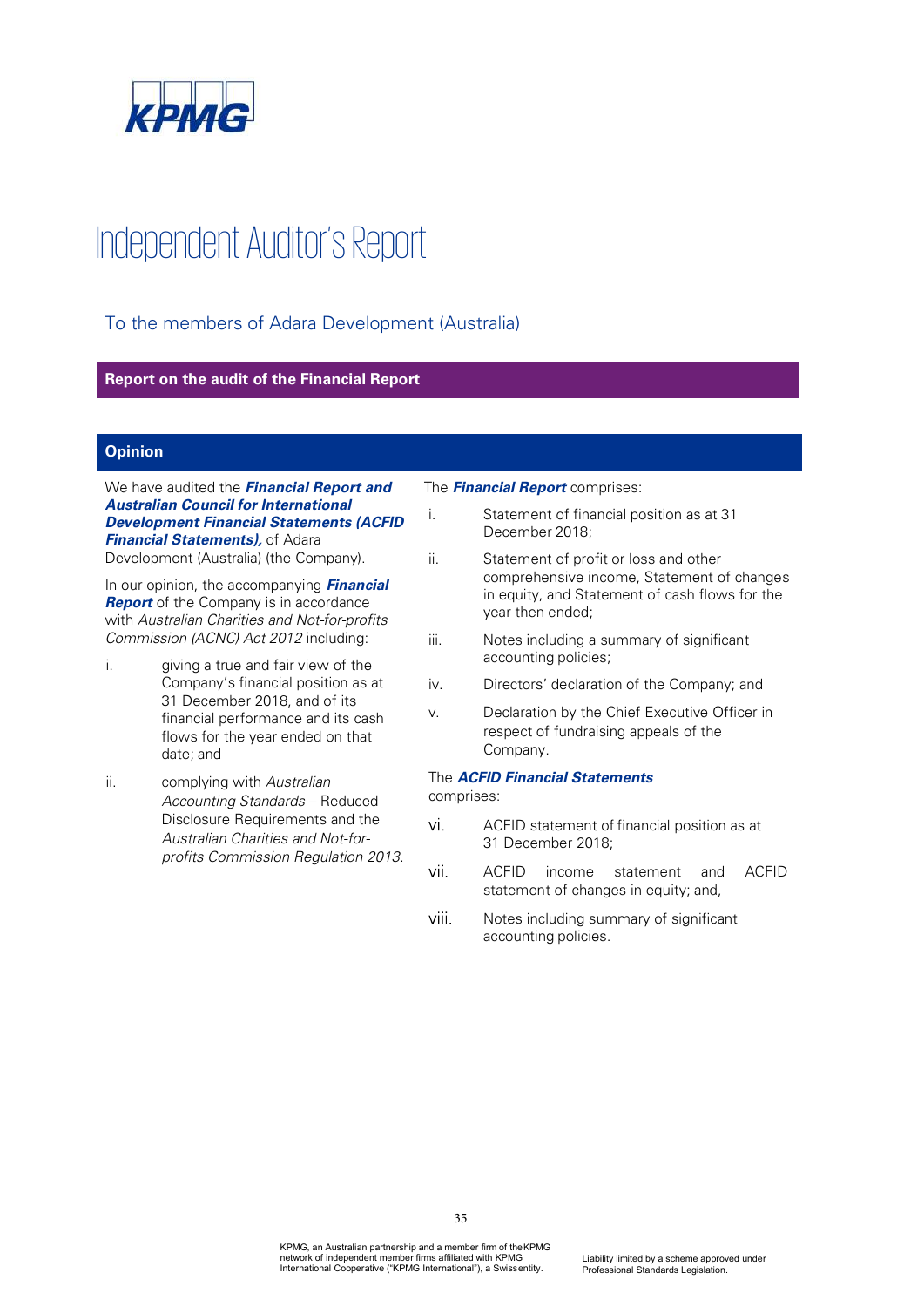

#### **Basis for opinion**

We conducted our audit in accordance with *Australian Auditing Standards*. We believe that the audit evidence we have obtained is sufficient and appropriate to provide a basis for our opinion.

Our responsibilities under those standards are further described in the *Auditors responsibilities for the audit of the Financial Report* section of our report.

We are independent of the Company in accordance with the auditor independence requirements of the *ACNC Act 2012* and the ethical requirements of the Accounting Professional and Ethical Standards Board's APES 110 *Code of Ethics for Professional Accountants* (the Code) that are relevant to our audit of the Financial Report in Australia. We have fulfilled our other ethical responsibilities in accordance with the Code.

Other Information is financial and non-financial information in company's annual reporting which is provided in addition to the Financial Report and the Auditor's Report. The Directors are responsible for the Other Information.

The Other Information we obtained prior to the date of this Auditor's Report was the Directors' report.

Our opinion on the Financial Report does not cover the Other Information and, accordingly, we do not express any form of assurance conclusion thereon, with the exception of the ACFID Financial Statements and our related assurance opinion.

In connection with our audit of the Financial Report, our responsibility is to read the Other Information. In doing so, we consider whether the Other Information is materially inconsistent with the Financial Report or our knowledge obtained in the audit, or otherwise appears to be materially misstated.

We are required to report if we conclude that there is a material misstatement of this Other Information, and based on the work we have performed on the Other Information that we obtained prior to the date of this Auditor's Report we have nothing to report.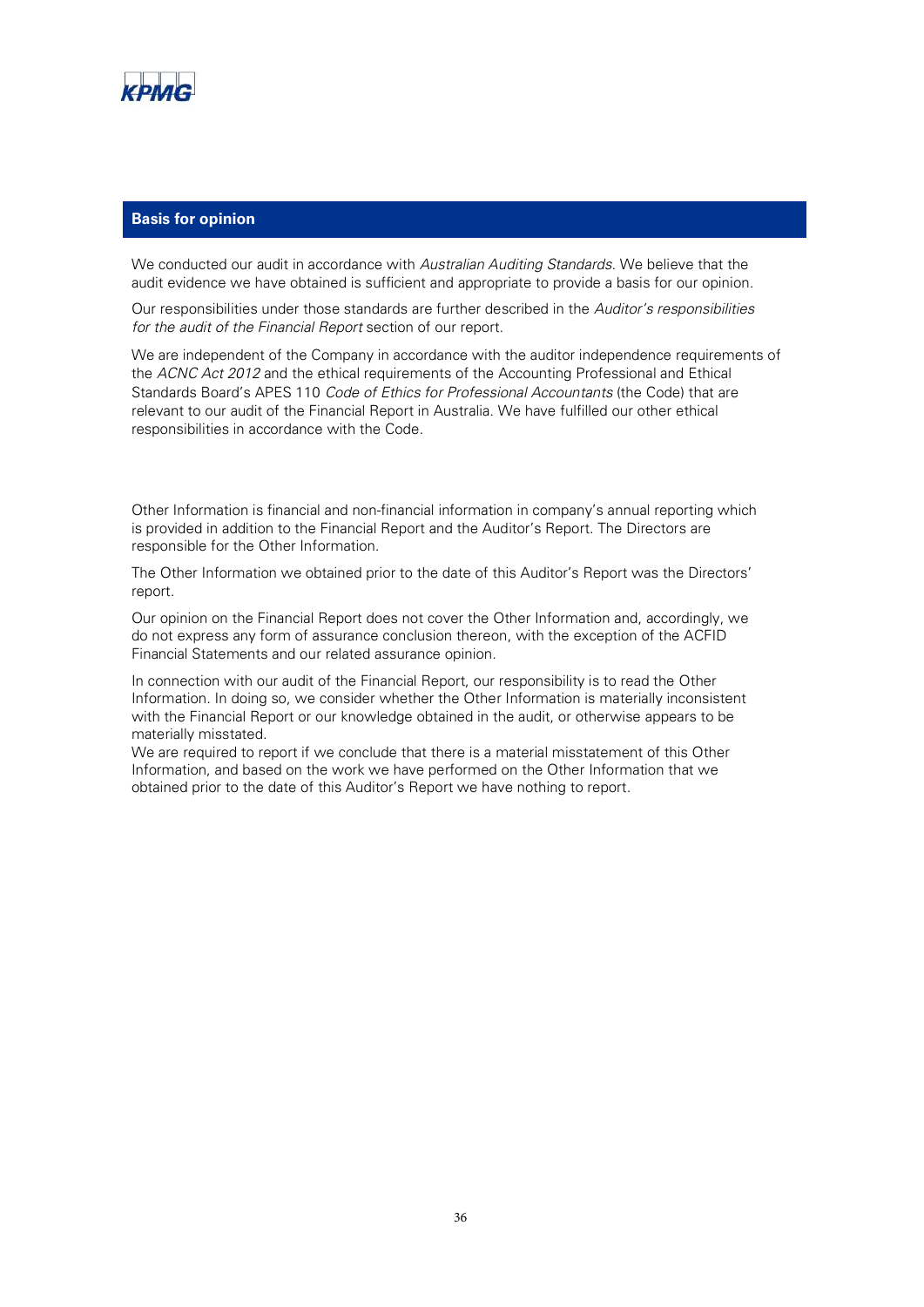

#### **Responsibilities of the Directors for the Financial Report**

The Directors are responsible for:

- i. Preparing the Financial Report that gives a true and fair view in accordance with Australian Accounting Standards - Reduced Disclosures Requirements and the *ACNC Act 2012*;
- ii. Preparing the Financial Report in accordance with Section 24(2) of the *Charitable Fundraising* (NSW) *Act 1991* and *Regulations*;
- iii. The fair presentation of the ACFID Financial Statement in accordance with the ACFID Code of Conduct;
- iv. Implementing necessary internal control to enable the preparation of a Financial Report and ACFID Financial Statements that are free from material misstatement, whether due to fraud or error; and,
- v. Assessing the Companys ability to continue as a going concern. This includes disclosing, as applicable, matters related to going concern and using the going concern basis of accounting unless they either intend to liquidate the Company or to cease operations, or have no realistic alternative but to do so.

#### **Auditors responsibilities for the audit of the Financial Report**

Our objective is:

- i. to obtain reasonable assurance about whether the Financial Report as a whole is free from material misstatement, whether due to fraud or error; and,
- ii. to issue an Auditor's Report that includes our opinion.

Reasonable assurance is a high level of assurance, but is not a guarantee that an audit conducted in accordance with *Australian Auditing Standards* will always detect a material misstatement when it exists.

Misstatements can arise from fraud or error. They are considered material if, individually or in the aggregate, they could reasonably be expected to influence the economic decisions of users taken on the basis of this Financial Report.

Undertaking an audit in accordance with *Australian Auditing Standards*, means exercising professional judgment and maintaining professional skepticism.

Our responsibilities include:

- i. Identifying and assessing the risks of material misstatement of the Financial Report and ACFID Financial Statements, whether due to fraud or error.
- ii. Designing and performing audit procedures responsive to those risks, and obtaining audit evidence that is sufficient and appropriate to provide a basis for our opinion. The risk of not detecting a material misstatement resulting from fraud is higher than for one resulting from error. This is because fraud may involve collusion, forgery, intentional omissions, misrepresentations, or the override of internal control.
- iii. Obtaining an understanding of internal control relevant to the Audit in order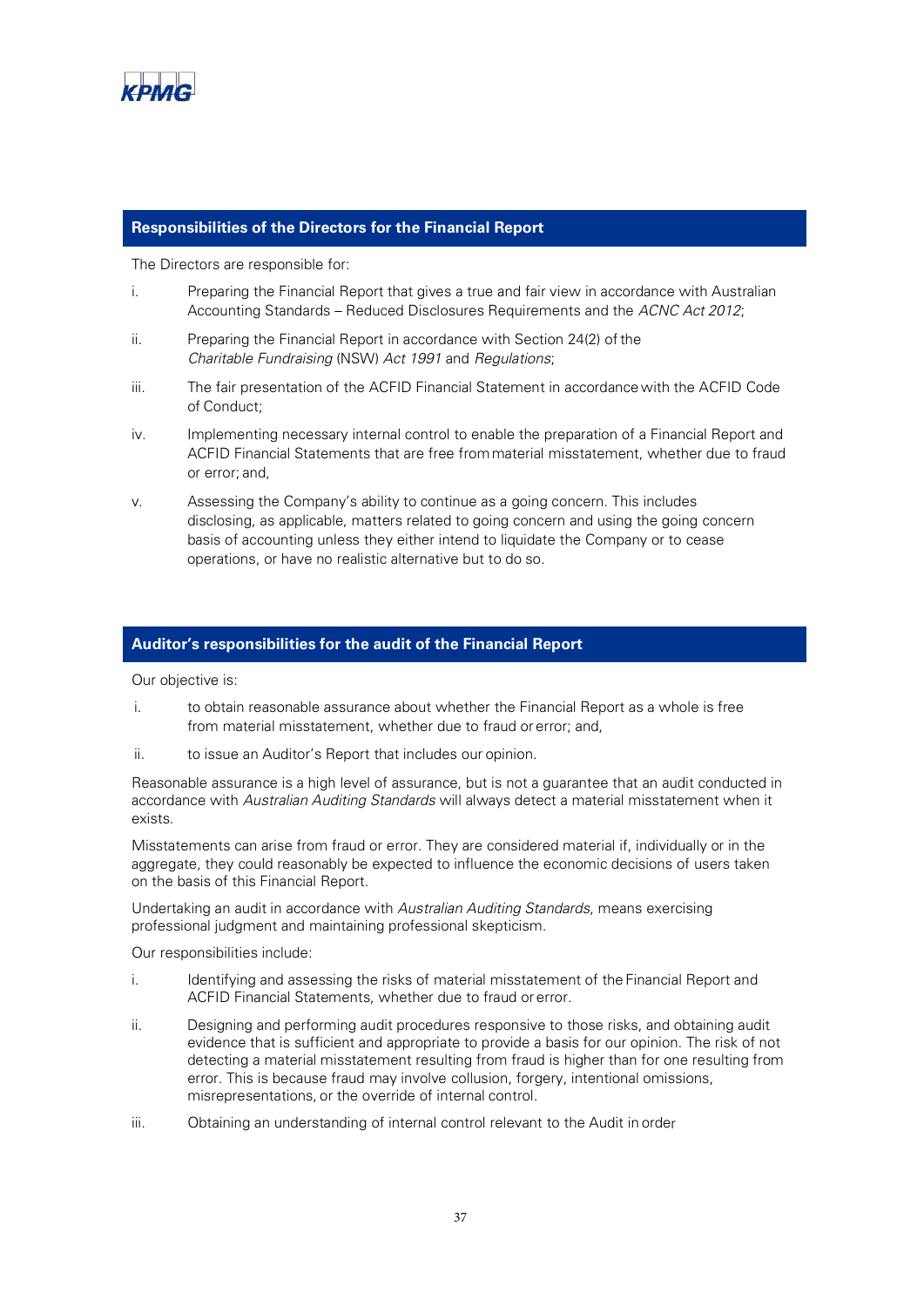

to design audit procedures that are appropriate in the circumstances. This is not for the purpose of expressing an opinion on its effectiveness.

- iv. Evaluating the appropriateness of accounting policies used and the reasonableness of accounting estimates and related disclosures made by the Directors committee members.
- v. Concluding on the appropriateness of the Directors committee members use of the going concern basis of accounting and, based on the audit evidence obtained, whether a material uncertainty exists related to events or conditions that may cast significant doubt on the Company's ability to continue as a going concern. If we conclude that a material uncertainty exists, we are required to draw attention in our Auditor's Report to the related disclosures in the Financial Report or, if such disclosures are inadequate, to modify our opinion. Our conclusions are based on the audit evidence obtained up to the date of our Auditor's Report. However, future events or conditions may cause the Company to cease to continue as a going concern.
- vi. Evaluating the overall presentation, structure and content of the Financial Report, including the disclosures, and whether the Financial Report represents the underlying transactions and events in a manner that achieves fair presentation.

In addition we have:

- i. Obtained an understanding of the internal control structure for fundraising appeal activities.
- ii. Examined on a test basis of evidence supporting compliance with the accounting and associated record keeping requirements for fundraising appeal activities pursuant to the Act and Regulation.

We have not audited on a continuous basis the accounting records relied upon for reporting on fundraising appeal activities. These do not necessarily reflect accounting adjustments after the event or normal year-end financial adjustments required for the preparation of Financial Report and ACFID Financial Statements such as accruals, prepayments, provisioning and valuations.